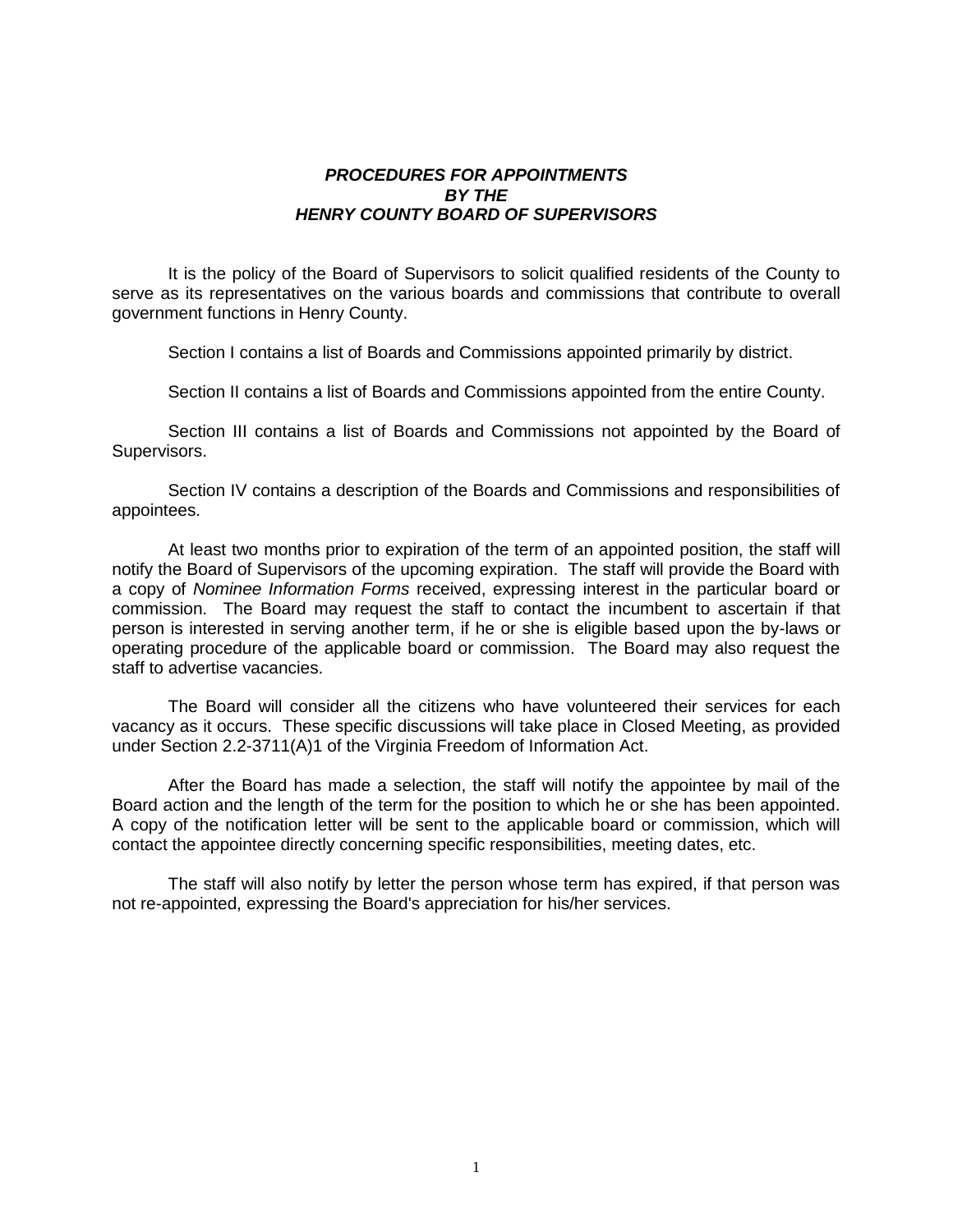| SECTION I – Members Appointed from District within County ……………………………………………………………………………………5 |  |
|---------------------------------------------------------------------------------------------|--|
|                                                                                             |  |
|                                                                                             |  |
|                                                                                             |  |
|                                                                                             |  |
|                                                                                             |  |
|                                                                                             |  |
|                                                                                             |  |
|                                                                                             |  |
|                                                                                             |  |
|                                                                                             |  |
|                                                                                             |  |
|                                                                                             |  |
|                                                                                             |  |
|                                                                                             |  |
|                                                                                             |  |
|                                                                                             |  |
|                                                                                             |  |
|                                                                                             |  |
|                                                                                             |  |
|                                                                                             |  |
|                                                                                             |  |
|                                                                                             |  |
|                                                                                             |  |
|                                                                                             |  |
|                                                                                             |  |
|                                                                                             |  |
|                                                                                             |  |
|                                                                                             |  |
|                                                                                             |  |
|                                                                                             |  |
|                                                                                             |  |
|                                                                                             |  |
|                                                                                             |  |
|                                                                                             |  |
|                                                                                             |  |
|                                                                                             |  |
|                                                                                             |  |
|                                                                                             |  |
|                                                                                             |  |
|                                                                                             |  |
|                                                                                             |  |
|                                                                                             |  |
|                                                                                             |  |
|                                                                                             |  |
|                                                                                             |  |
|                                                                                             |  |
|                                                                                             |  |
|                                                                                             |  |
|                                                                                             |  |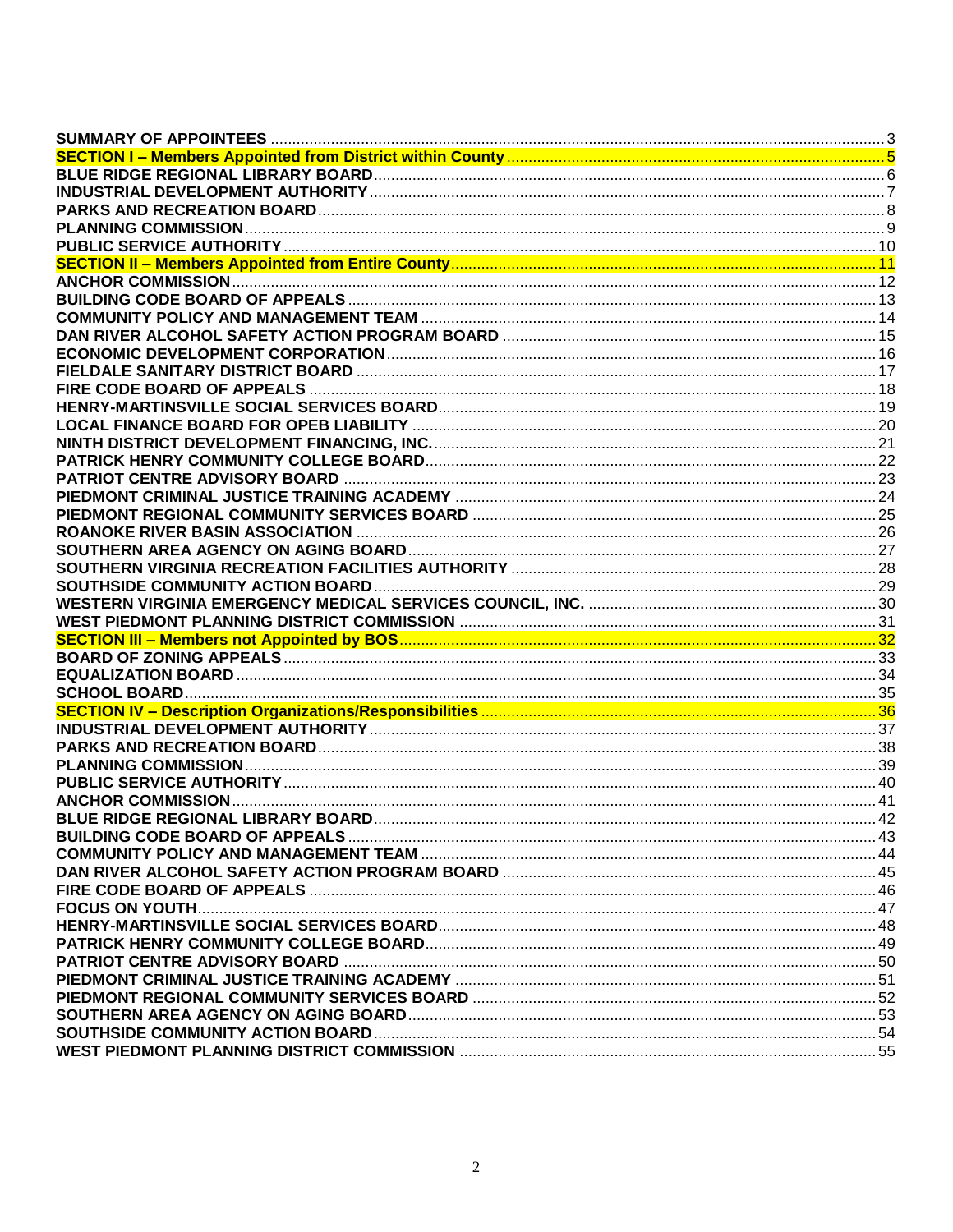#### **SUMMARY OF APPOINTEES BY LENGTH OF TERM AND TERM EXPIRATION DATE**

#### *Appointed from District Within County*

<span id="page-2-0"></span>

|                                      | # Members | Length of Term | <b>Term Expires</b> |
|--------------------------------------|-----------|----------------|---------------------|
| Blue Ridge Regional Library<br>Board | 6         | 4 years        | June 30             |
| Industrial Development Authority*    | 7         | 4 years        | March 31            |
| Parks and Recreation Board*          | 7         | 3 years        | June 30             |
| <b>Planning Commission</b>           | 6         | 4 years        | March 31            |
| <b>Public Service Authority</b>      | 6         | 4 years        | January 5           |
|                                      |           |                |                     |

\* also has at-large member

#### *Appointed from Entire County*

|                                                 | # Members | <b>Length of Term</b> | <b>Term Expires</b> |
|-------------------------------------------------|-----------|-----------------------|---------------------|
| <b>Anchor Commission</b>                        | 6         | 4 years               | December 31         |
| Building Code Bd. of Appeals                    | 5         | 4 years               | January 31          |
| Community Policy and<br><b>Management Team</b>  | 9         | 2 years               | June 30             |
| Dan River A.S.A.P. Board                        | 2         | 3 years               | March 31            |
| Economic Development Corp.                      | 1         | 2 years               | June 30             |
| Fieldale Sanitary District Bd.                  | 10        | None                  |                     |
| Fire Code Board of Appeals                      | 5         | 4 years               | January 31          |
| Henry-Martinsville<br>Social Services Board     | 6         | 4 years               | May 31              |
| Ninth District Development                      |           | 2 years               | December 31         |
| <b>Patrick Henry Community</b><br>College Board | 8         | 4 years               | June 30             |
| Patriot Centre Advisory Bd.                     | 5         | 2 years               | December 31         |

Piedmont Criminal Justice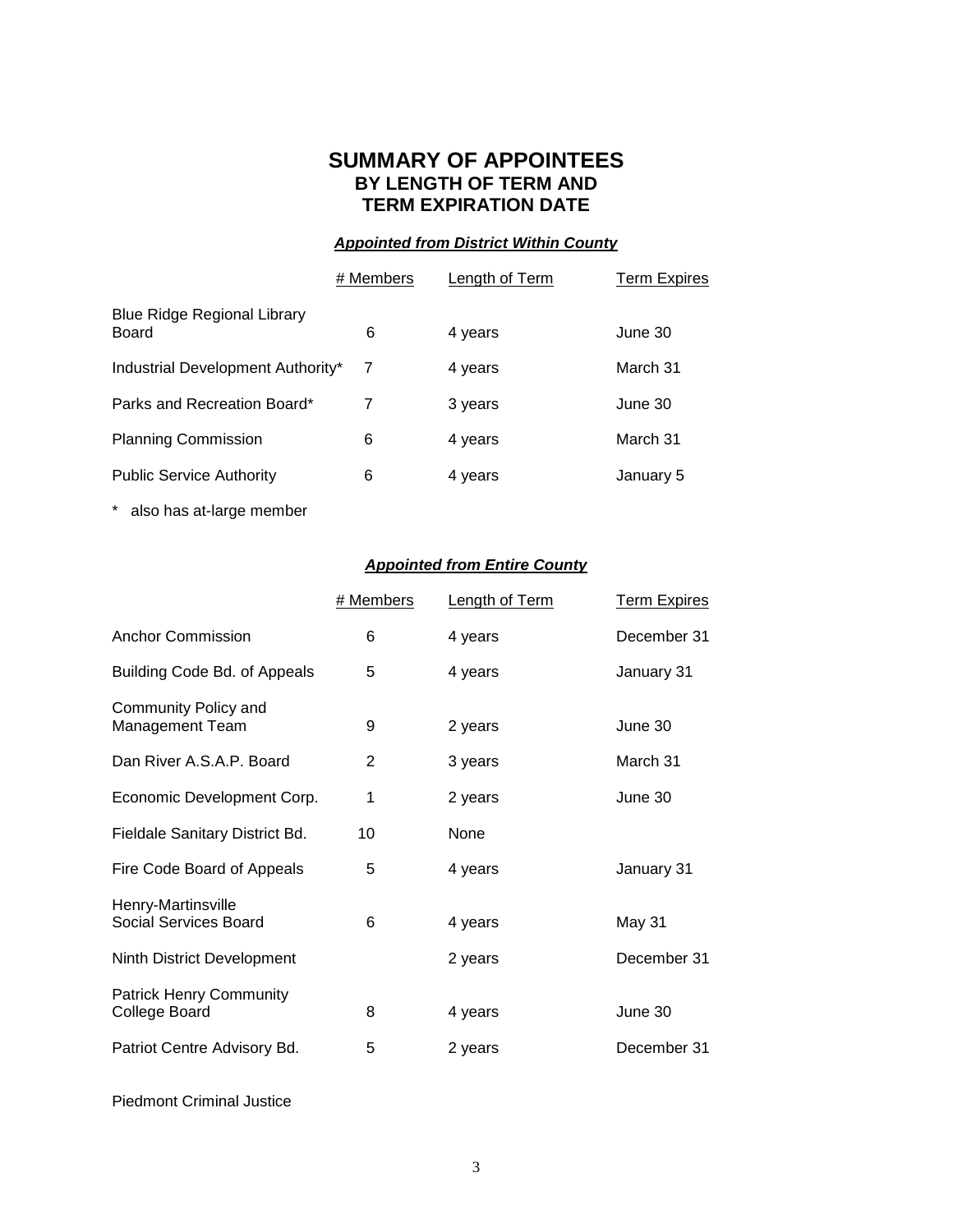| <b>Training Academy</b>                                                                     | 2 | None    |                     |
|---------------------------------------------------------------------------------------------|---|---------|---------------------|
| <b>Piedmont Regional</b><br><b>Community Services Board</b>                                 | 5 | 3 years | June 30             |
| Roanoke River Basin Assn.                                                                   | 1 | 1 year  | August 31           |
| Southern Area Agency on<br>Aging Board                                                      | 2 | 3 years | June 1 & November 1 |
| Southside Community<br><b>Action Board</b>                                                  | 1 | 2 years | June 30             |
| West Piedmont Planning<br>District Commission (Elected)                                     | 2 | 4 years | December 31         |
| West Piedmont Planning<br>District Commission (Citizen)                                     | 1 | 4 years | April 30            |
| West Piedmont Planning<br><b>District Commission Technical</b><br><b>Advisory Committee</b> |   | 3 years | December 31         |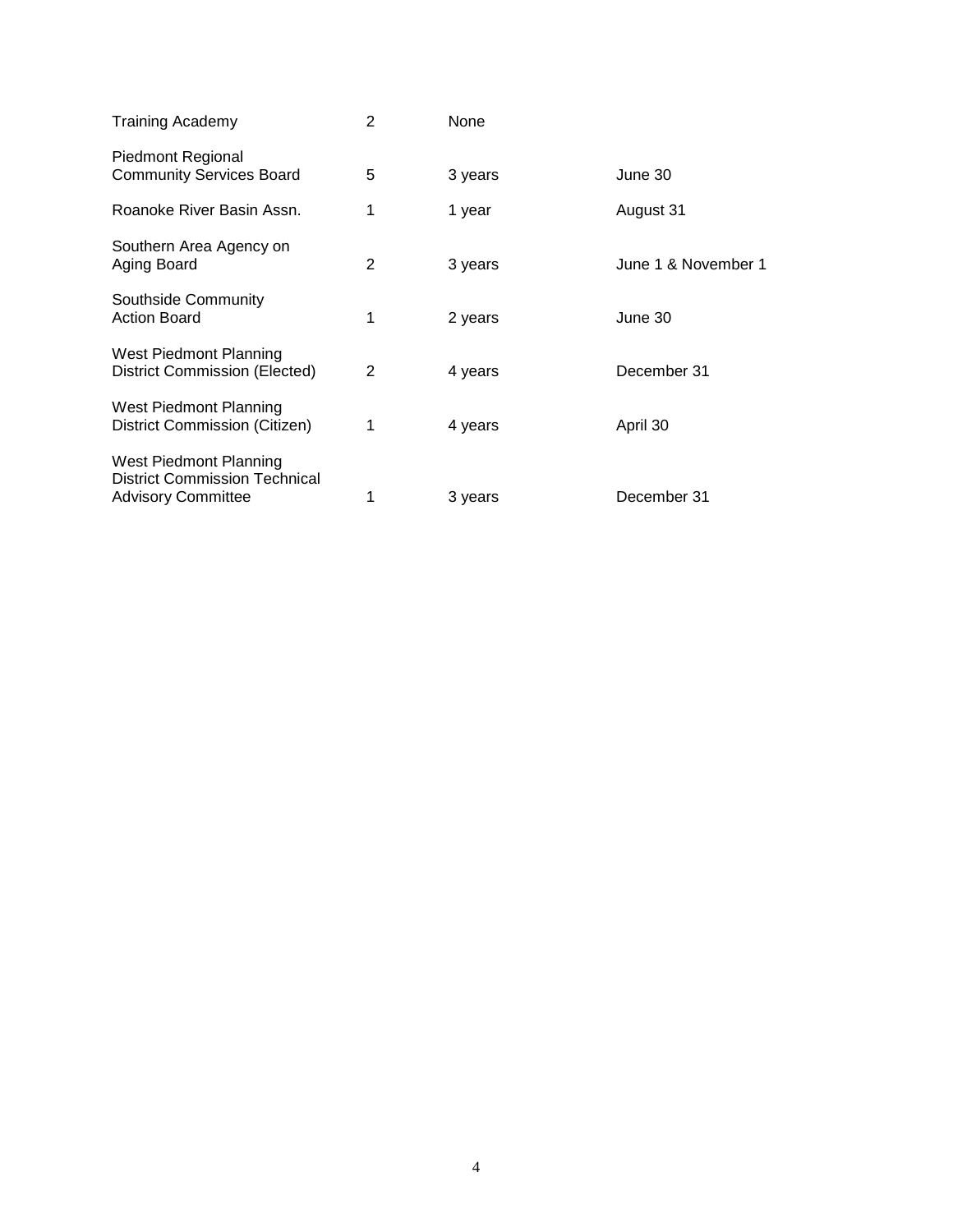# <span id="page-4-0"></span>**SECTION I – Members Appointed from District within County**

Blue Ridge Regional Library Board Industrial Development Authority Parks and Recreation Board Planning Commission Public Service Authority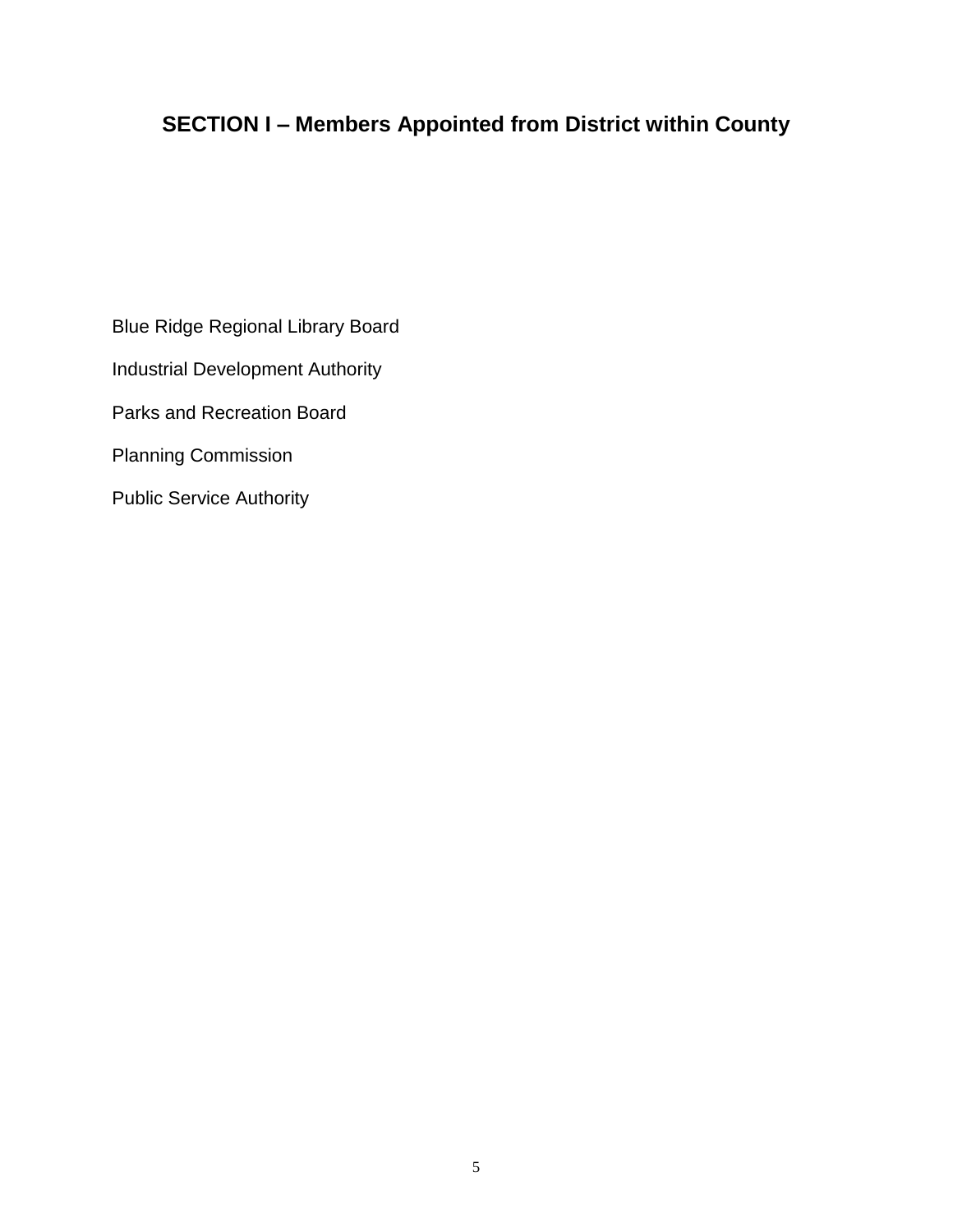#### **BLUE RIDGE REGIONAL LIBRARY BOARD**

Length of Term: 4 Years (May serve two terms) Meeting Date: 3<sup>rd</sup> Wednesday at 12:00 noon Contact: Rick Ward  $-$  403-5430

<span id="page-5-0"></span>

| <b>Term Expires</b> |
|---------------------|
|                     |

| Elizabeth "Betsy" Haskins<br>45 Jefferson Davis Court<br>Martinsville, VA 24112<br>632-3119 | Iriswood          | June 30, 2023 |
|---------------------------------------------------------------------------------------------|-------------------|---------------|
| Lewis T. Turner<br>184 Greenwood Drive<br>Bassett, VA 24055<br>629-2332                     | <b>Reed Creek</b> | June 30, 2025 |
| <b>Sherry Vestal</b><br>5599 Fairystone Park Hwy.<br>Bassett, VA 24055<br>252-3285          | Blackberry        | June 30, 2025 |
| Margaret Caldwell<br>71 Wildwood Avenue<br>Martinsville, VA 24112<br>632-7692               | Collinsville      | June 30, 2025 |
| Debra Youngman<br>1269 Eggleston Falls Road<br>Ridgeway, VA 24148<br>956-3796               | Ridgeway          | June 30, 2023 |
| Margaret "Cheryl" Via<br>3911 Preston Road<br>Martinsville, VA 24112<br>957-1215            | Horsepasture      | June 30, 2023 |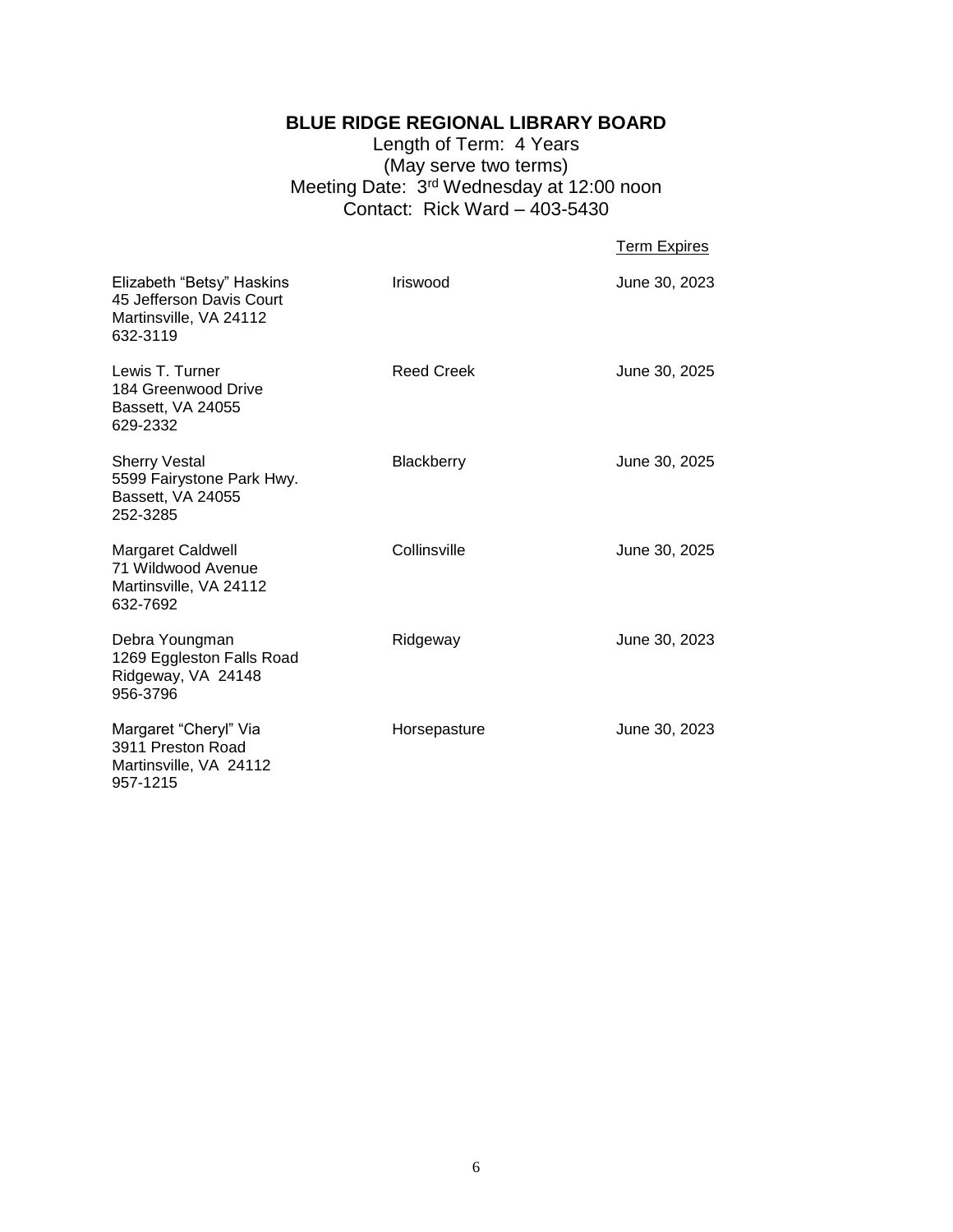#### **INDUSTRIAL DEVELOPMENT AUTHORITY**

Length of Term: 4 years (No limit on number of terms) Meeting Date: As Called Contact: Tim Hall – 634-4601

<span id="page-6-0"></span>

| Member                                                                                         | District          | <b>Term Expires</b> |
|------------------------------------------------------------------------------------------------|-------------------|---------------------|
| <b>Barry Helmstutler</b><br>11 Harvest Lane<br>Bassett, VA 24055<br>629-7227 - home            | Blackberry        | March 31, 2023      |
| <b>Marshall Stowe</b><br>152 Burch Drive<br>Martinsville, VA 24112<br>632-0104 - home          | Iriswood          | March 31, 2023      |
| Dwight L. (Len) Dillon, Jr.<br>105 Firestone Drive<br>Stanleytown, VA 24168<br>629-2546 - home | <b>Reed Creek</b> | March 31, 2024      |
| <b>Barry Nelson</b><br>5081 Preston Rd.<br>Martinsville, VA 24112<br>673-2089 - home           | Horsepasture      | March 31, 2025      |
| Rodney Thacker<br>495 White House Rd.<br>Ridgeway, VA 24148<br>956-2640 - home                 | Ridgeway          | March 31, 2022      |
| <b>Wesley Caviness</b><br>644 Ferndale Drive<br>Collinsville, VA 24078                         | Collinsville      | March 31, 2022      |
| Steve Isley<br>90 Scenic View Drive<br>Martinsville, VA 24112<br>957-3878 – home               | At-Large          | March 31, 2024      |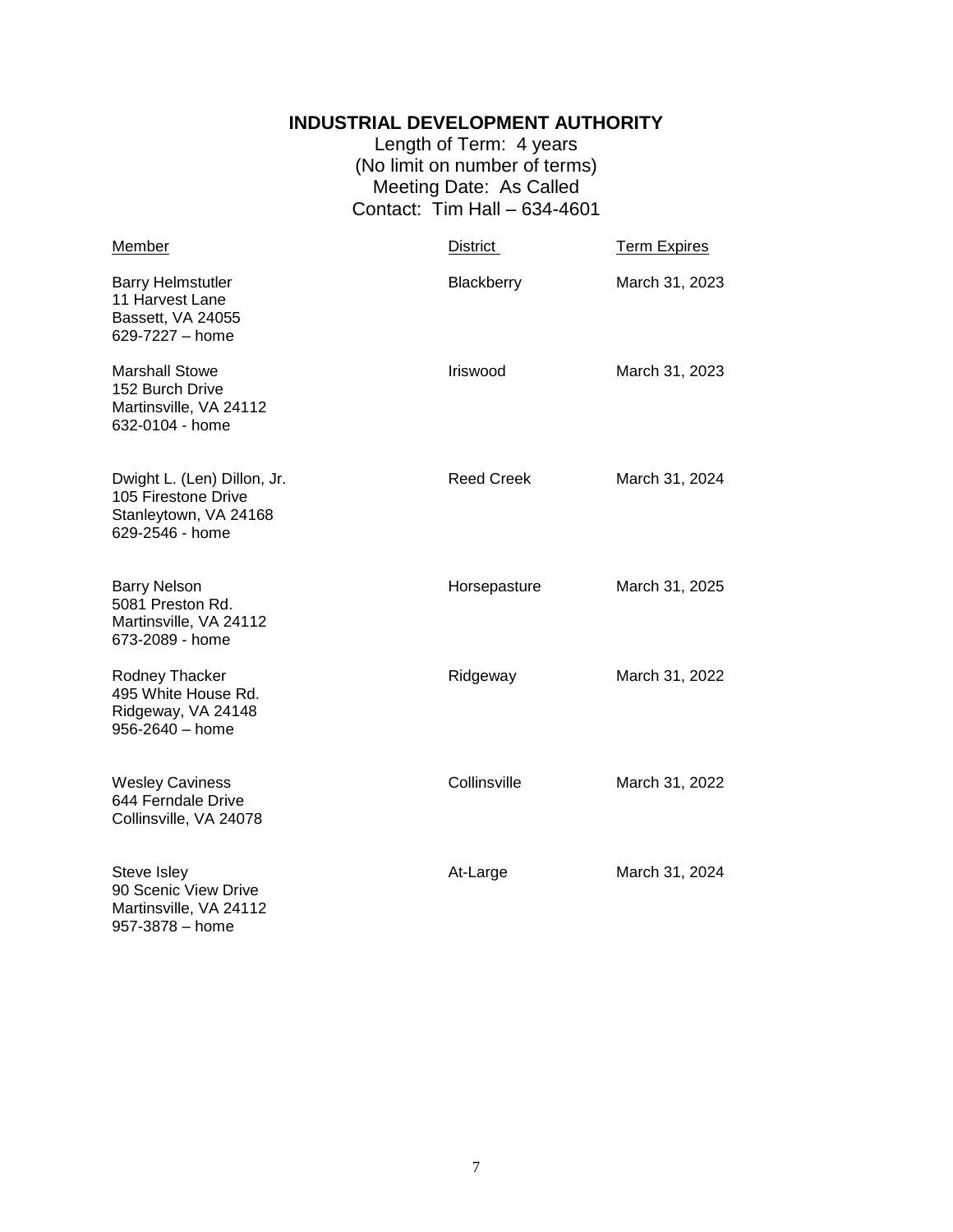#### **PARKS AND RECREATION BOARD**

Length of Term: 3 years (No limit on number of terms) Meeting Date: 1<sup>st</sup> Tuesday at 5:30 p.m. Contact: Roger Adams – 634-4638

<span id="page-7-0"></span>

| Member                                                                                                    | <b>District</b>                 | <b>Term Expires</b> |
|-----------------------------------------------------------------------------------------------------------|---------------------------------|---------------------|
| Michael L. Smith<br>115 Farmingdale Drive<br>Martinsville, VA 24112<br>956-3776 - home<br>632-2293 - work | Ridgeway                        | June 30, 2024       |
| Sandra Adams<br>4201 Stones Dairy Road<br>Bassett, VA 24055<br>629-7176                                   | Blackberry                      | June 30, 2024       |
| <b>Shirley Horton</b><br>178 Forest Hill Drive<br>Collinsville, VA 24078<br>647-7561 - home               | Collinsville                    | June 30, 2022       |
| Mervin L. Brown, Jr.<br>656 Laurel Park Avenue<br>Martinsville, VA 24112<br>632-5914 - home               | Iriswood                        | June 30, 2023       |
| Scott Prillaman<br>46 Firestone Drive<br>Stanleytown, VA 24168<br>629-9858                                | <b>Reed Creek</b>               | June 30, 2023       |
| <b>Michael Minter</b><br>420 Tanglewood Drive<br>Martinsville, VA 24112<br>340-2950                       | At-Large<br><b>School Board</b> | June 30, 2022       |
| Paul Johnson<br>P.O. Box 83<br>Fieldale, VA 24089<br>340-2648                                             | Horsepasture                    | June 30, 2022       |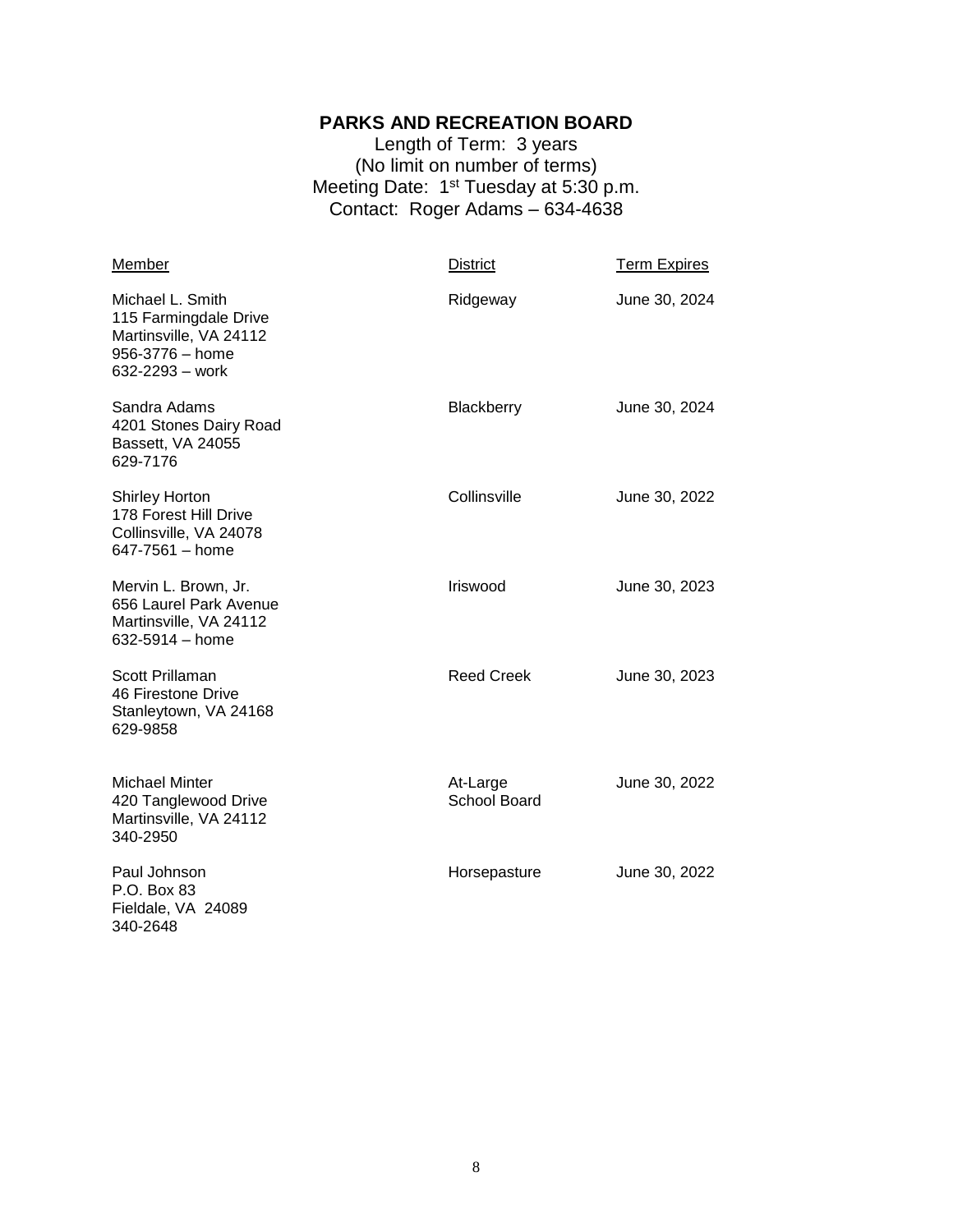#### **PLANNING COMMISSION**

Length of Term: 4 years (No limit on number of terms) Meeting Date: 2<sup>nd</sup> Wednesday at 6:00 p.m. Contact: Lee Clark – 634-4624

<span id="page-8-0"></span>

| Member                                                                                                               | <b>District</b>   | <b>Term Expires</b> |
|----------------------------------------------------------------------------------------------------------------------|-------------------|---------------------|
| Paul Setliff (Chairman)<br>P. O. Box 98<br>Collinsville, VA 24078<br>647-5883 - work                                 | Ridgeway          | March 31, 2024      |
| <b>Fred Spencer</b><br>423 Fox Chase Drive<br>Collinsville, VA 24078<br>647-1801                                     | Collinsville      | March 31, 2025      |
| Glenwood Q. Vaughn<br>261 Varley Lane<br>Martinsville, VA 24112<br>638-1085 - home                                   | <b>Iriswood</b>   | March 31, 2025      |
| Hal Dee West<br>322 Mrs. Turner Road<br>Bassett, VA 24055<br>629-1543 - home                                         | <b>Blackberry</b> | March 31, 2025      |
| <b>Richard Reynolds</b><br>3020 Spencer Preston Road<br>Martinsville, VA 24112<br>957-2252 - home<br>732-4238 - cell | Horsepasture      | March 31, 2024      |
| Jeff Prillaman<br>2697 Dyer Store Road<br>Martinsville, VA 24112<br>804-938-3448                                     | <b>Reed Creek</b> | March 31, 2024      |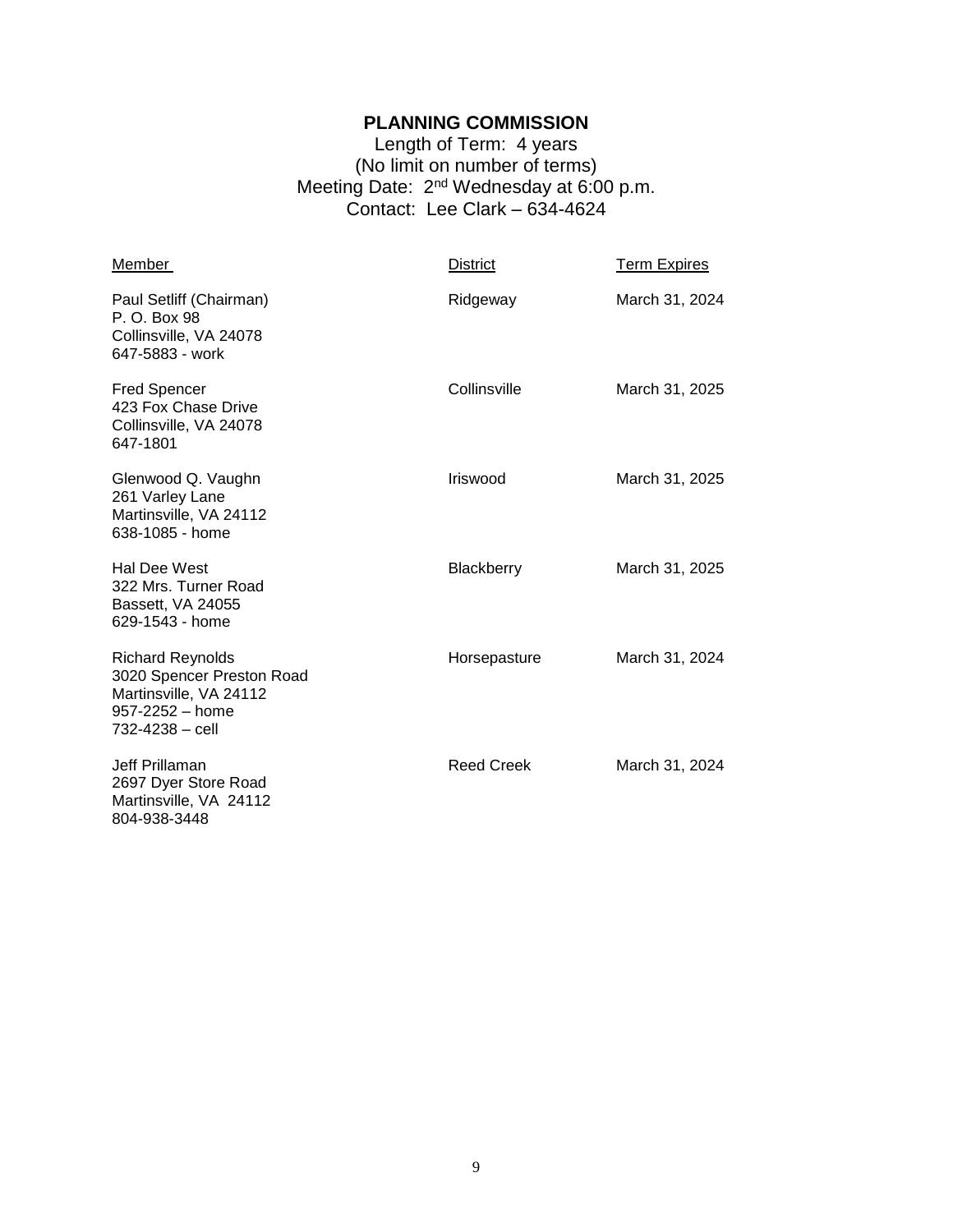#### **PUBLIC SERVICE AUTHORITY**

Length of Term: 4 years (No limit on number of terms) Meeting Date: 3<sup>rd</sup> Monday at 6:00 p.m. Contact: Tim Hall – 634-4601

<span id="page-9-0"></span>

| Member                                                                                                                        | <b>District</b>   | <b>Term Expires</b> |
|-------------------------------------------------------------------------------------------------------------------------------|-------------------|---------------------|
| Vivian Hairston<br>195 Huntington Road<br>Ridgeway, VA 24148<br>276-224-9899<br>vhairston@co.henry.va.us                      | Ridgeway          | January 5, 2026     |
| E. Stuart Bowman<br>281 Eliza Reamy Ave.<br>Collinsville, VA 24078<br>647-7162 - home 732-0463 cell<br>sbowman@co.henry.va.us | Collinsville      | January 5, 2023     |
| <b>Mike Harris</b><br>2191 Greenhill Drive<br>Martinsville, VA 24112<br>632-8438 340-6784 cell<br>mharris@co.henry.va.us      | <b>Reed Creek</b> | January 5, 2024     |
| <b>Marcus Stone</b><br>5229 Stones Dairy Road<br>Bassett, VA 24055<br>732-3652<br>mstone@co.henry.va.us                       | Blackberry        | January 5, 2025     |
| Katherine C. Rea (Kathy)<br>P. O. Box 674<br>Spencer, VA 24165<br>957-3274 - home 224-3620 cell<br>krea@co.henry.va.us        | Horsepasture      | January 5, 2024     |
| F. Gerald Lawicki<br>100 Carlisle Road<br>Axton, VA 24054<br>632-2789 732-0367 cell<br>glawicki@co.henry.va.us                | Iriswood          | January 5, 2023     |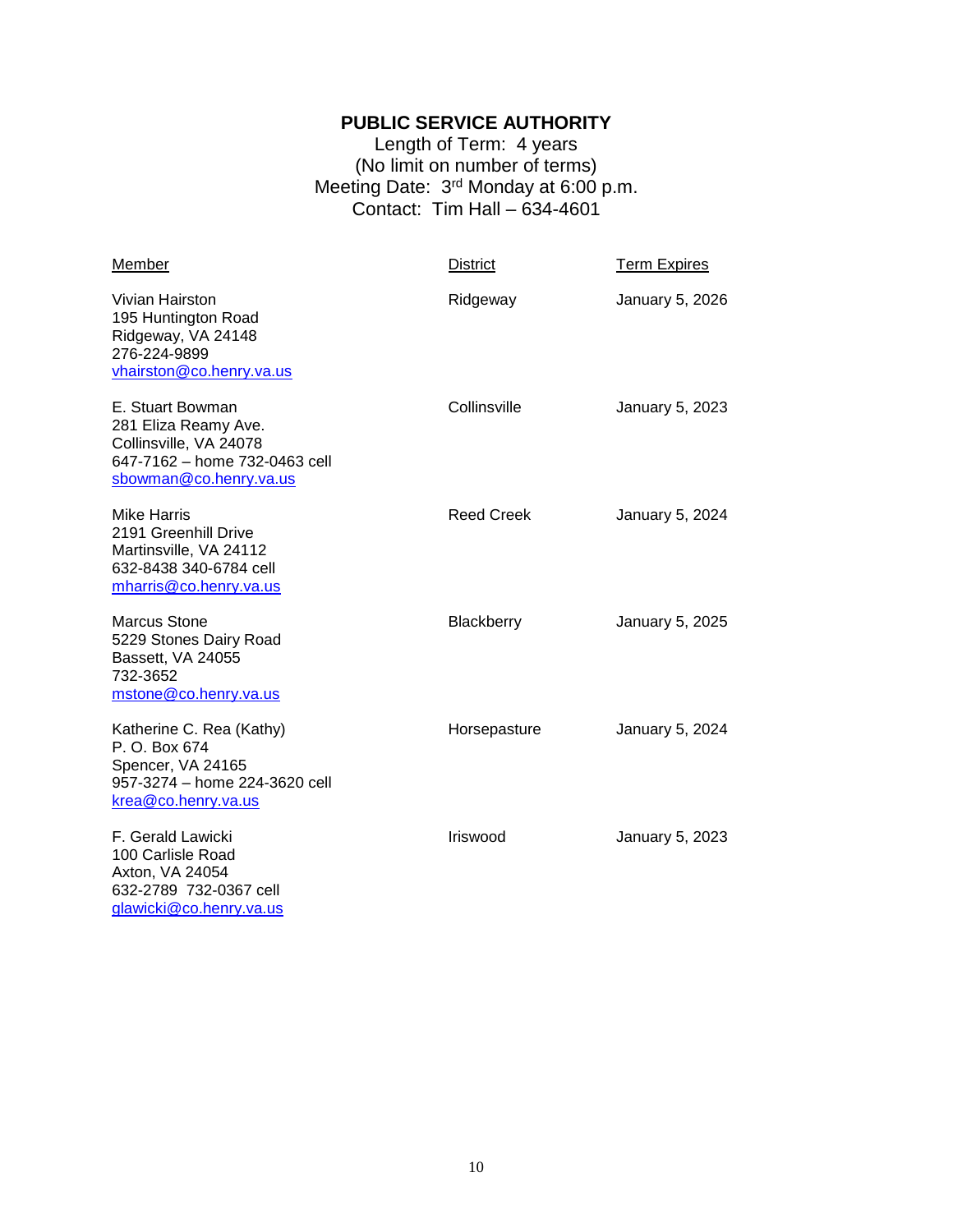## **SECTION II – Members Appointed from Entire County**

<span id="page-10-0"></span>Anchor Commission Building Code Board of Appeals Community Policy and Management Team Dan River Alcohol Safety Action Program Board Economic Development Corporation Fieldale Sanitary District Board Fire Code Board of Appeals FOCUS on Youth Henry-Martinsville Social Services Board Patrick Henry Community College Board Patriot Centre Advisory Board Piedmont Criminal Justice Training Academy Piedmont Regional Community Services Board Southern Area Agency on Aging Board Southside Community Action Board West Piedmont Business Development Center West Piedmont Disability Services Board West Piedmont Planning District Commission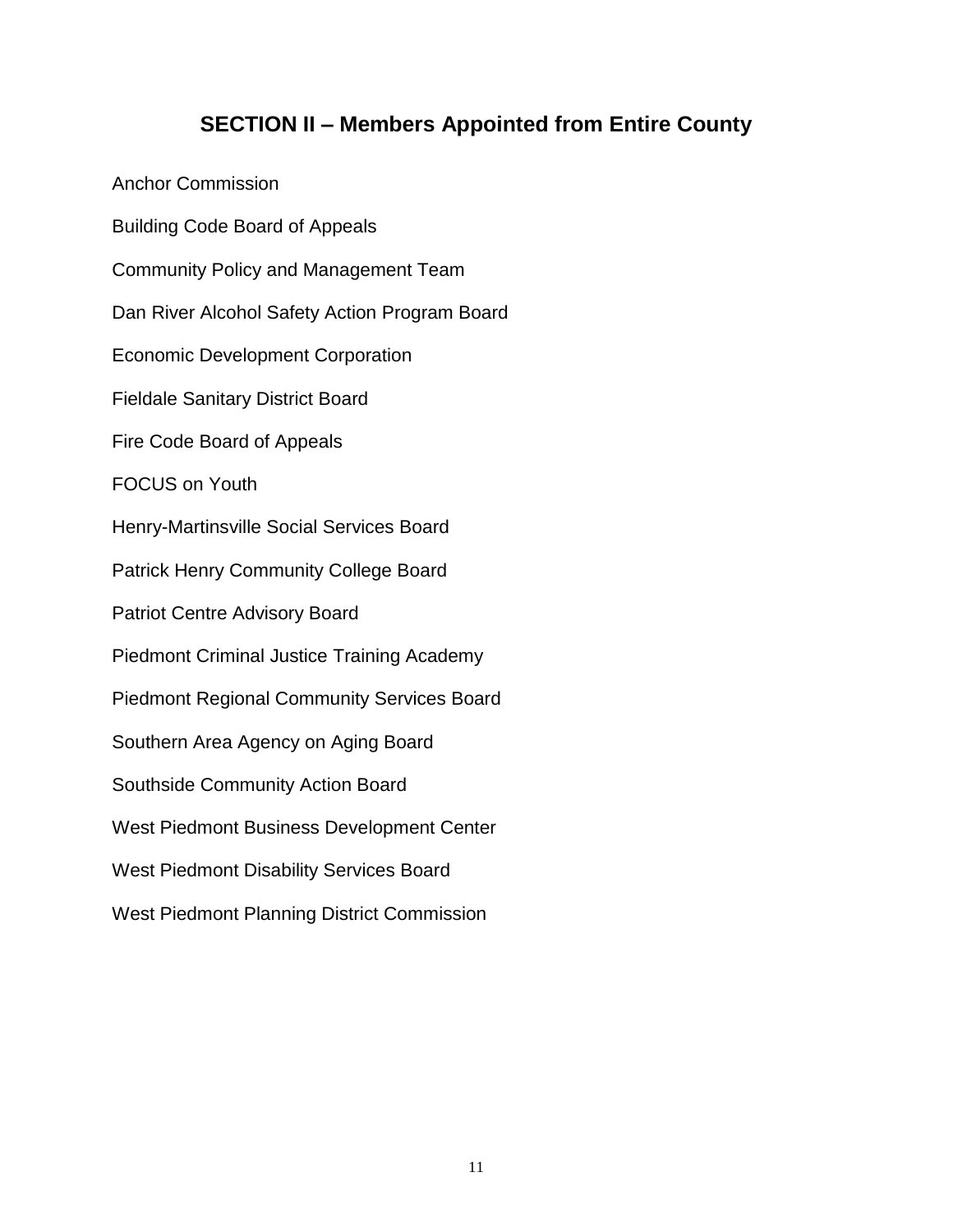#### **ANCHOR COMMISSION**

Length of Term: 4 Years (No limit on number of terms) Meeting Date: 4<sup>th</sup> Wednesday at 12:00 noon Contact: Ricky Walker – 634-2910

#### <span id="page-11-0"></span>Member **Member Member** Term Expires

| Jeanette Hurd<br>108 Old Quarry Road<br>Bassett, VA 24055<br>634-7565          | December 31, 2024 |
|--------------------------------------------------------------------------------|-------------------|
| Pamela Randall<br>136 Reynolds Park Drive<br>Axton, VA 24054<br>403-5626       | December 31, 2024 |
| <b>Mandy Brannock</b><br>340 Shannon Ct.<br>Ridgeway, VA 24148<br>336-280-1546 | December 31, 2022 |
| Bonnie Favero<br>1676 Plantation Drive<br>Collinsville, VA 24078<br>647-8049   | December 31, 2024 |
| <b>Christy Spencer</b><br>151 Deer Haven Drive<br>Axton, VA 24054<br>650-2950  | December 31, 2022 |
| Erin Jenkins<br>134 Staffordshire Circle<br>Martinsville, VA 24112<br>638-1035 | December 31, 2022 |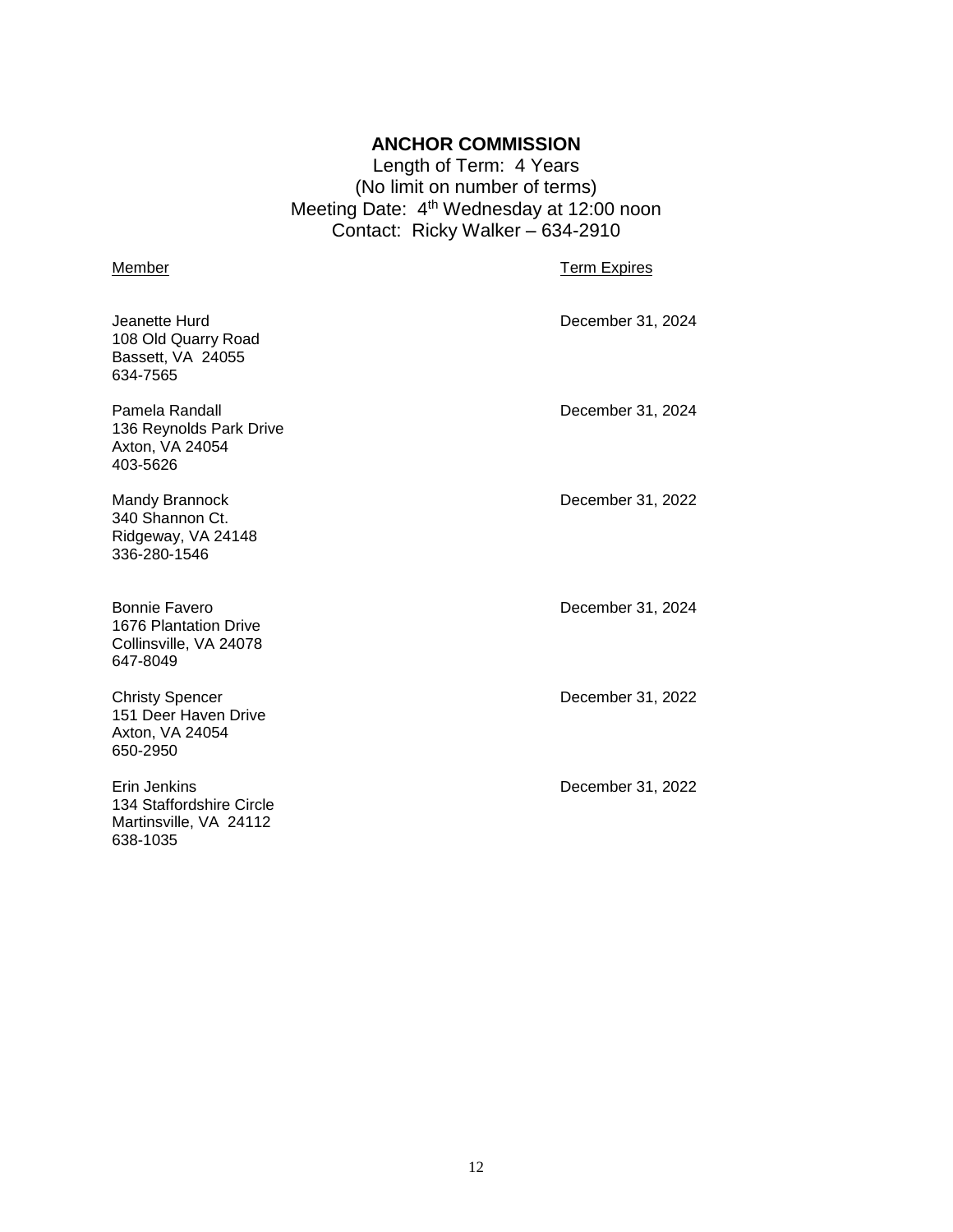#### **BUILDING CODE BOARD OF APPEALS**

Length of Term: 4 Years (No limit on number of terms) Meeting Date: As Called Contact: Cecil Stone – 634-4616

#### Term Expires

<span id="page-12-0"></span>

| <b>Charlie Martin</b><br><b>Martin Electric</b><br>4536 A.L. Philpott Hwy<br>Martinsville, VA 24112<br>276-732-8611 | January 31, 2025 |
|---------------------------------------------------------------------------------------------------------------------|------------------|
| Rodney Clark<br><b>Clark Property Maintenance</b><br>395 Hunt Woods Drive<br>Martinsville, VA 24112<br>632-7215     | January 31, 2025 |
| <b>Bruce Adkins</b><br><b>Adkins Construction</b><br>806 Ferndale Drive<br>Collinsville, VA 24078<br>647-8479       | January 31, 2025 |
| Eddie Light<br>Light Electric Co. Inc.<br>440 Oliver Drive<br>Bassett, VA 24055<br>732-4157                         | January 31, 2025 |
| Larry Wright<br>Larry Wright Architectural                                                                          | January 31, 2025 |

400 Homestead Trail Collinsville, VA 24078

647-5281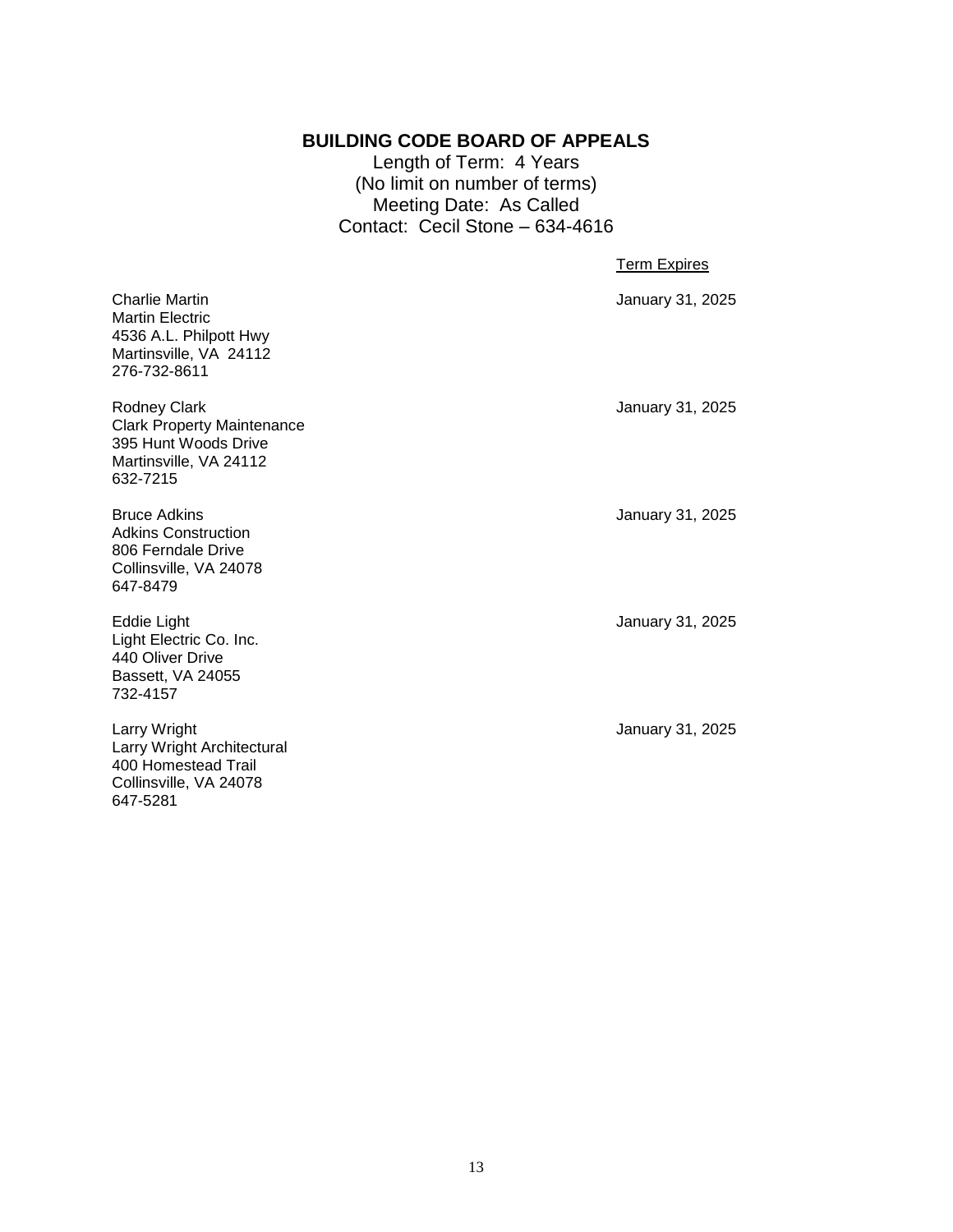#### **COMMUNITY POLICY AND MANAGEMENT TEAM**

Length of Term – 2 Years Meeting Date: 2<sup>nd</sup> Tuesday at 9:00 a.m. Contact: Robin Turner – 403-5592

<span id="page-13-0"></span>

|                                                                                        | <b>Agency Represented</b>    | <b>Term Expires</b> |
|----------------------------------------------------------------------------------------|------------------------------|---------------------|
| <b>Emily Roop</b><br>3300 Kings Mtn. Road<br>Martinsville, VA 24112<br>634-4736 - work | *Public Schools              | None                |
| <b>April Evans</b><br>P. O. Drawer 4946<br>Martinsville, VA 24115<br>656-4302          | *Social Services Dept.       | None                |
| Holly Johnson<br>3160 Kings Mountain Road<br>Martinsville, VA 24112<br>634-4873        | *J & D Court Services        | None                |
| <b>Steve Bailey</b><br>P. O. Box 1032<br>Martinsville, VA 24114<br>638-2311            | *Health Department           | None                |
| Kelly Koebel<br>24 Clay Street<br>Martinsville, VA 24112<br>632-7128                   | *Comm. Svcs. Bd.             | None                |
| Stephanie Tucker<br>137 Lawson Street<br>Martinsville, VA 24112<br>632-1113            | **Other Providers            | June 30, 2023       |
| Anita Davis Hobbs<br>8260 Fairystone Park Hwy.<br>Bassett, VA 24055<br>252-3358        | **Parents                    | June 30, 2023       |
| Darrell Jones<br>County of Henry<br>P. O. Box 7<br>Collinsville, VA 24078<br>634-4632  | **Local Gov't                | June 30, 2023       |
| Dale Wagoner<br>County of Henry<br>P. O. Box 7<br>Collinsville, VA 24078<br>634-4604   | <b>County Administration</b> | None                |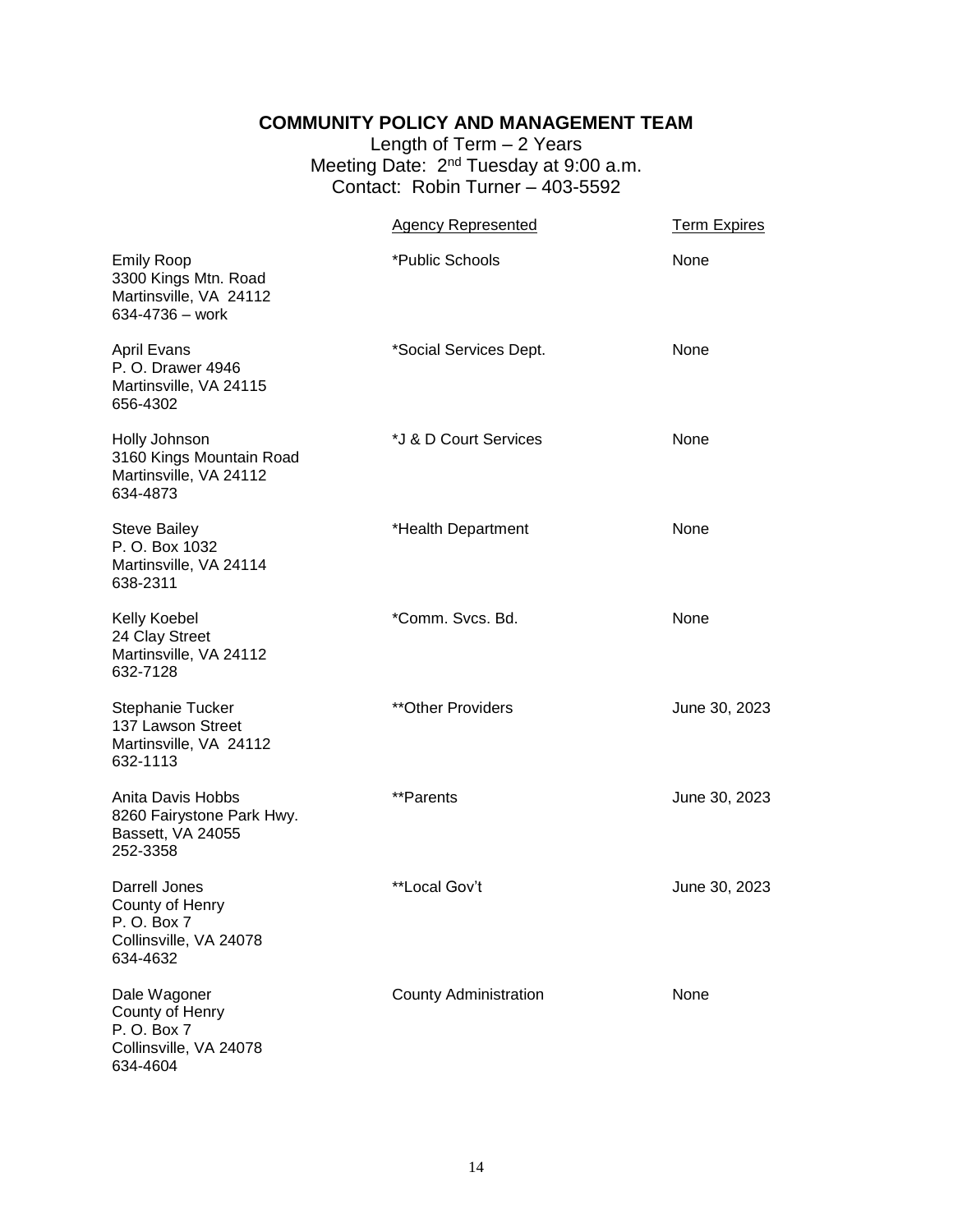#### <span id="page-14-0"></span>**DAN RIVER ALCOHOL SAFETY ACTION PROGRAM BOARD**

Length of Term: 3 Years (No limit on number of terms) Meeting Date: Once/Quarter Contact: Tammy Goad – 632-6303, ext. 15; fax – 632-6304 [danrasap@centurylink.net](mailto:danrasap@centurylink.net)

Term Expires

Scott Barker March 31, 2023 3250 Kings Mountain Road Martinsville, VA 24112 656-4208 – (Sheriff's office)

J. R. Powell **March 31, 2022** 911 Communications Center Henry County Administration Building Collinsville, VA 24078 632-7677 - work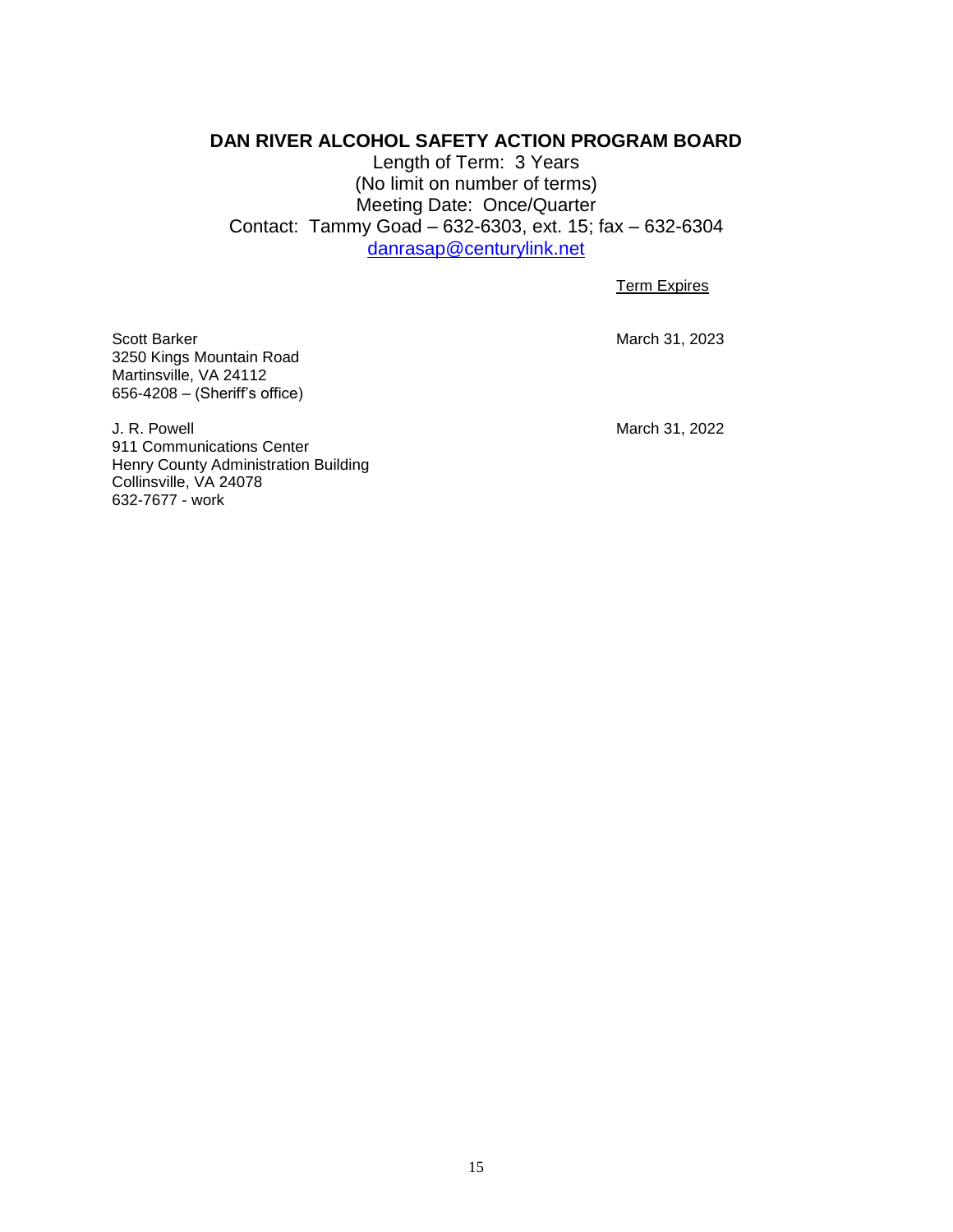#### **ECONOMIC DEVELOPMENT CORPORATION**

Length of Term: 3 Years Meeting Date: Contact: Mark Heath – 403-5940

Term Expires

<span id="page-15-0"></span>Gracie Agnew **Gracie Agnew** June 30, 2023 532 John Baker Road Fieldale, VA 24089 673-6864 - home 732-6864 - cell [fgagnew@comcast.net](mailto:fgagnew@comcast.net)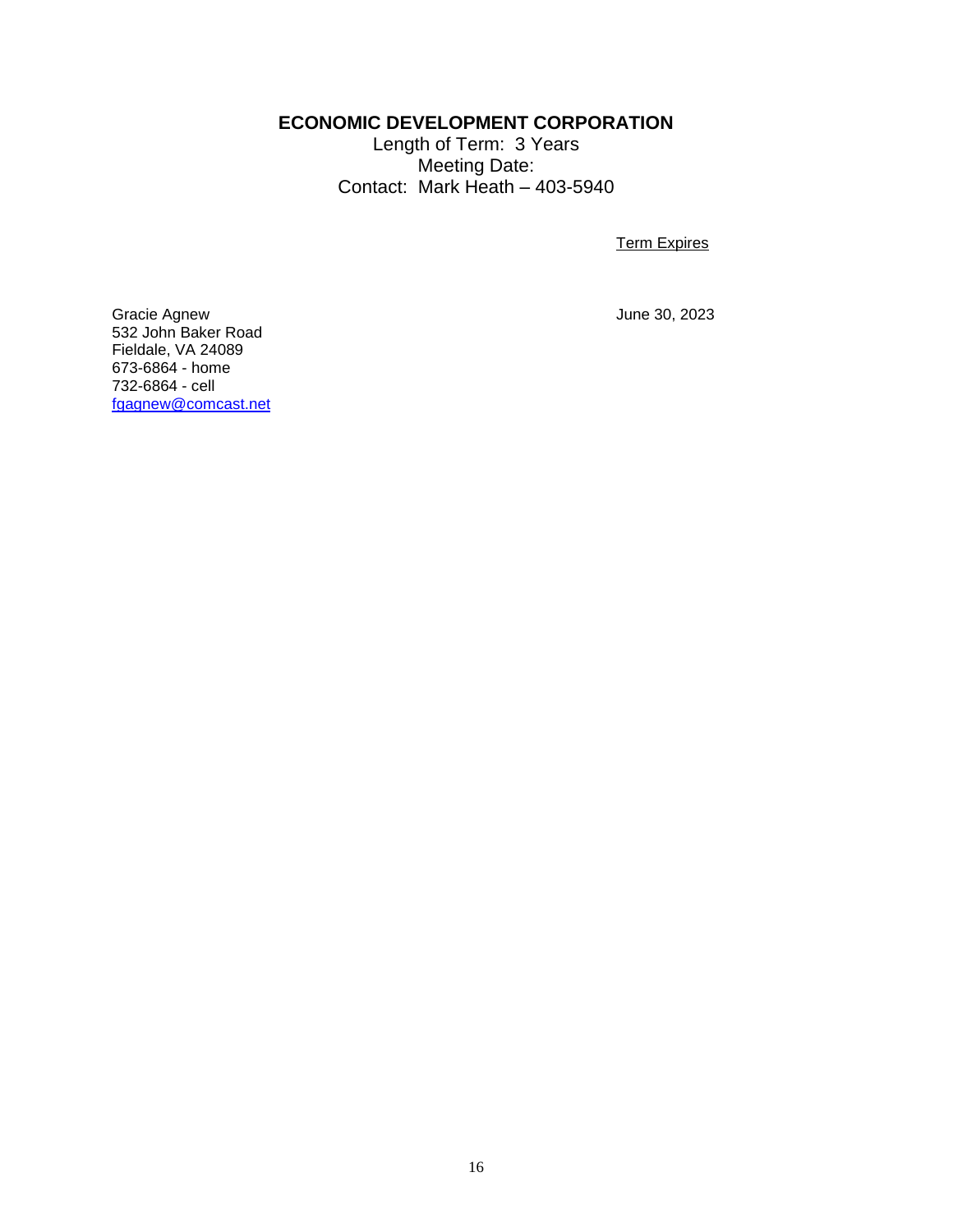#### **FIELDALE SANITARY DISTRICT BOARD**

Meeting Date: 2<sup>nd</sup> Monday at 4:00 p.m. Contact: Betty Arnold – 673-6475 (H) or 666-8226 (W)

<span id="page-16-0"></span>Joyce Z. Odell P. O. Box 552 Fieldale, VA 24089 673-6328

Tommy Eggleston (Chairman) P. O. Box 158 Fieldale, VA 24089 673-1151

Raeburn French (Co-Chair) P. O. Box 703 Fieldale, VA 24089 673-6900

Jeff Joyce 111 Hill Street Fieldale, VA 24089 656-5350 – work 673-6390 – home

R.B. Hundley P. O. Box 600 Fieldale, VA 24089

Betty Arnold (Secretary/Treasurer) 46 Tenth Street Fieldale, VA 24089 673-6475

Wade Nelson 261 Frank Wilson Avenue Fieldale, VA 24089 673-6771 (Ext. 4233) – work 673-1691 – home

Open

Open

Open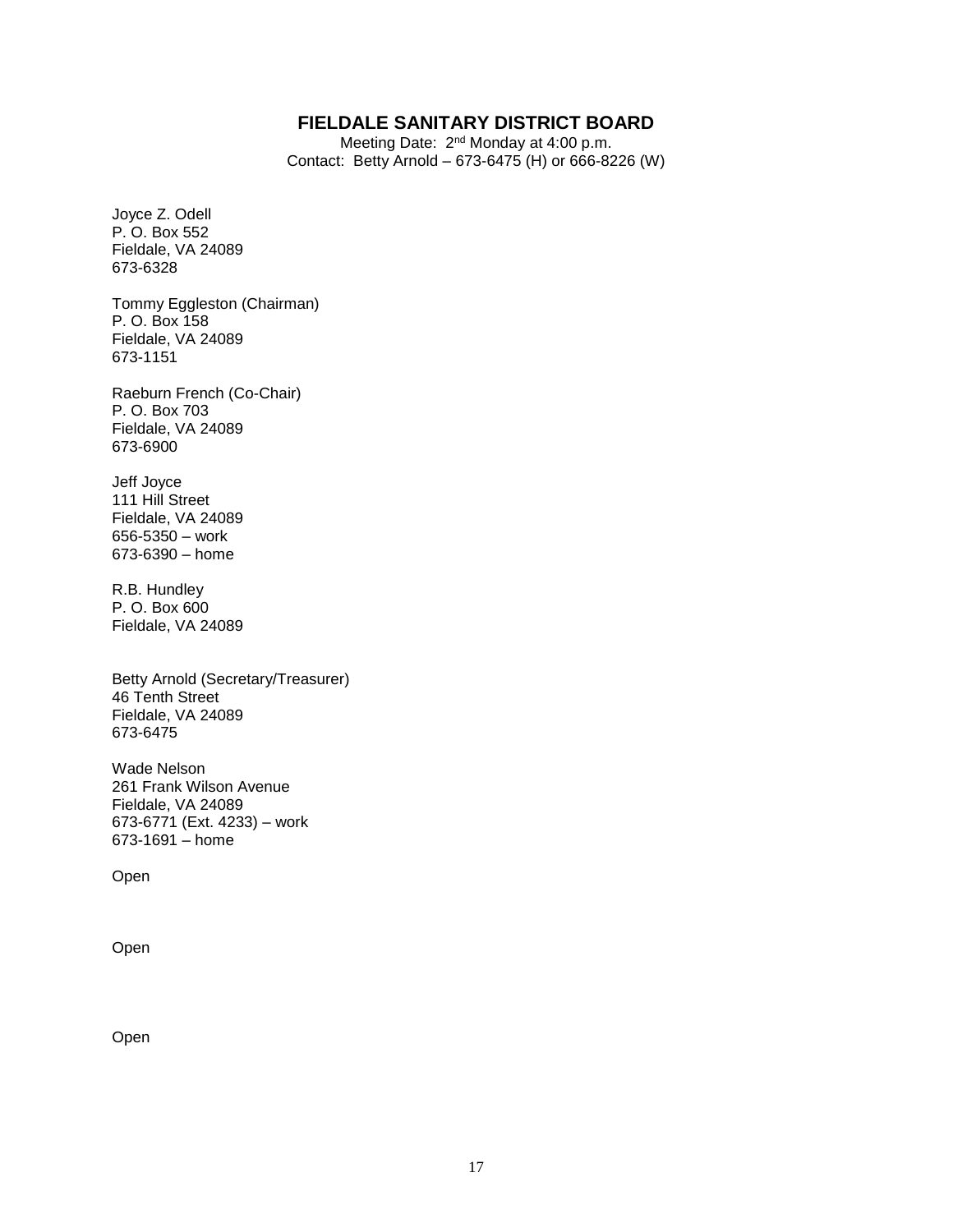#### **FIRE CODE BOARD OF APPEALS**

Length of Term: 4 Years Meeting Date: As Called Contact: Matt Tatum – 634-4665

Term Expires

<span id="page-17-0"></span>

| Daryl Emberson<br>168 Bowles Road<br>Collinsville, VA 24078<br>670-3448 – work<br>732-5302 – cell           | January 31, 2025 |
|-------------------------------------------------------------------------------------------------------------|------------------|
| H. William Martin, Jr.<br>1390 Preston Road<br>Martinsville, VA 24112<br>957-1635 – home<br>358-1318 – cell | January 31, 2025 |
| Ken Adkins<br>81 Pine Brook Road<br>Collinsville, VA 24078<br>340-9465 -Cell                                | January 31, 2025 |
| Joseph 'Joe' Scarce<br>54 Holland Circle<br>Axton, VA 24054<br>732-9550 -Cell                               | January 31, 2025 |
| Joel Barnes                                                                                                 | January 31, 2025 |

2439 Wagon Trail Road Ridgeway, VA 24148 634-6419 -Cell

18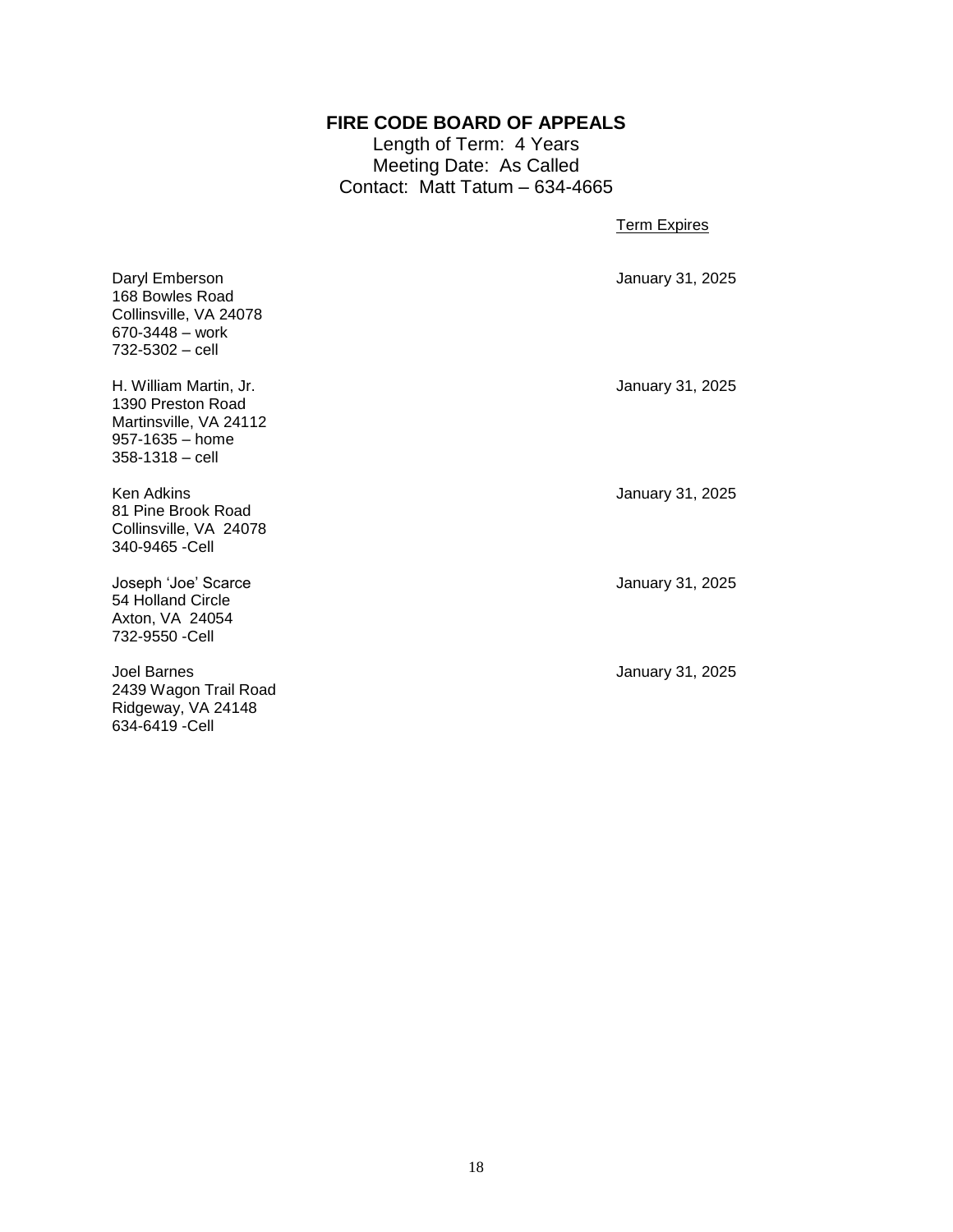#### **HENRY-MARTINSVILLE SOCIAL SERVICES BOARD**

Length of Term: 4 years (Terms are limited to two consecutive terms) Meeting Date: 4<sup>th</sup> Monday at 3:00 p.m. Contact: Amy Rice – 656-4301

<span id="page-18-0"></span>

| Member                                                                         | <b>Term Expires</b> |
|--------------------------------------------------------------------------------|---------------------|
| James C. Roberts<br>371 Owsley Drive<br>Martinsville, VA 24112<br>956-1228     | May 31, 2022        |
| Joshua B. Tucker<br>137 Lawson Road<br>Martinsville, VA 24112<br>276-734-0639  | May 31, 2022        |
| <b>Melany Stowe</b><br>285 Winthrop Road<br>Ridgeway, VA 24148<br>806-9696     | May 31, 2023        |
| <b>Willie Scales</b><br>19363 A.L. Philpott Hwy.<br>Spencer, VA 24165          | May 31, 2023        |
| Paul Kennedy<br>243 Canary Drive<br>Bassett, VA 24055<br>252-1864              | May 31, 2024        |
| Lillian Holland<br>2683 J S Holland Road<br>Ridgeway, VA 24148<br>276-957-3885 | May 31, 2024        |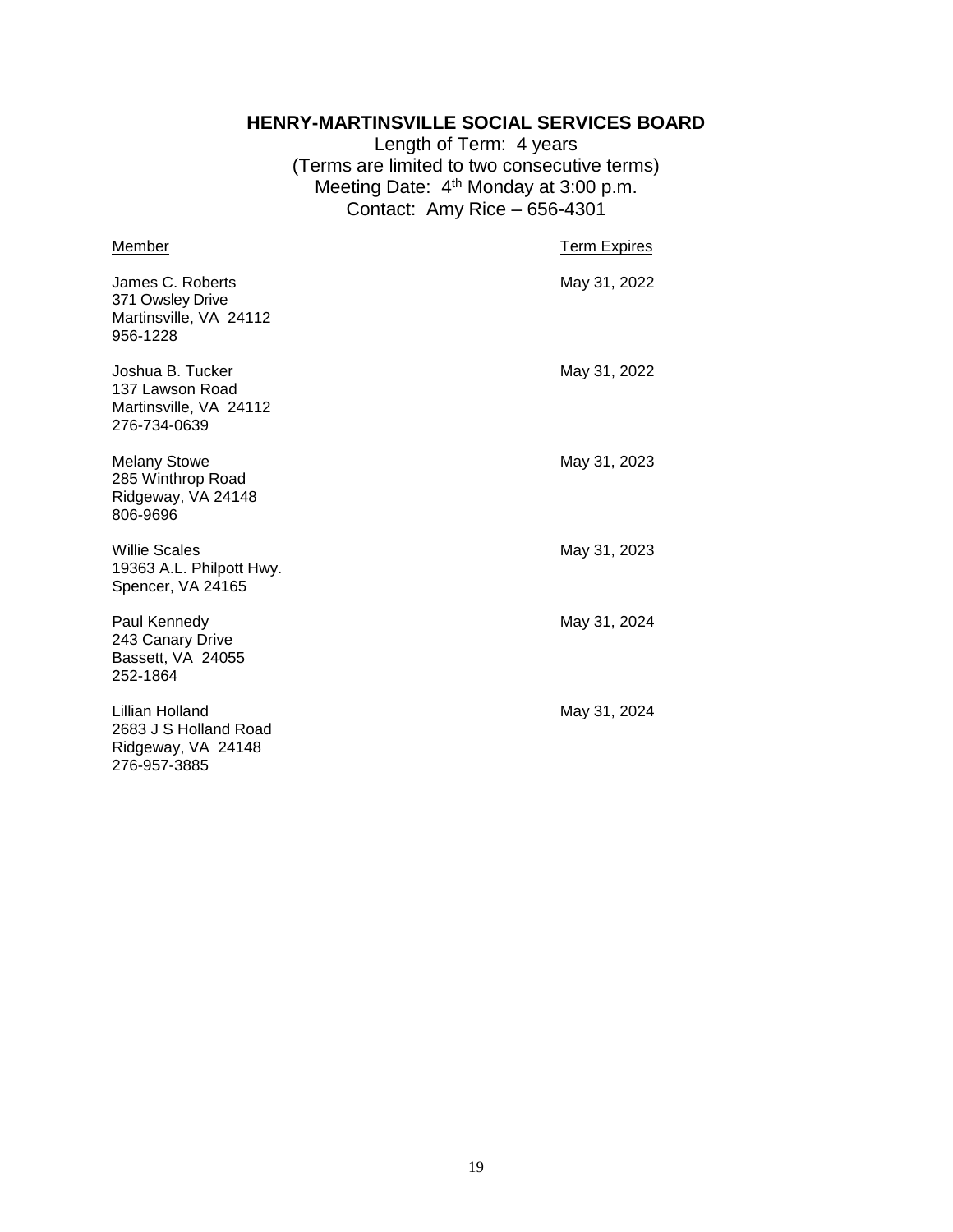#### **LOCAL FINANCE BOARD FOR OPEB LIABILITY**

Length of Term: Meeting Date: As Called Contact: Darrell Jones – 634-4632

## <span id="page-19-0"></span>Member **Member Term Expires** Jimmie Wright Citizen Representative 71 Beechnut Circle Ridgeway, VA 24148 956-2095 Scott Grindstaff Treasurer **Contract Contract Contract Contract Contract Contract Contract Contract Contract Contract Contract Contract Contract Contract Contract Contract Contract Contract Contract Contract Contract Contract Contract Cont** County of Henry P. O. Box 218 Collinsville, VA 24078 634-4677 – work Darrell Jones **Open** Director of Finance County of Henry P. O. Box 7 Collinsville, VA 24078 634-4632 – work David Scott **David Scott Open** Director of Business Henry County Public Schools P. O. Box 8958 Collinsville, VA 24078

634-4710 – work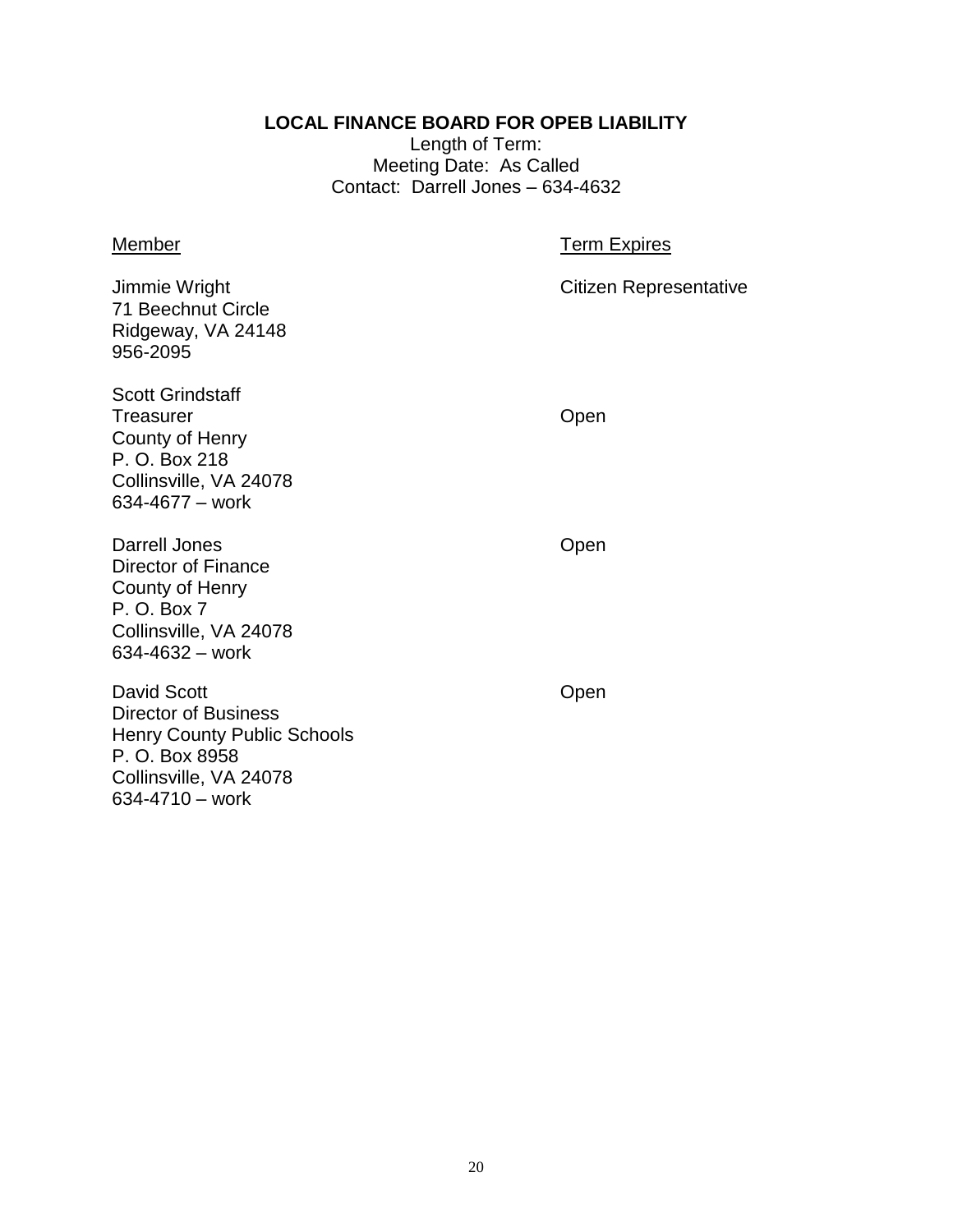<span id="page-20-0"></span>**NINTH DISTRICT DEVELOPMENT FINANCING, INC.**

Length of Term: 2 Years Meeting Date: As Called Contact: Robert Goldsmith – (540) 619-2251

**Term Expires** 

December 31, 2022

Barry Jarrett<br>53 Pinecrest Court Collinsville, VA 24078 647-3884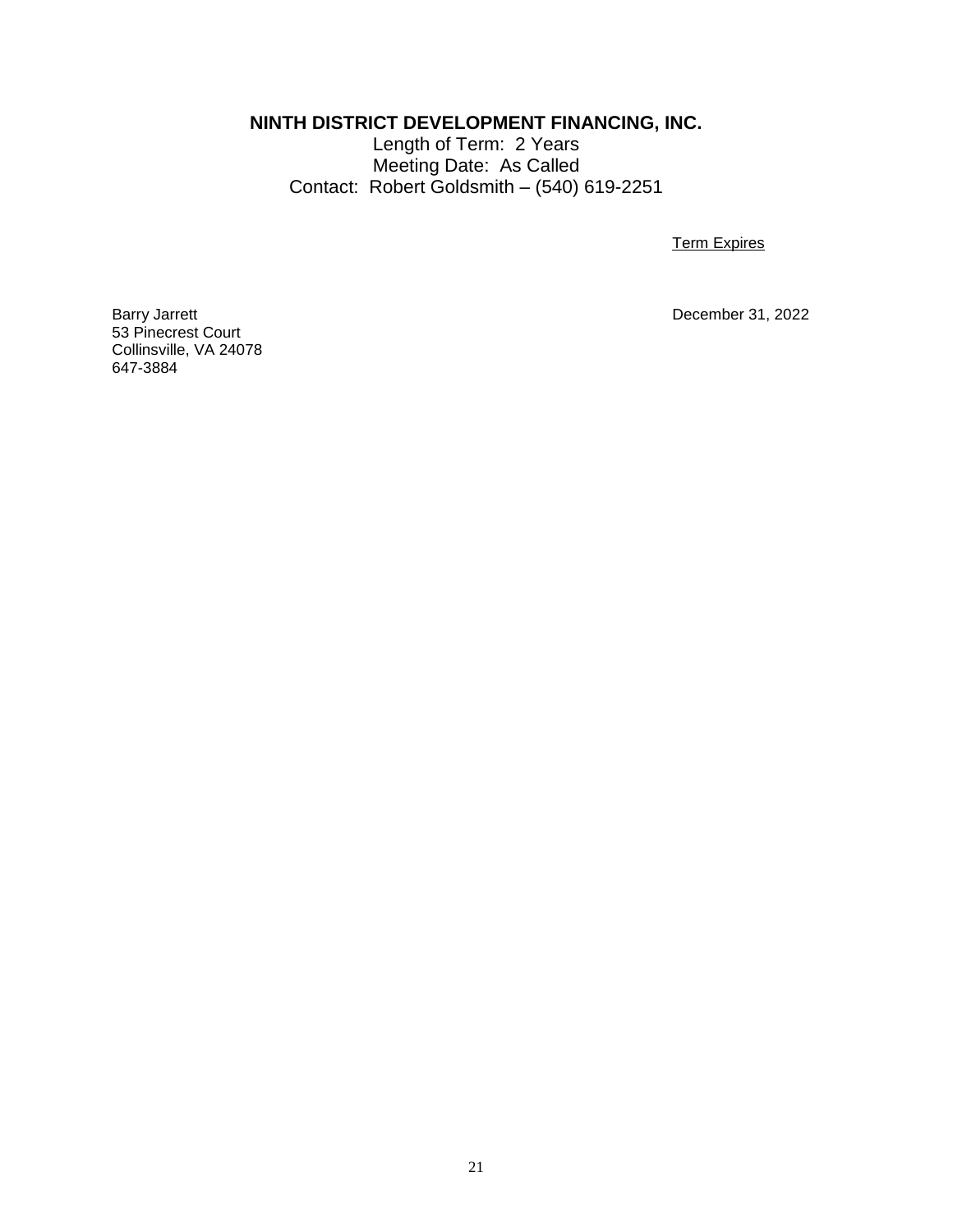#### **PATRICK HENRY COMMUNITY COLLEGE BOARD**

Length of Term: 4 years (May serve two full terms) Meeting Date: 3<sup>rd</sup> Monday, Every Other Month Contact: Dr. Angeline Godwin – 638-8777

<span id="page-21-0"></span>

|                                                                                              | <b>Term Expires</b> |
|----------------------------------------------------------------------------------------------|---------------------|
| Janet Copenhaver<br>236 Beaver Ridge Road<br>Collinsville, VA 24078<br>634-4731 - work       | June 30, 2022       |
| <b>Barry Helmstutler</b><br>11 Harvest Lane<br>Bassett, VA 24055<br>629-7227 - home          | June 30, 2022       |
| <b>Robert Haley</b><br>P.O. Box 864<br>Bassett, VA 24055<br>276-226-0160                     | June 30, 2023       |
| Monica Hatchett<br>210 Quail Oaks Road<br>Martinsville, VA 24112<br>276-252-9792             | June 30, 2024       |
| Wayne E. Moore<br>975 Laurel Park Avenue<br>Martinsville, VA 24112<br>276-732-2379           | June 30, 2024       |
| Dr. John R. McCraw<br>615 Kings Way Road<br>Martinsville, VA 24112<br>634-1332 - home        | June 30, 2022       |
| <b>Gary Collins</b><br>145 Staffordshire Circle<br>Martinsville, VA 24112<br>252-5618 - cell | June 30, 2024       |
| Paul Geib, Jr.<br>18 Maple Leaf Road<br>Spencer, VA 24165<br>957-1143 - home                 | June 30, 2022       |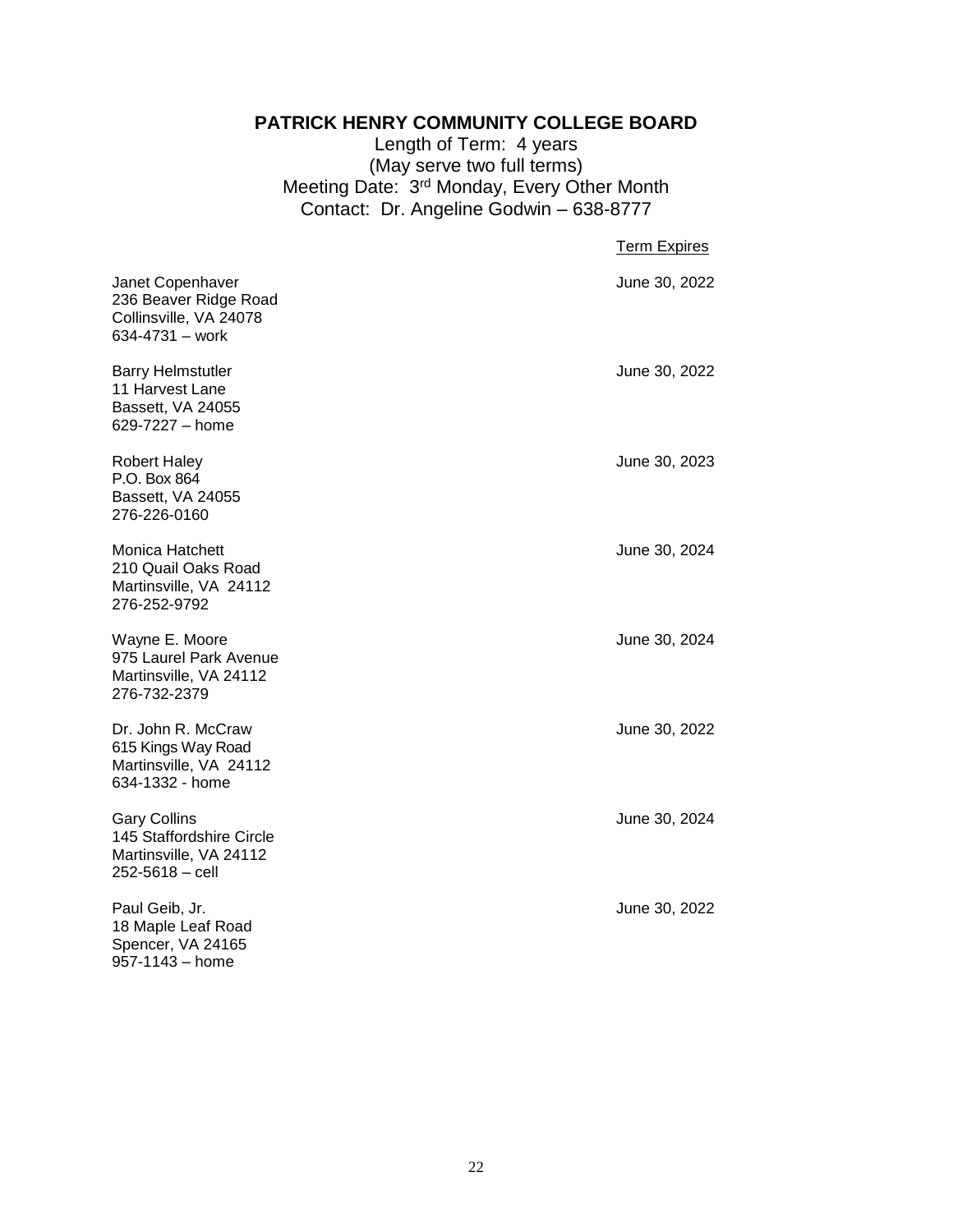#### **PATRIOT CENTRE/CCBC ADVISORY BOARD**

Length of Term: 2 years Meeting Date: As Called Contact: Tim Hall – 634-4601

<span id="page-22-0"></span>

| Vacant                                                                      | December 31, 2023 |
|-----------------------------------------------------------------------------|-------------------|
| <b>Richard Hall</b><br>500 Plantation Road<br>Martinsville, VA 24112        | December 31, 2023 |
| <b>Terry Cundiff</b><br>191 Farmingdale Drive<br>Martinsville, VA 24112     | December 31, 2023 |
| Nubby Coleman<br>P. O. Box 472<br>Martinsville, VA 24114<br>632-3463 - work | December 31, 2023 |

Gary Gibson December 31, 2023 P. O. Box 505 Collinsville, VA 24078 666-4400 - work

Martinsville, VA 24114 632-3463 - work

Term Expires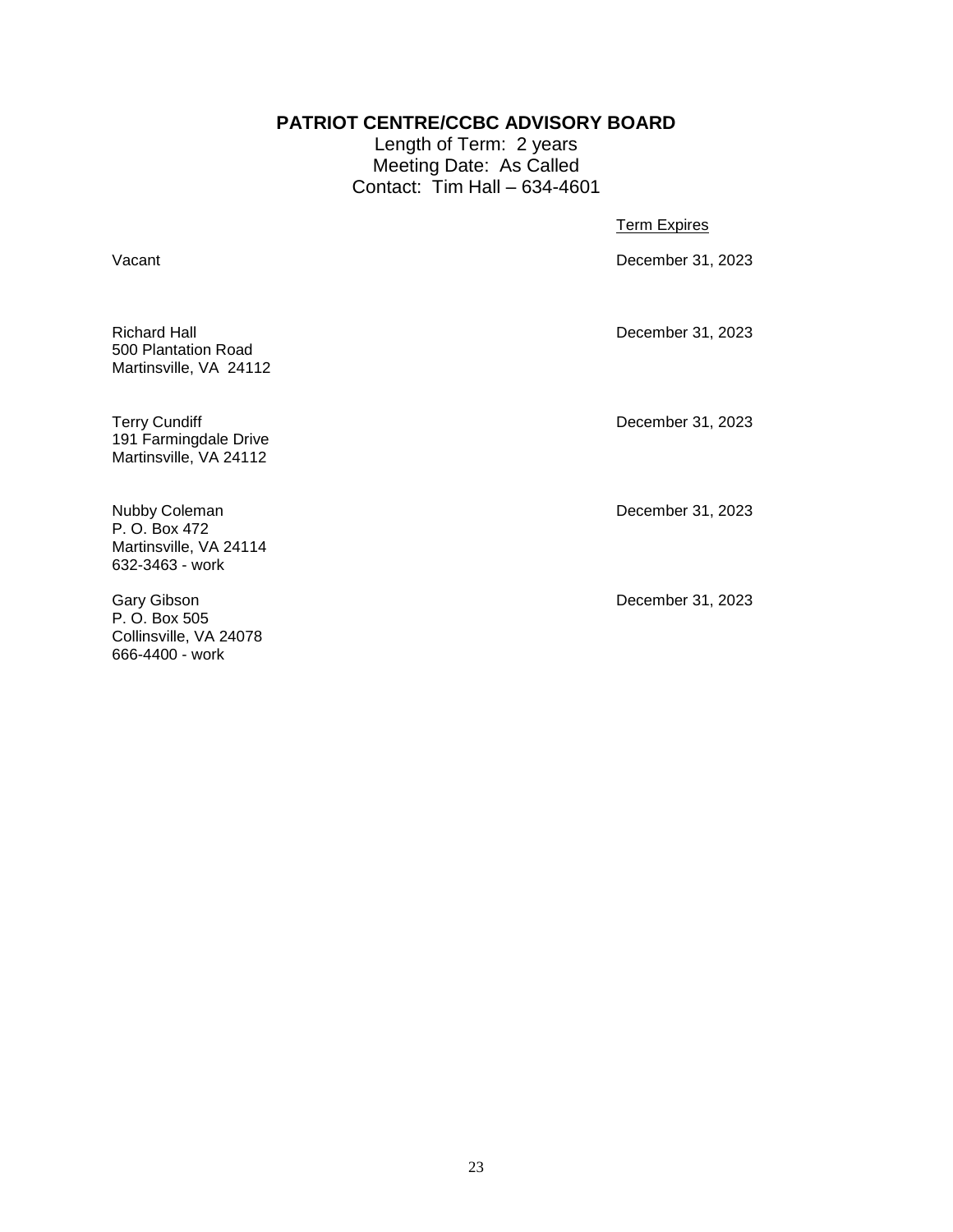#### <span id="page-23-0"></span>**PIEDMONT CRIMINAL JUSTICE TRAINING ACADEMY**

(Terms are coincident with the office they hold) Meeting Date: 3<sup>rd</sup> Thursday at 10:00 a.m. Contact: Alexander Clary – 632-1149

Term Expires

Sheriff Lane Perry None P. O. Box 7 Collinsville, VA 24078

J.R. Powell, Director None Communications Center P. O. Box 7 Collinsville, VA 24078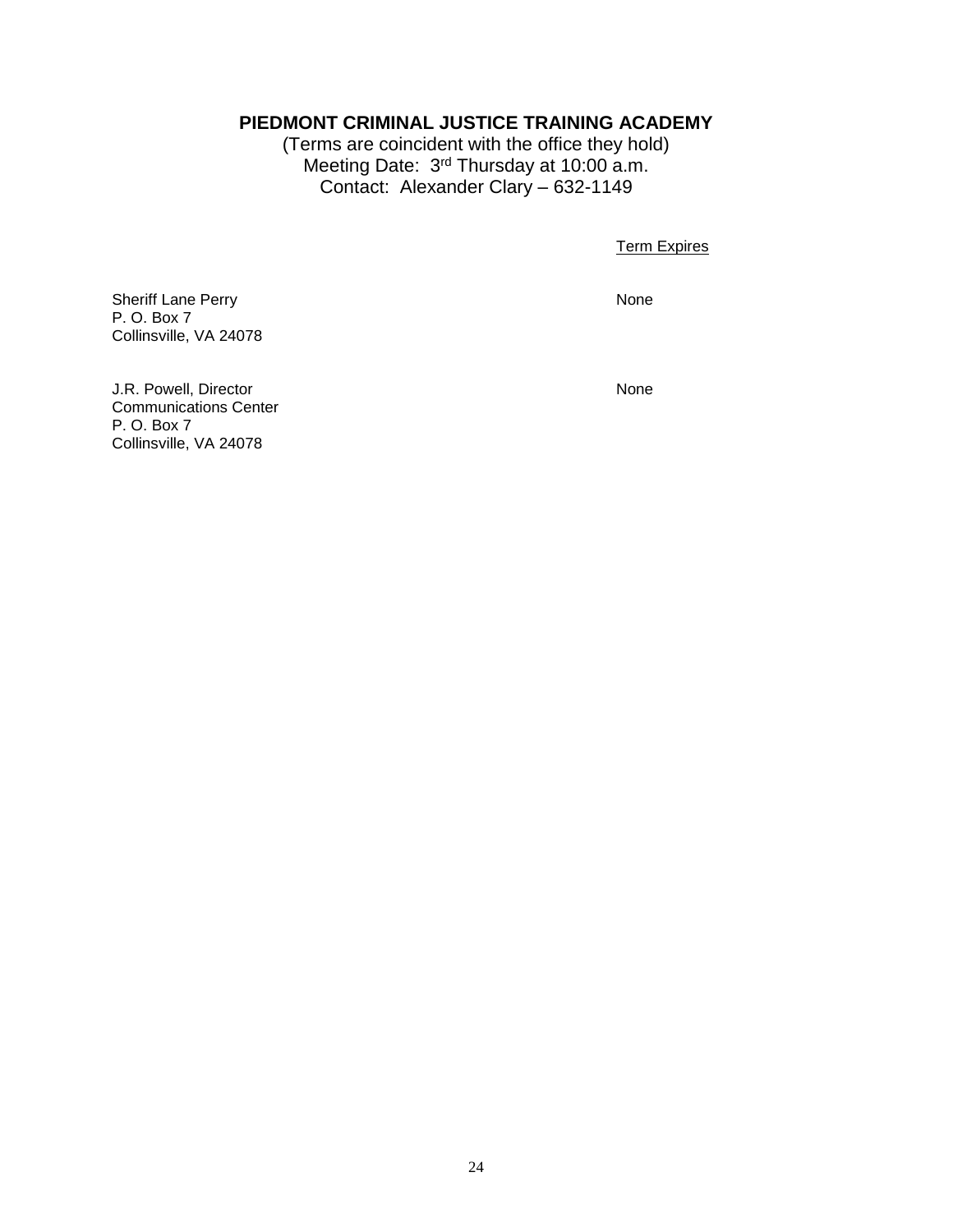## <span id="page-24-0"></span>**PIEDMONT REGIONAL COMMUNITY SERVICES BOARD**

Length of Term: 3 Years (May serve three full terms) Meeting Date:  $4<sup>th</sup>$  Monday at 7:00 p.m. Contact: Greg Preston – 632-7128

Term Expires

| Eric Hairston<br>3250 Kings Mountain Road<br>Martinsville, VA 24112<br>656-4200 - work | June 30, 2023 |
|----------------------------------------------------------------------------------------|---------------|
| <b>Crystal Lusk</b><br>324 Woodhaven Road<br>Martinsville, VA 24112<br>276-252-3955    | June 30, 2024 |
| <b>Garrett Dillard</b><br>100 Hammond Drive<br>Axton, VA 24054<br>336-253-0663         | June 30, 2024 |
| Bonnie A. Martin<br>62 Court View<br>Axton, VA 24054<br>276-252-7759                   | June 30, 2022 |
| <b>Thomas Gil Carter</b><br>255 Burch Drive<br>Martinsville, VA 24112<br>276-340-9257  | June 30, 2022 |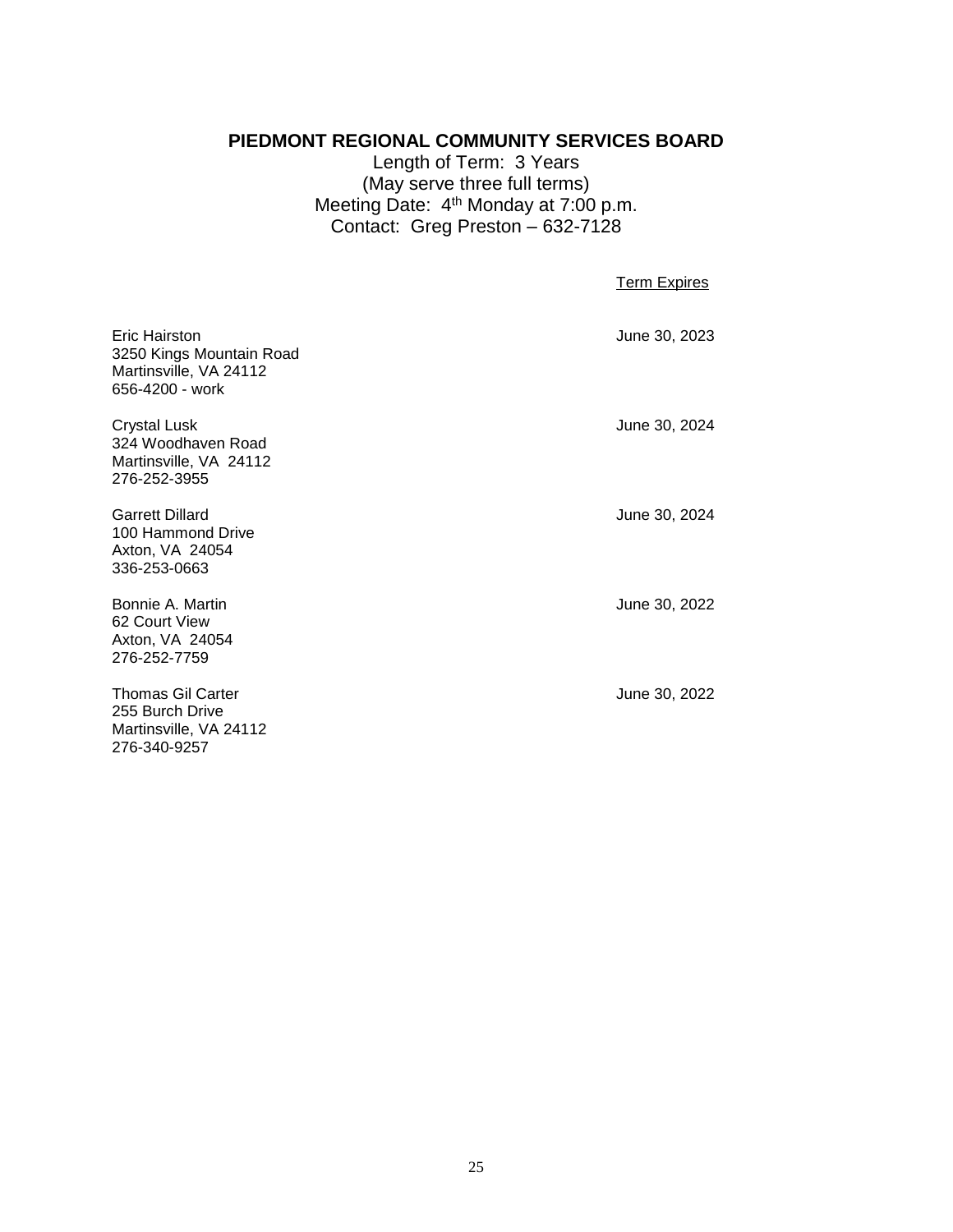#### **ROANOKE RIVER BASIN ASSOCIATION**

Length of Term: 1 year (No limit on number of terms) Meeting Date: Once/Quarter Contact: Mike Pucci - [mcp10981@gmail.com](mailto:mcp10981@gmail.com)

<span id="page-25-0"></span>Michael Ward **August 31, 2022** 1003 Corn Tassel Trail Martinsville, VA 24112 632-2385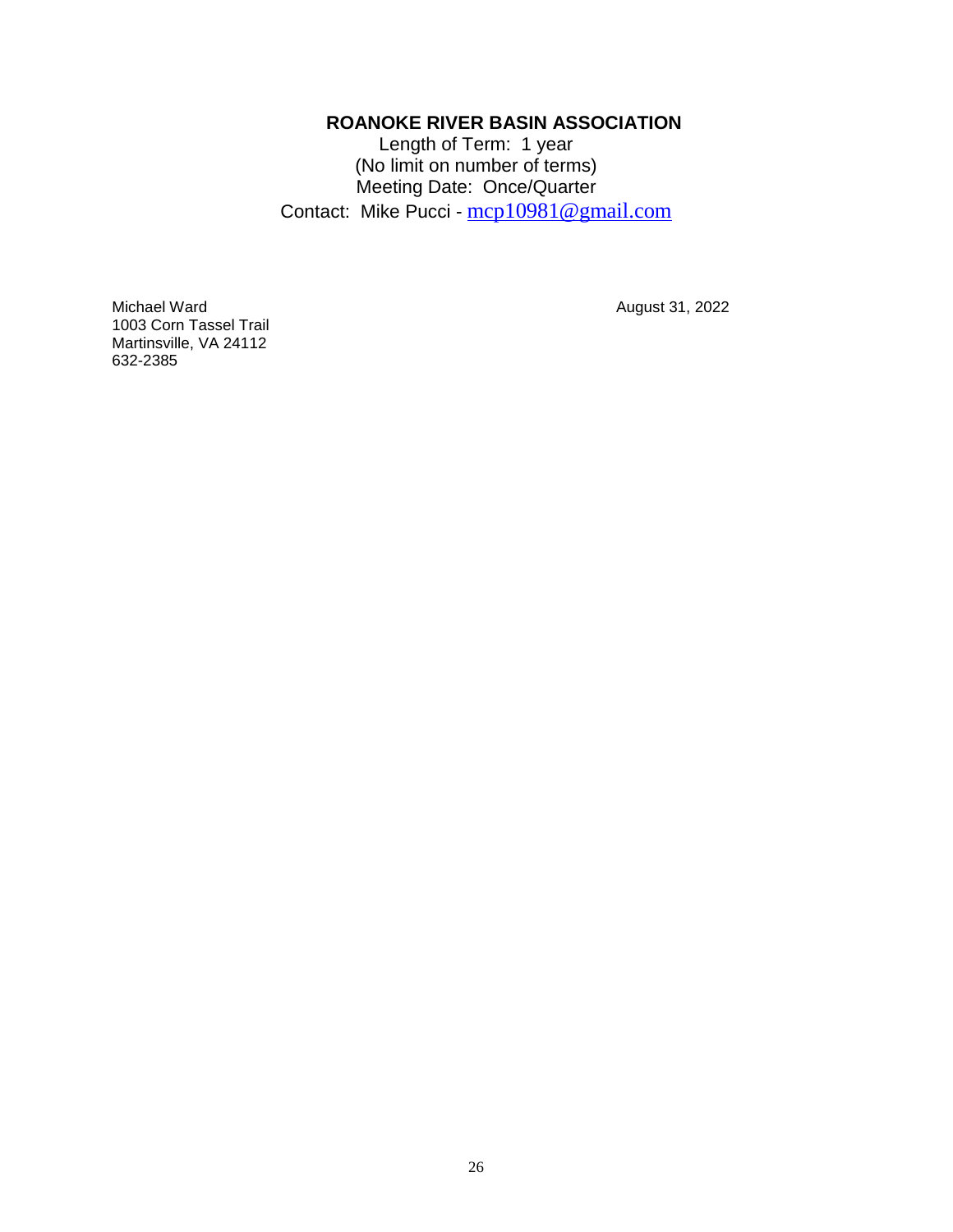#### **SOUTHERN AREA AGENCY ON AGING BOARD**

<span id="page-26-0"></span>Length of Term: 3 years (May serve two full terms) Meeting Date: Last Monday of Jan., Feb., Apr., Jun., Jul., Sep. & Nov. - 1:00 p.m. Contact: Teresa Carter Fontaine – 632-6442

**Term Expires** 

Melissa Puckett November 1, 2024 290 Belva Lane Collinsville, VA 24078 276-806-6815

Donna "Marie" Stone June 1, 2023 5913 Daniels Creek Road Martinsville, VA 24112 634-7413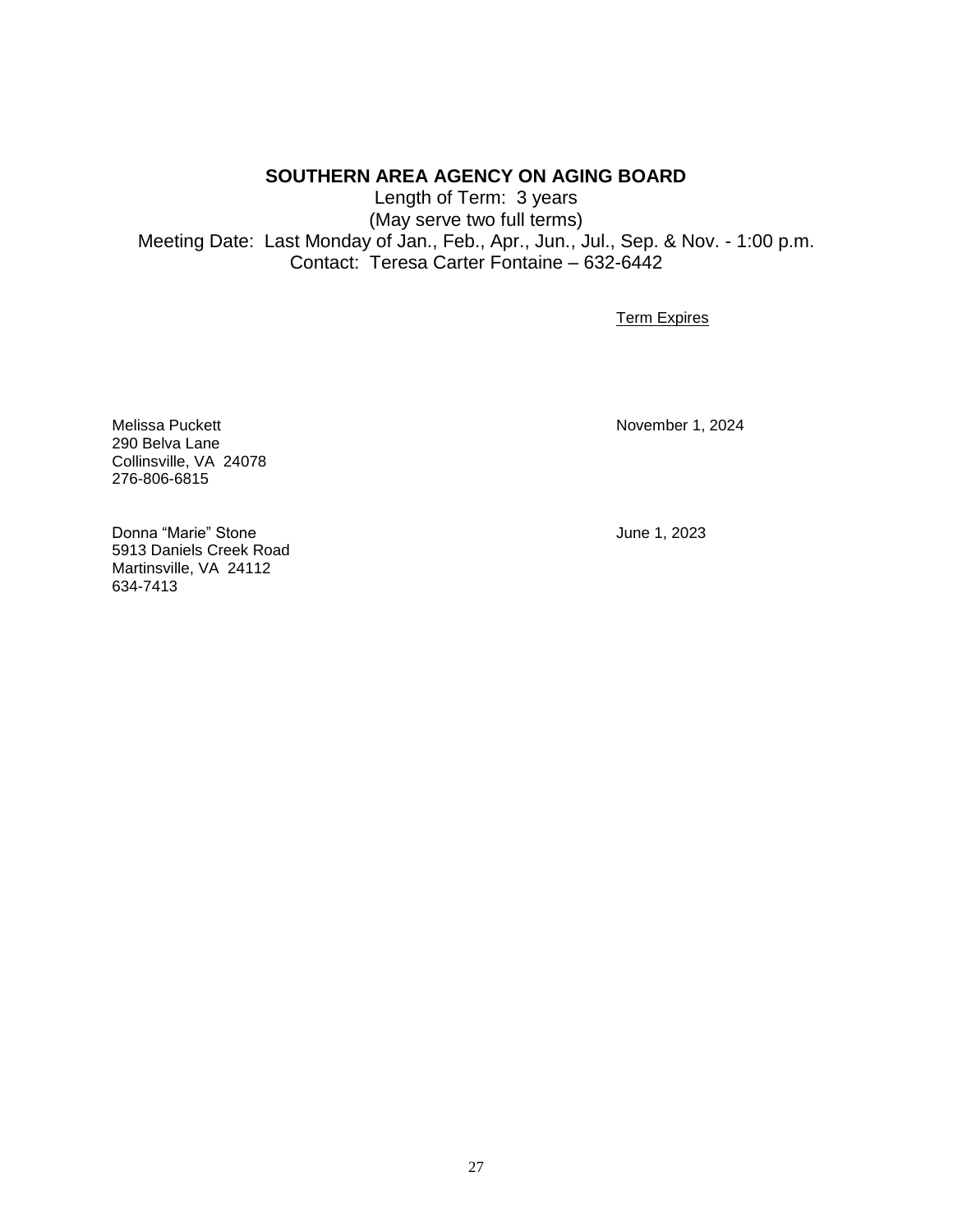#### **SOUTHERN VIRGINIA RECREATION FACILITIES AUTHORITY**

Length of Term: 4 years (Two four-year terms) Meeting Date: As Called Contact: Tim Hall – 634-4601

<span id="page-27-0"></span>

| Leon Towarnicki<br>55 W Church Street                                                       | <b>District</b><br>Martinsville | <b>Term Expires</b><br>Open |
|---------------------------------------------------------------------------------------------|---------------------------------|-----------------------------|
| Martinsville, VA 24112<br>(W) 403-5180                                                      |                                 |                             |
| <b>William Kirby, IV</b><br>1315 Valley View Road<br>Martinsville, VA 24112<br>336-254-1315 | <b>Henry County</b>             | October 31, 2022            |
| <b>Sarah Hodges</b><br>113 Hodges Farm Road<br>Martinsville, VA 24112<br>340-6964           | <b>Henry County</b>             | October 31, 2022            |
| <b>Carter Underwood</b><br>705 Plantation Road<br>Martinsville, VA 24114<br>$(C)$ 252-8560  | <b>Henry County</b>             | October 31, 2024            |
| <b>Rives Coleman</b><br>603 Mulberry Rd.<br>Martinsville, VA 24112                          | Martinsville                    | October 31, 2022            |
| <b>Scott Prillaman</b><br>171 Edgewood Drive<br>Stanleytown, VA 24168<br>252-1858           | <b>Henry County</b>             | October 31, 2024            |
| <b>Vacant</b>                                                                               | Martinsville                    | October 31, 2024            |
| <b>Vacant</b>                                                                               | Martinsville                    | October 31, 2024            |
| <b>Tim Hall</b><br>P. O. Box 7<br>Collinsville, VA 24078<br>(W) 634-4601                    | <b>Henry County</b>             | Open                        |
| <b>Andy Quirk</b><br>1218 Knollwood Place<br>Martinsville, VA 24112                         | Martinsville                    | October 31, 2022            |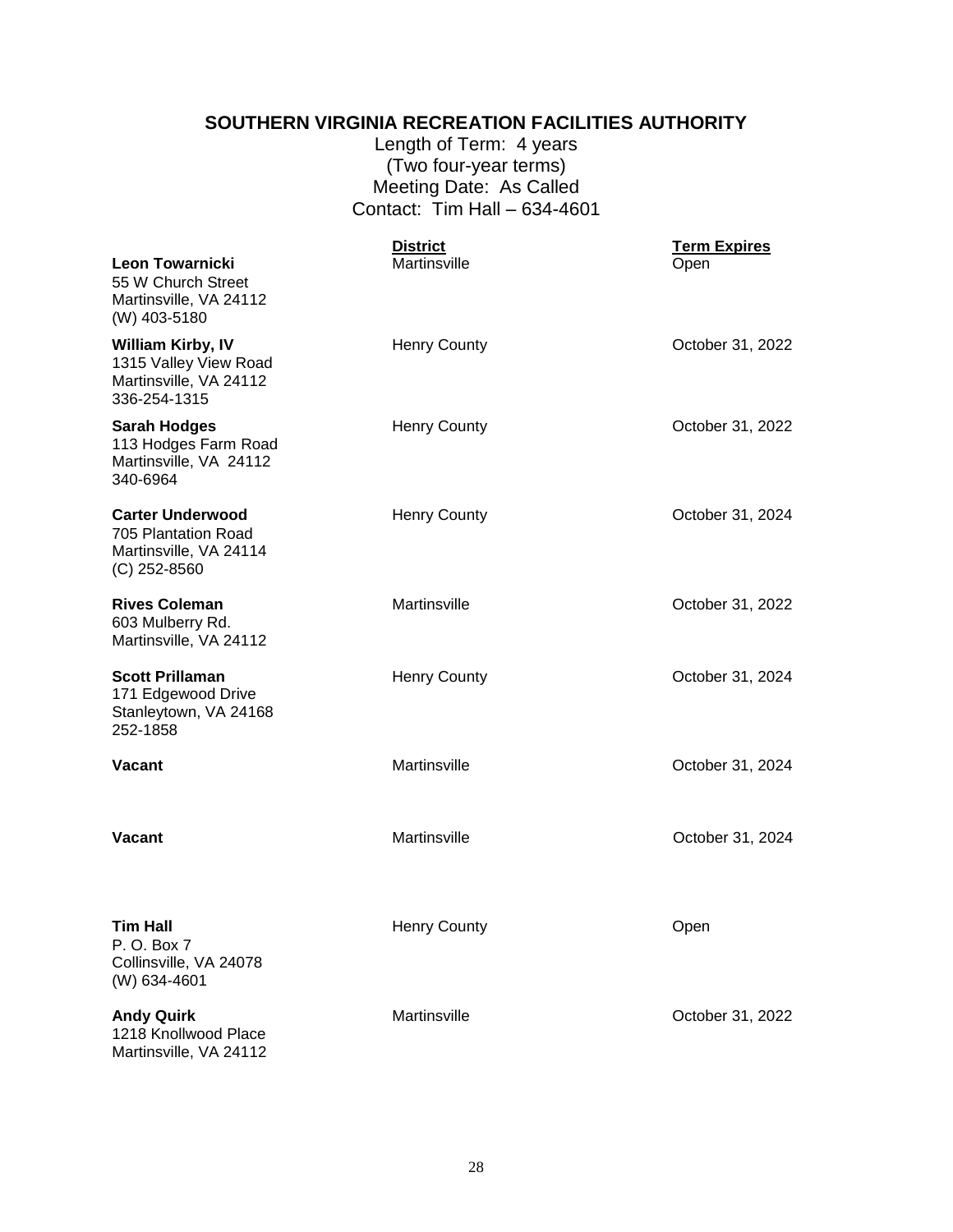#### **SOUTHSIDE COMMUNITY ACTION BOARD**

<span id="page-28-0"></span>Length of Term: 2 Years (No limit on number of terms) Meeting Date: 4<sup>th</sup> Tuesday, Every Other Month, at 6:00 p.m. Contact: Everlena Ross – 434-432-8250

Term Expires

Alisha Hill June 30, 2023 260 Vista View Lane Ridgeway, VA 24148 276-634-7184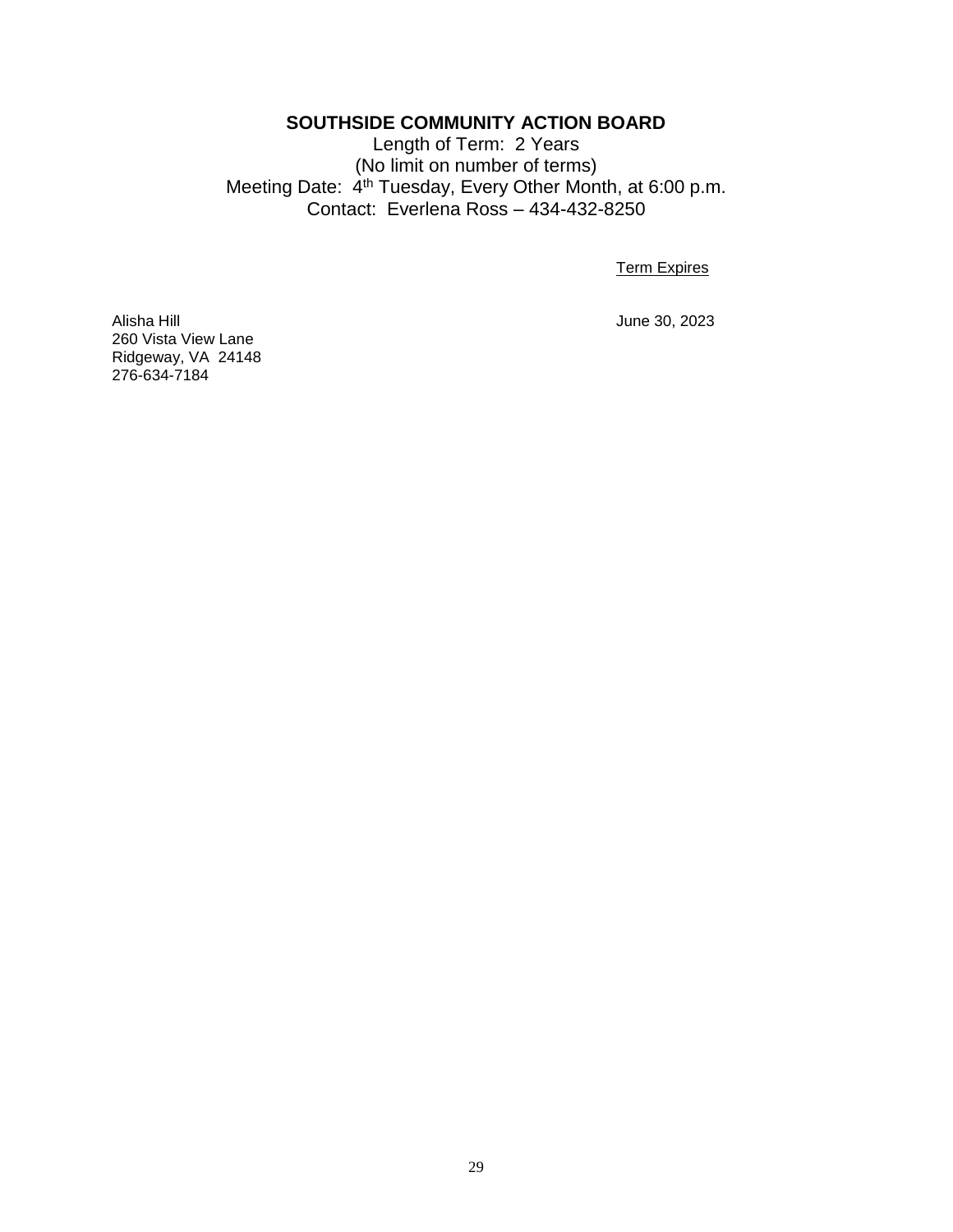#### <span id="page-29-0"></span>**WESTERN VIRGINIA EMERGENCY MEDICAL SERVICES COUNCIL, INC.**

Length of Term: 3 Years (No limit on number of terms) Meeting Date: Quarterly Contact: Robert Logan – 540-562-3482

Term Expires

Matt Tatum December 31, 2023

1024 DuPont Road Martinsville, VA 24112 634-4665 - work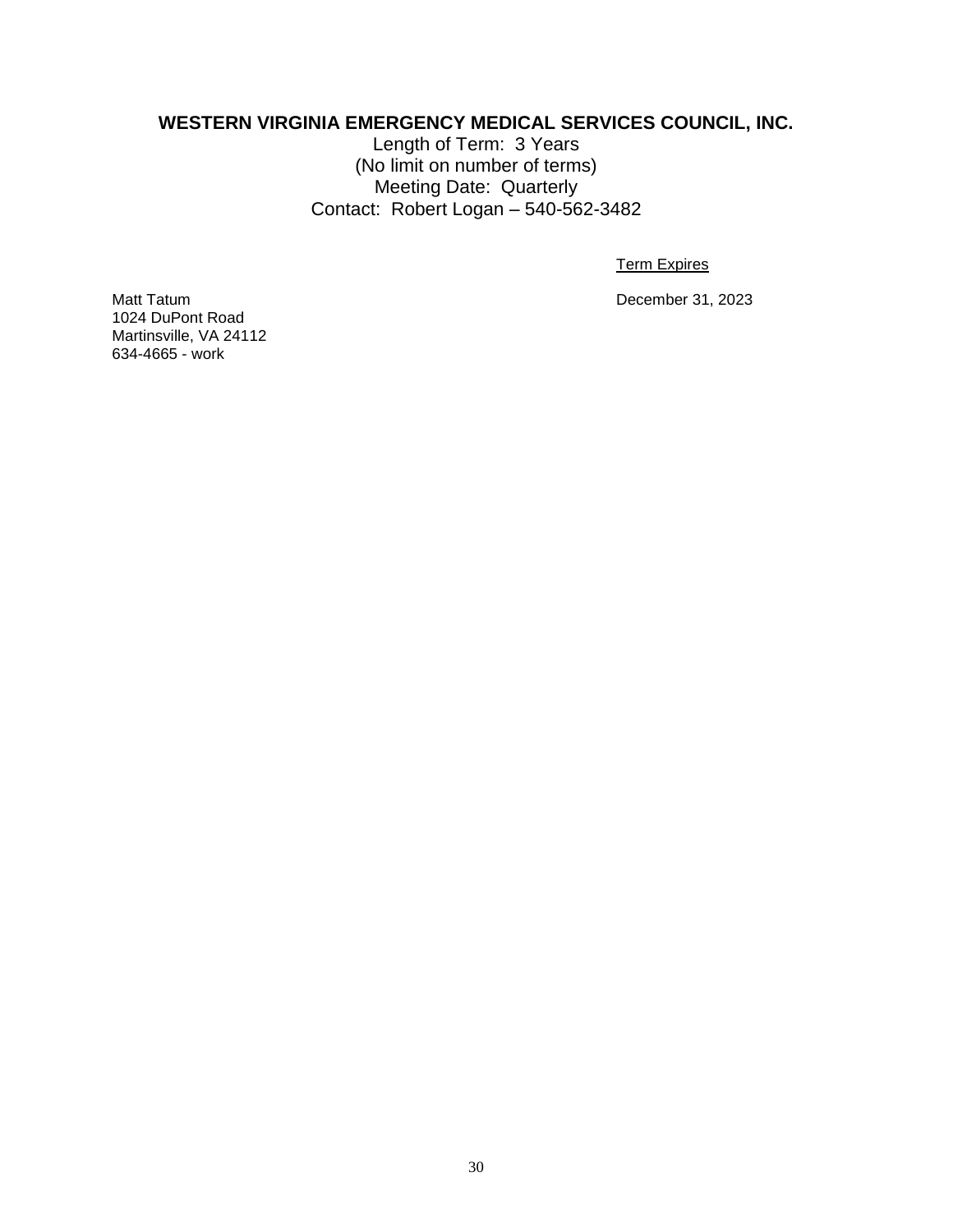#### <span id="page-30-0"></span>**WEST PIEDMONT PLANNING DISTRICT COMMISSION**

Length of Term: 4 years (No limit on number of terms) Meeting Date: 4<sup>th</sup> Thursday at 7:30 p.m. Contact: Michael Armbrister - 638-3987

**Term Expires** 

Jim Adams December 31, 2025

Tommy Slaughter **December 31, 2025** 

Wesley E. George, III April 30, 2025 3380 Old Leaksville Road Ridgeway, VA 24148 956-2617

Technical Advisory Committee Length of Term: 3 years (No limit on number of terms) Meeting Date: 3<sup>rd</sup> Friday at 11:45 a.m. Contact: 638-3987

Term Expires

Bryan McAlexander, Alternate December 31, 2023

Lee Clark December 31, 2023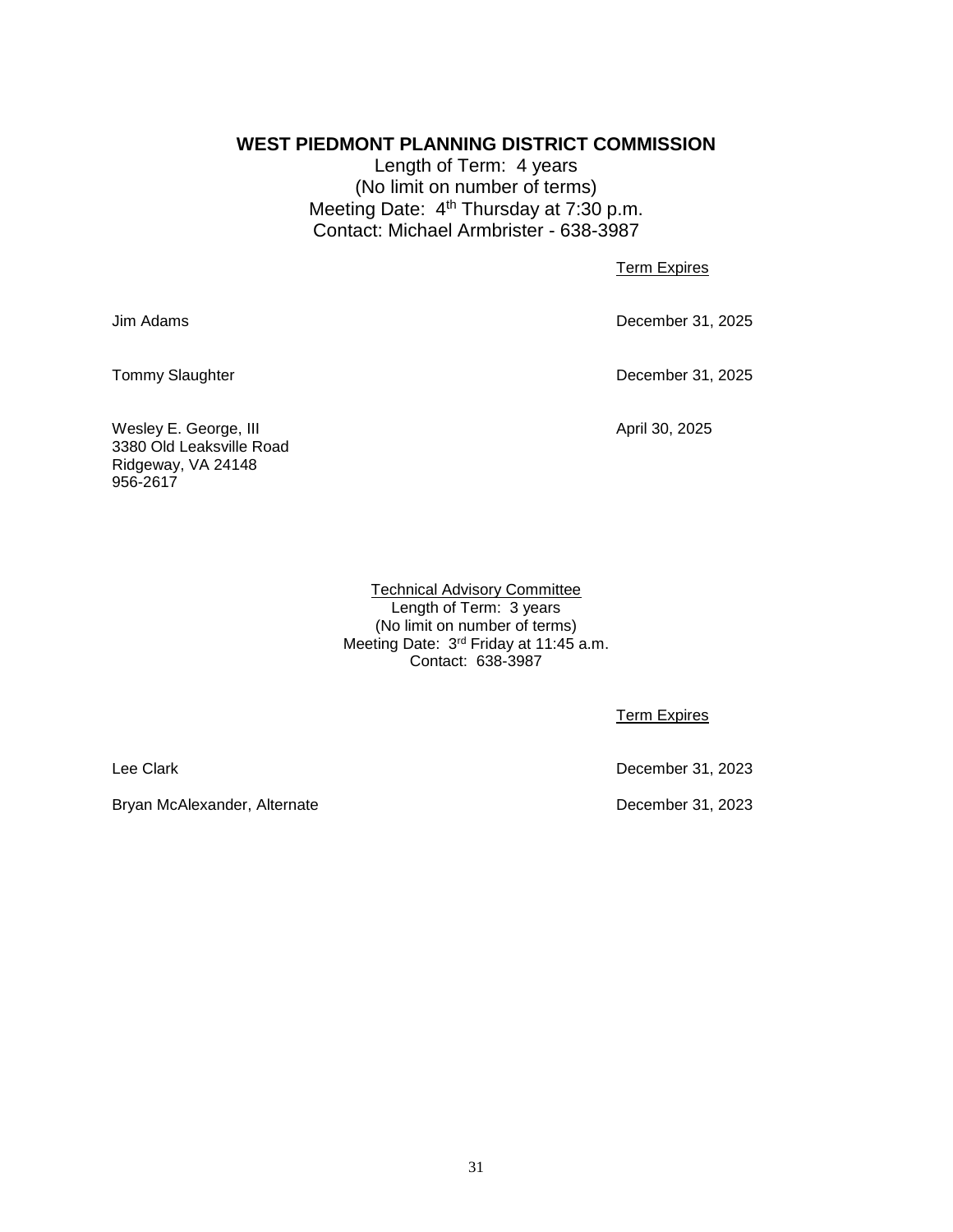# **SECTION III – Members not Appointed by BOS**

<span id="page-31-0"></span>Board of Zoning Appeals

Equalization Board

School Board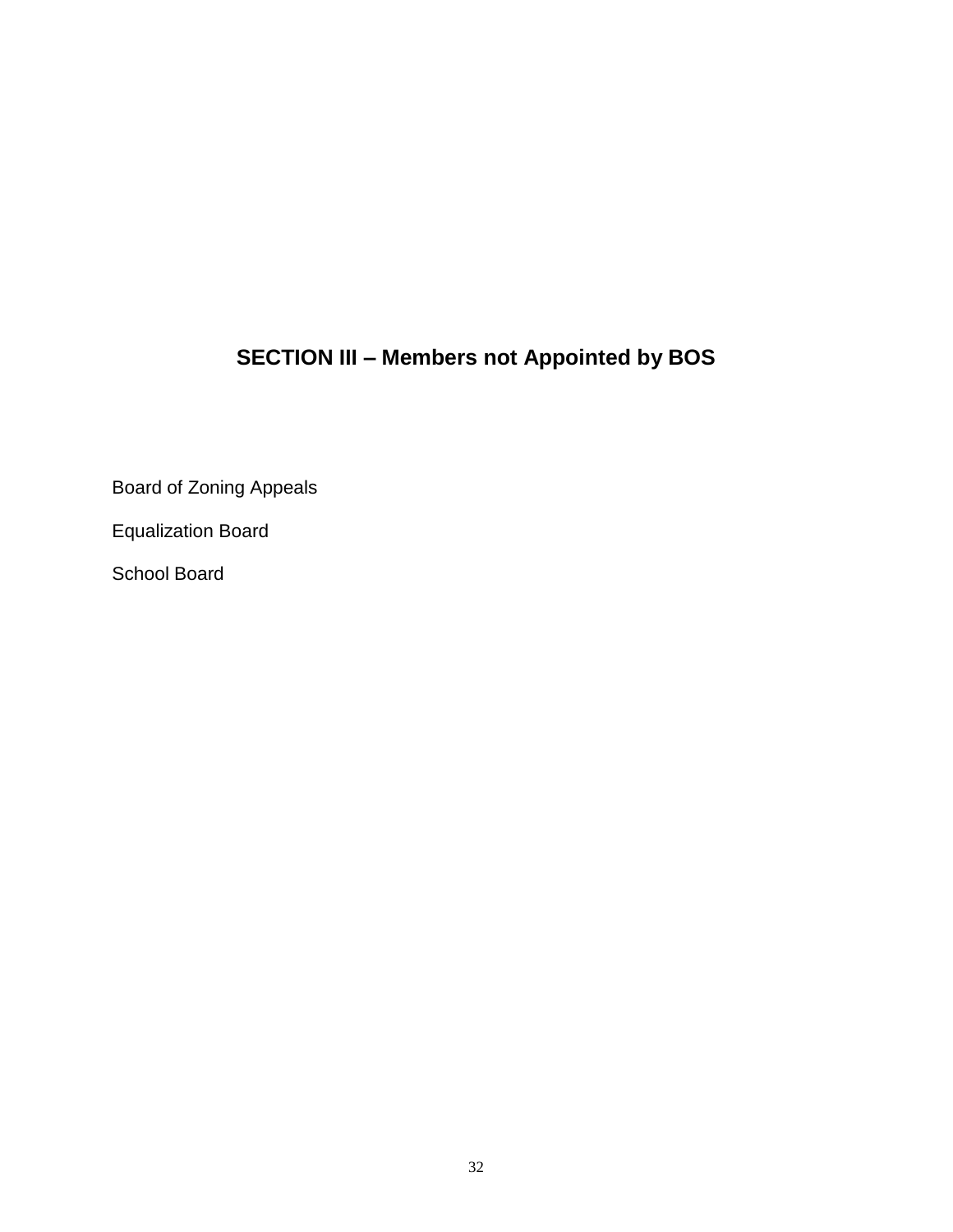#### **BOARD OF ZONING APPEALS**

(Appointments made by Judge of Circuit Court) Length of Term: 5 Years (No limit on number of terms) Meeting Date: 4<sup>th</sup> Wednesday at 1:00 p.m. Contact: Lee Clark – 634-4624

Term Expires

<span id="page-32-0"></span>Robert Clark **August 31, 2024** 1165 Hunt Country Farms Road Martinsville, VA 24112-6628 638-1038 – home Paul Setliff **August 31, 2026** Collinsville, VA 24078 647-5883 – work Sandra Adams **August 31, 2022** 4201 Stones Dairy Road Bassett, VA 24055 647-5277 – work Deborah Hairston **August 31, 2025** 1533 Columbus Drive Bassett, VA 24055 Manker Dumont Stone (Chairman) Manker Dumont Stone (Chairman) 1090 Robinhood Road

P. O. Box 98

276-732-0581

Bassett, VA 24055 629-5449 - home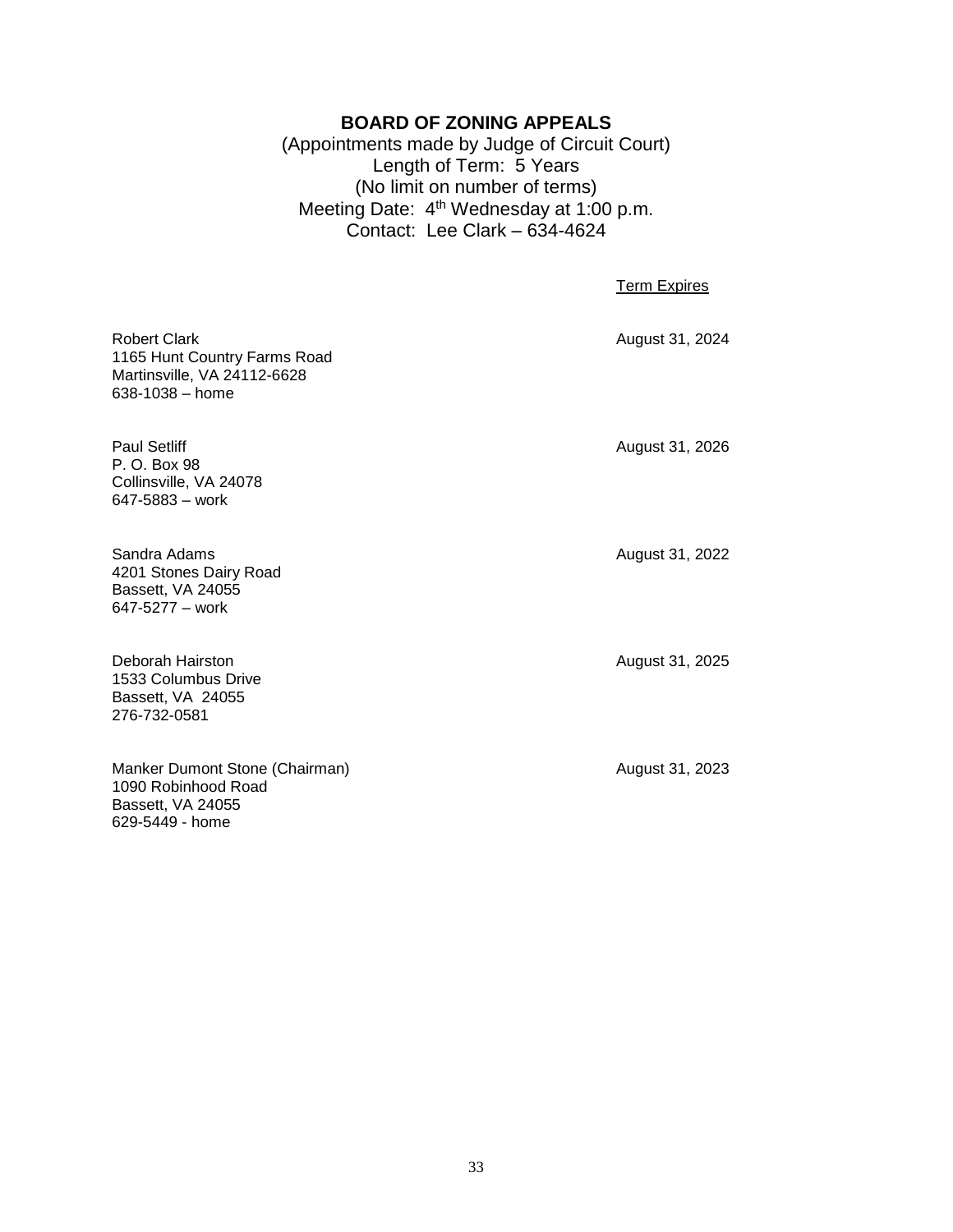#### **EQUALIZATION BOARD**

(Appointments made by Judge of Circuit Court) Length of Term: 1 year Meeting Date: As Called Contact: Linda Love – 634-4687

Term Expires

<span id="page-33-0"></span>

| Sandra Hall<br>113 Dalewood Drive<br>Bassett, VA 24055                      |           | December 31, 2021 |
|-----------------------------------------------------------------------------|-----------|-------------------|
| Frank Janey<br>89 Pinecrest Court<br>Collinsville, VA 24078<br>276-647-7378 |           | December 31, 2021 |
| Wanda Hunley<br>2666 Rockwood Park Rd<br>Bassett, VA 24055<br>276-340-9137  |           | December 31, 2021 |
| David Sawyer                                                                | Alternate | December 31, 2021 |

175 Plantation Road Martinsville, VA 24112

34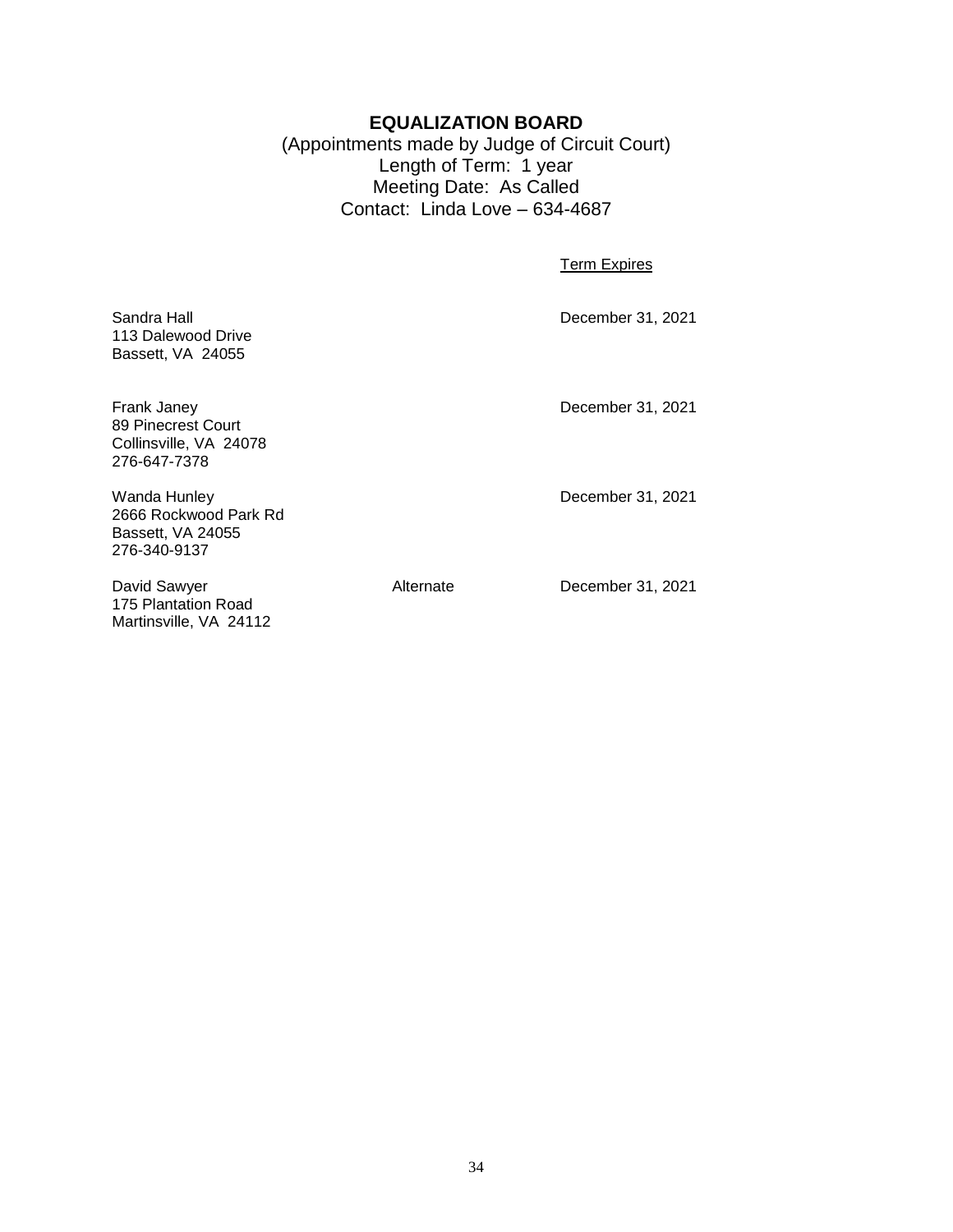#### **SCHOOL BOARD**

Length of Term: 4 Years (No limit on number of terms) Meeting Date: 1<sup>st</sup> Thursday at 9:00 a.m. Contact: Superintendent – 634-4712

<span id="page-34-0"></span>

| Member                                                                                                                                                             | District          | <b>Term Expires</b> |
|--------------------------------------------------------------------------------------------------------------------------------------------------------------------|-------------------|---------------------|
| Francis Zehr<br>(Vice Chariman)<br>10 Devonshire Drive<br>Ridgeway, VA 24148<br>956-4335 - home<br>fzehr@henry.k12.va.us                                           | Ridgeway          | December 31, 2023   |
| <b>Cherie Whitlow</b><br>530 Beaver Ridge Road<br>Collinsville, VA 24078<br>732-2501<br>cherie.whitlow@henry.k12.va.us                                             | At-Large          | December 31, 2023   |
| Teddy Martin, II<br>80 Colonial Hill Dr.<br>Bassett, VA 24055<br>340-5441- cell<br>tmartin2@henry.k12.va.us                                                        | <b>Reed Creek</b> | December 31, 2023   |
| Thomas E. "Tom" Auker<br>360 Primrose Drive<br>Bassett, VA 24055<br>629-2609 - home<br>tauker@henry.k12.va.us                                                      | Blackberry        | December 31, 2021   |
| Benjamin E. "Ben" Gravely<br>4732 Chatham Road<br>Martinsville, VA 24112<br>$806 - 0515 -$ cell<br>begravel@henry.k12.va.us                                        | Iriswood          | December 31, 2021   |
| Terri C. Flanagan (Chairman)<br>85 Scenic View Drive<br>Martinsville, VA 24112<br>$957 - 1414 - home$<br>tflanagan@henry.k12.va.us                                 | Horsepasture      | December 31, 2023   |
| Dr. Merris Stambaugh<br>201 Fox Chase Drive<br>Collinsville, VA 24078<br>647-1950 - home<br>mstambaugh@henry.k12.va.us                                             | Collinsville      | December 31, 2021   |
| Sandy Strayer, Superintendent<br><b>Henry County Public Schools</b><br>P. O. Box 8958<br>Collinsville, VA 24078<br>634-4712 - work email: sstrayer@henry.k12.va.us |                   |                     |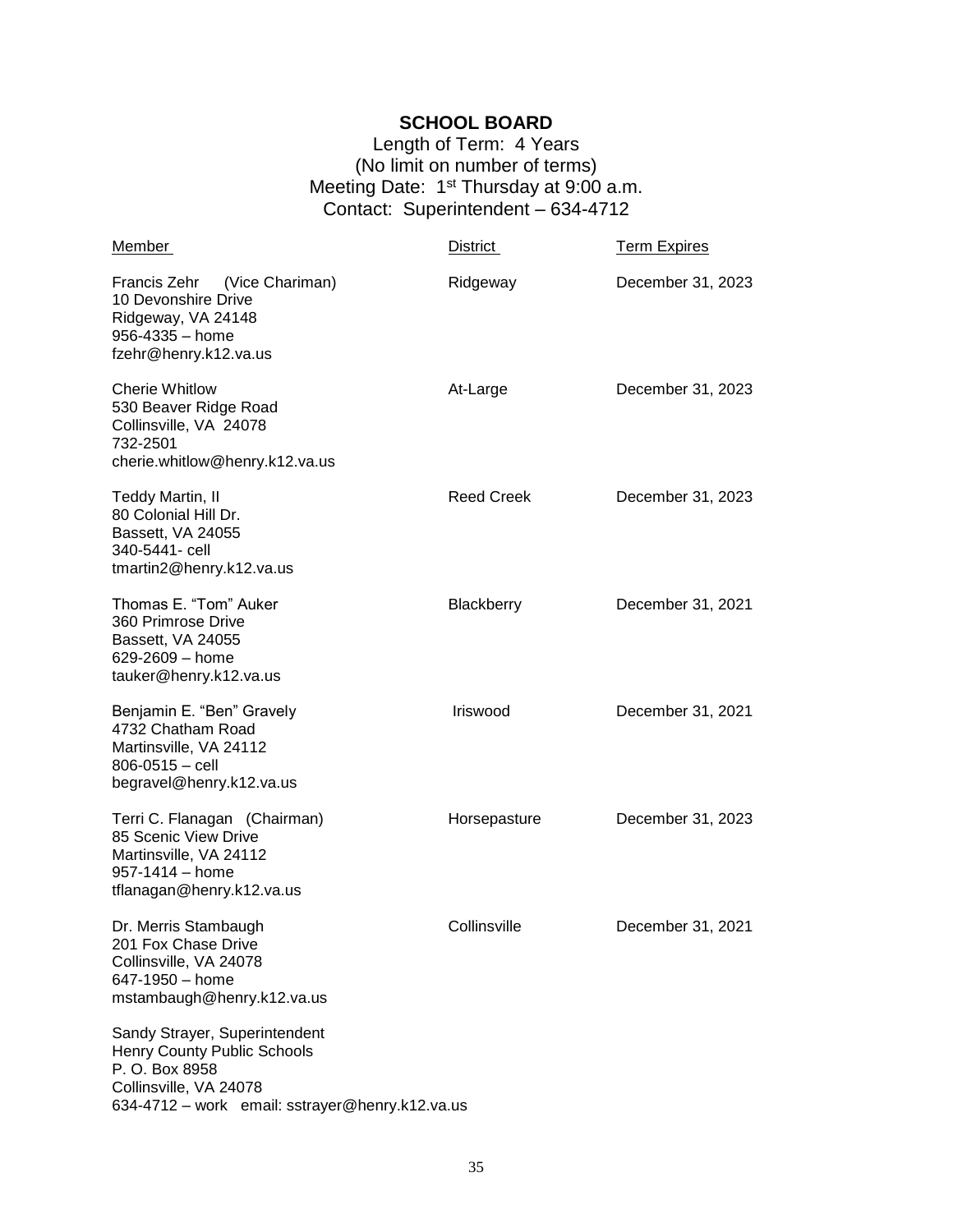## **SECTION IV – Description Organizations/Responsibilities**

<span id="page-35-0"></span>The following is a general description of the functions or responsibilities of persons who serve on the various Boards and Commissions, and a brief description of the capabilities, background, or qualifications desired in members on that Board or Commission. This information was provided by each of the organizations.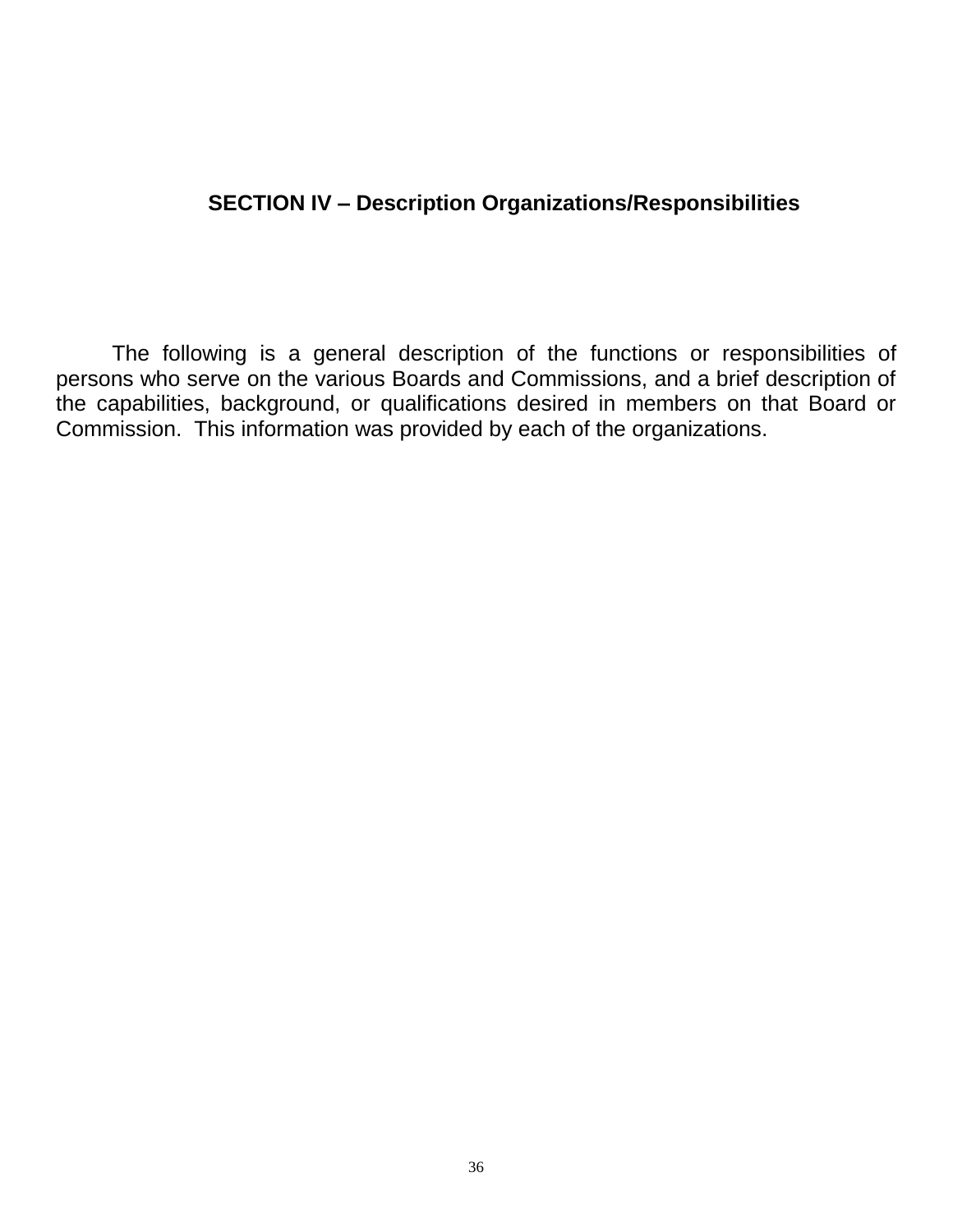# **INDUSTRIAL DEVELOPMENT AUTHORITY**

## <span id="page-36-0"></span>Duties/Responsibilities of Organization

To acquire, own, lease, and dispose of properties and to issue its Industrial Revenue Bonds to the end that it may be able to promote industry and develop trade by inducing manufacturing, industrial, governmental and commercial enterprises to locate in or remain in the Commonwealth of Virginia and to further the use of its agricultural products and natural resources, and all other purposes as are now or may hereafter be set forth in the Industrial Development and Revenue Bond Act.

- 1) Banking/Finance
- 2) Engineering
- 3) Human Resources
- 4) Education
- 5) Construction
- 6) Local Government
- 7) Industrial Management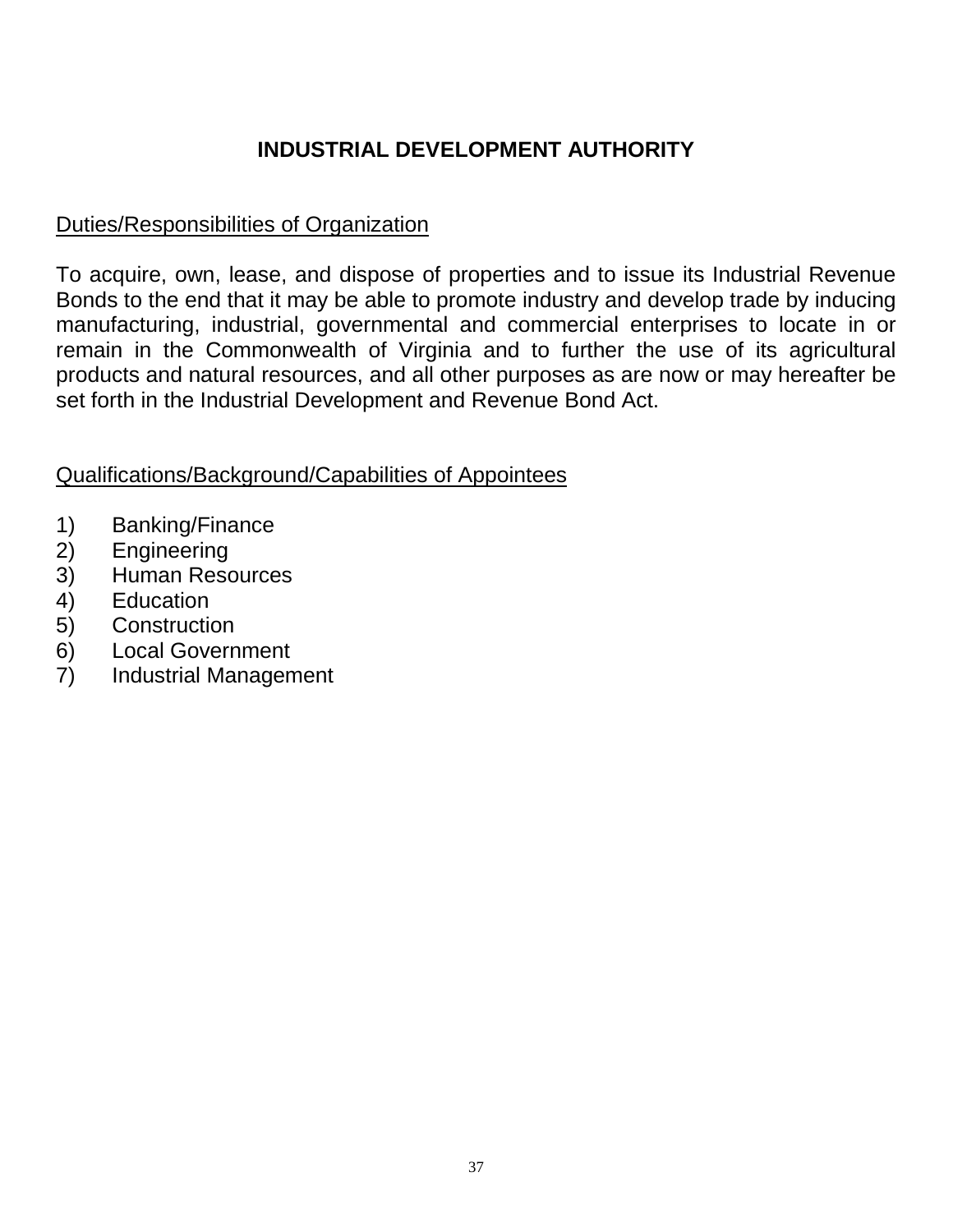# **PARKS AND RECREATION BOARD**

## <span id="page-37-0"></span>Duties/Responsibilities of Organization

To provide for the leisure recreation opportunities and facilities for all residents of Henry County.

## Duties/Responsibilities of Appointees

- 1) Advise on the maintenance, operation, and supervision of public parks and playgrounds, athletic fields, and recreation centers, and other recreation facilities owned or controlled by the Board of Supervisors.
- 2) Recommend an annual operating budget and budget for capital improvements to the Parks and Recreation Department and the Board of Supervisors.
- 3) Provide advice in preparation of a master plan for the acquisition and development of an adequate system of parks, facilities, and recreation programs for the residents of Henry County and annually update the same.
- 4) Provide advice on the needs and interests of County residents for recreation facilities and programs and recommend recreation programs to meet those needs.

- 1) At least high school graduate, preferably college
- 2) Experience in recreation (such as a youth coach or involved in neighborhood recreation activities)
- 3) Interest in the overall recreation program (not just sports), such as parks, greenways, etc.
- 4) Background in forestry
- 5) Background in education
- 6) Interest in youth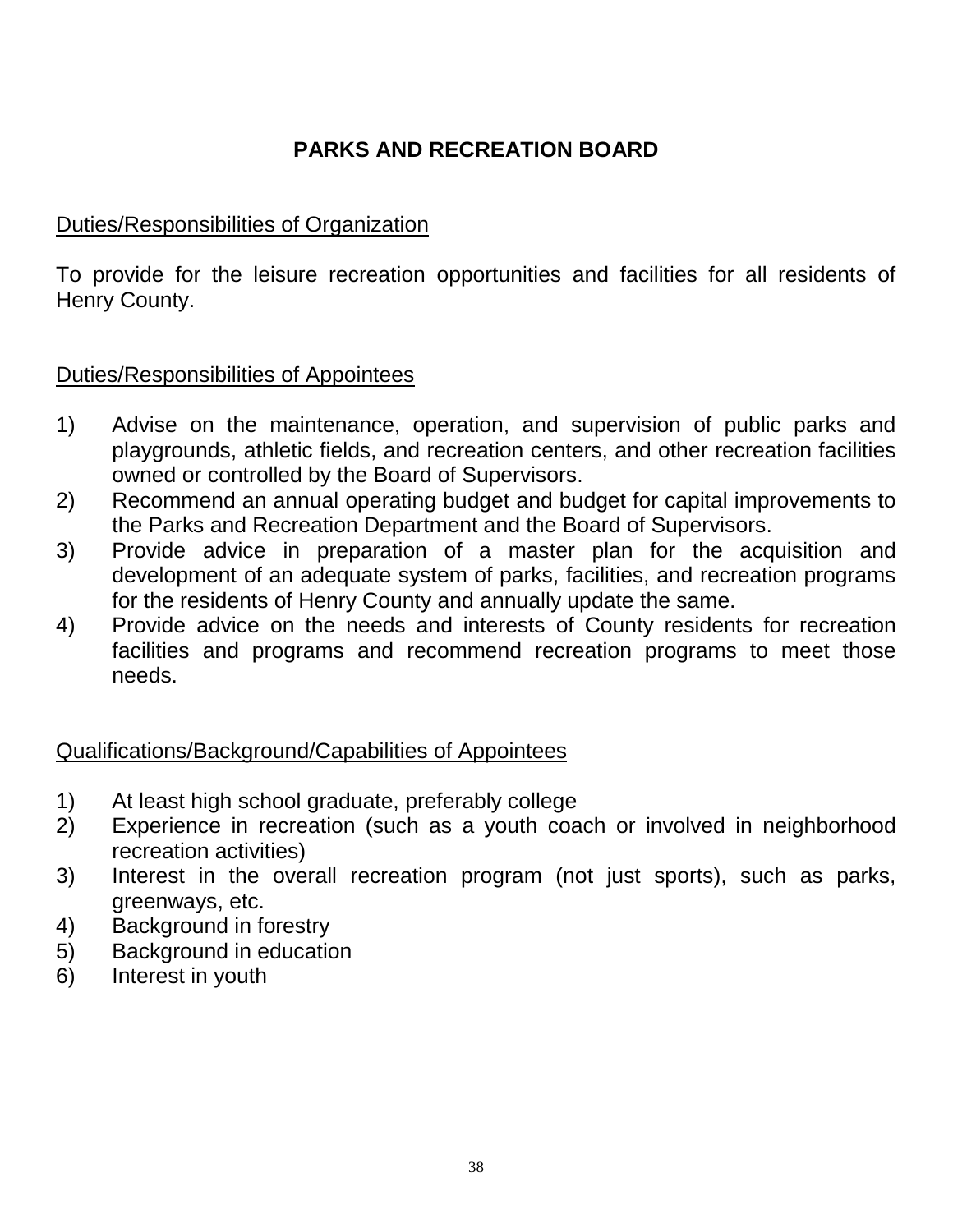# **PLANNING COMMISSION**

## <span id="page-38-0"></span>Duties/Responsibilities of Organization

- 1) Exercise general supervision of, and make regulations for, the administration of its affairs.
- 2) Prescribe rules pertaining to its investigations and hearings.
- 3) Supervise its fiscal affairs and responsibilities, under rules and regulations as prescribed by the Board of Supervisors.
- 4) Maintain a complete record of its proceedings and be responsible for the custody and preservation of its papers and documents.
- 5) Make recommendations and annual reports to the Board of Supervisors concerning the operation of the Commission and the status of planning within its jurisdiction.
- 6) Prepare, publish, and distribute reports, ordinances and other material relating to its activities.
- 7) Prepare and submit an annual budget.
- 8) Prepare and adopt a Comprehensive Plan.

- 1) Resident of the County and qualified by knowledge and experience to make decisions on questions of community growth and development.
- 2) At least one-half of the members must be owners of real property in the County.
- 3) Background in land development.
- 4) Background in education.
- 5) Attorney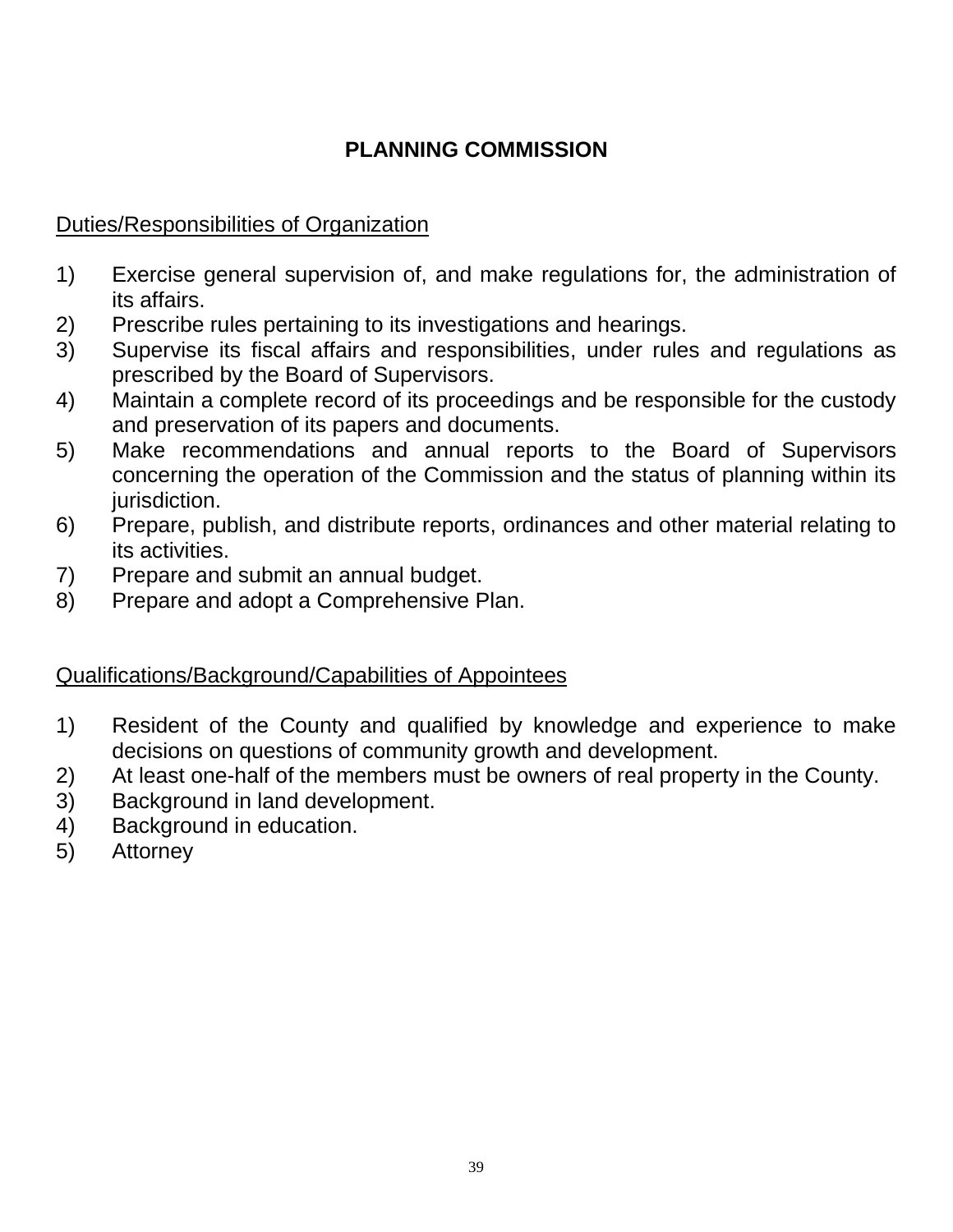# **PUBLIC SERVICE AUTHORITY**

<span id="page-39-0"></span>The Board of Directors serves as the policy and business practice governing body for a multi-million dollar public corporation. The Board employees two people, the General Manager and the General Counsel.

## Duties/Responsibilities of Organization

- 1) Sets utility rates.
- 2) Adopts rules and regulations that define business policies.
- 3) Reviews and approves the annual business plan and operating budget.
- 4) Reviews and approves all capital projects.
- 5) Approves personnel policies and compensation programs.
- 6) Sets salary of the General Manager.
- 7) Approves general corporate policy over site.

- 1) Directors are required to read, understand and act based on complex scientific, financial and general business materials. A Bachelor's Degree in business, engineering, science or related field is helpful. In lieu of a college degree, extensive experience in business, construction or personnel management is beneficial.
- 2) Knowledge of water and sewer operations, construction, business practices, and management of multi-disciplinary organizations or labor relations is desirable. Experience with human resource management, construction, engineering, and finance or business enterprises are necessary. Previous service on corporate boards is highly useful.
- 3) Appointee must reside in Henry County.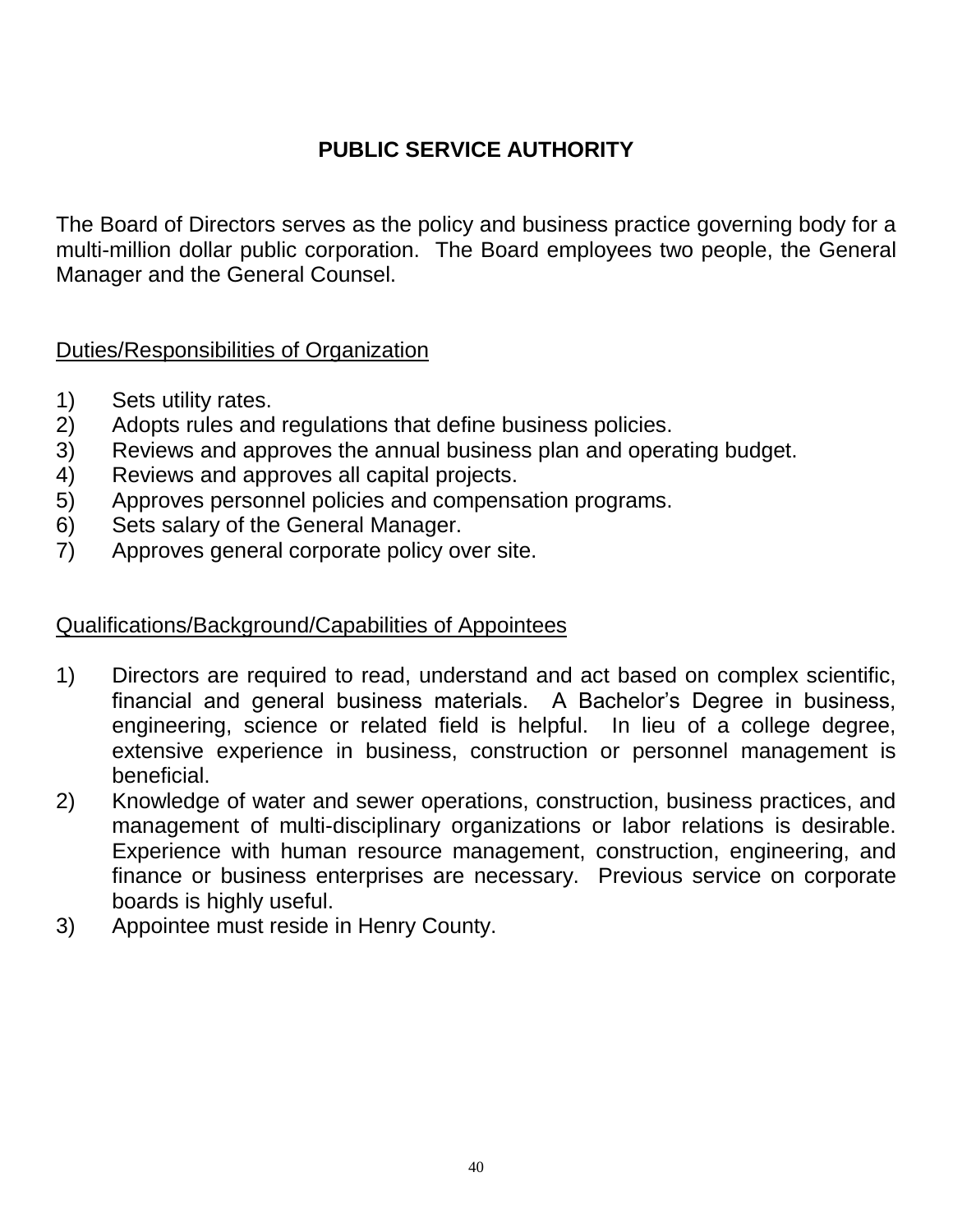# **ANCHOR COMMISSION**

# <span id="page-40-0"></span>Duties/Responsibilities of Organization

- 1) Budgetary planning
- 2) Fiscal oversight
- 3) Budget presentation to governing bodies
- 4) Approve grant requests
- 5) Presentation to legislative study committees
- 6) Monitor program services
- 7) Monitor personnel policies and compliance
- 8) Monitor maintenance and upkeep of facilities
- 9) Foster positive relationship with business community
- 10) Network with boards and commissions specific to
	- a) public safety
	- b) human service needs
	- c) delinquency prevention
- 11) Fundraising

- 1) At least an Associate's Degree, with minimum of four years professional experience in an administrative capacity, or a four-year degree with a minimum of two years experience in an administrative capacity, or experience that is equal to the combination of education and experience.
- 2) Work/volunteer experience in one or more of the following areas:
	- a) marketing
	- b) business/banking
	- c) organizational development
	- d) personnel
	- e) legal (attorneys/paralegals)
	- f) medical profession
	- g) fundraising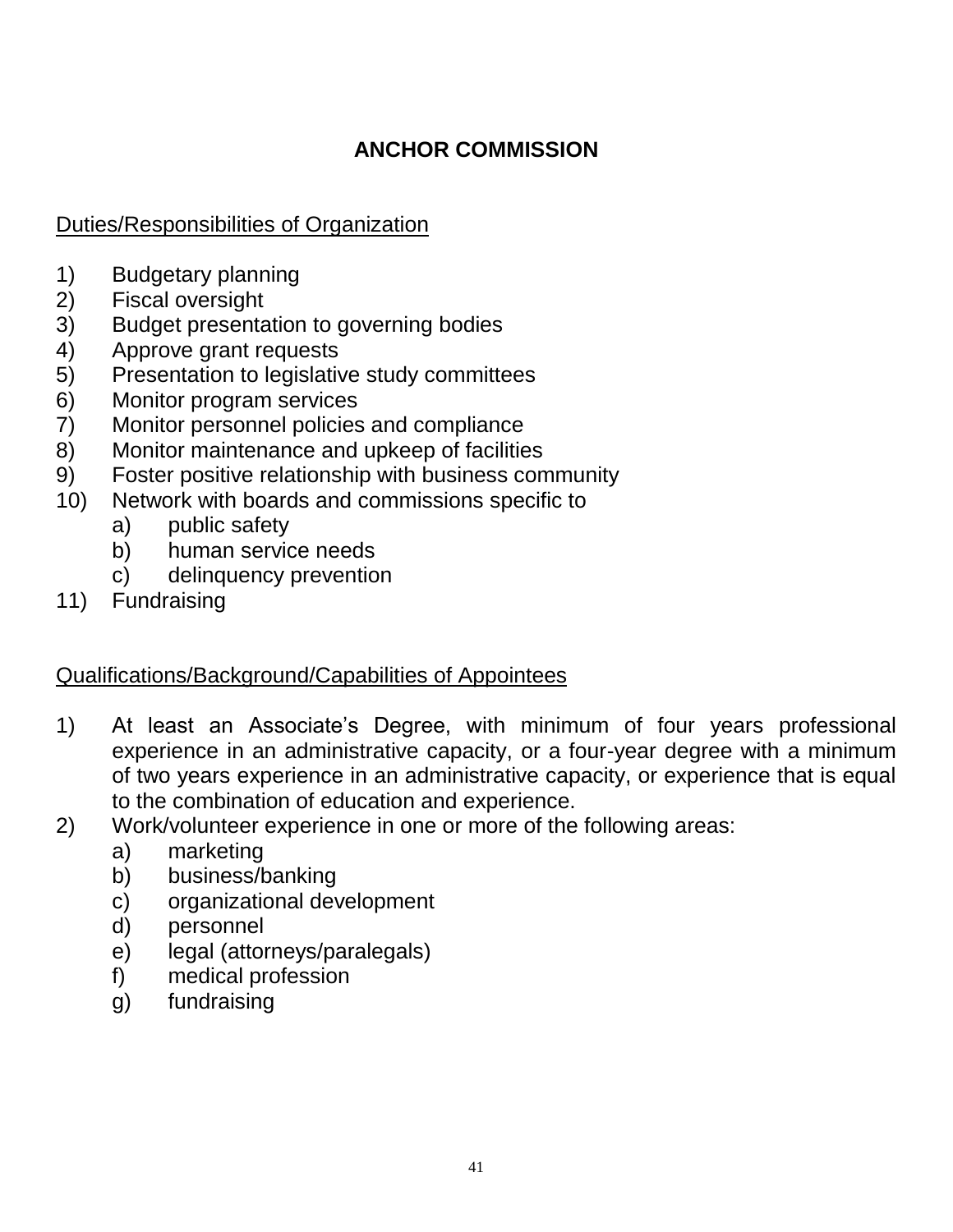# **BLUE RIDGE REGIONAL LIBRARY BOARD**

## <span id="page-41-0"></span>Duties/Responsibilities of Organization

- 1) Knowledge of program and needs of library, library services, and resources available.
- 2) Attend Board and committee meetings, conferences of the Virginia Library Association, and other regional, state, and national meetings and workshops.
- 3) Plan goals and objectives, future growth and priorities of the library, policies, and community-awareness activities and programs.
- 4) Support library and library director.
- 5) Secure adequate and stable funding.

- 1) Interest in library and community
- 2) Time to devote to Board responsibilities
- 3) Awareness of the library's role in the community
- 4) Knowledge of the community and its diversity
- 5) Ability to think and plan creatively, to question objectively, and to carry out plans effectively
- 6) Skill in establishing policies
- 7) Sound judgment, a sense of fiscal responsibility, and political awareness
- 8) Business management/financial experience
- 9) Legal knowledge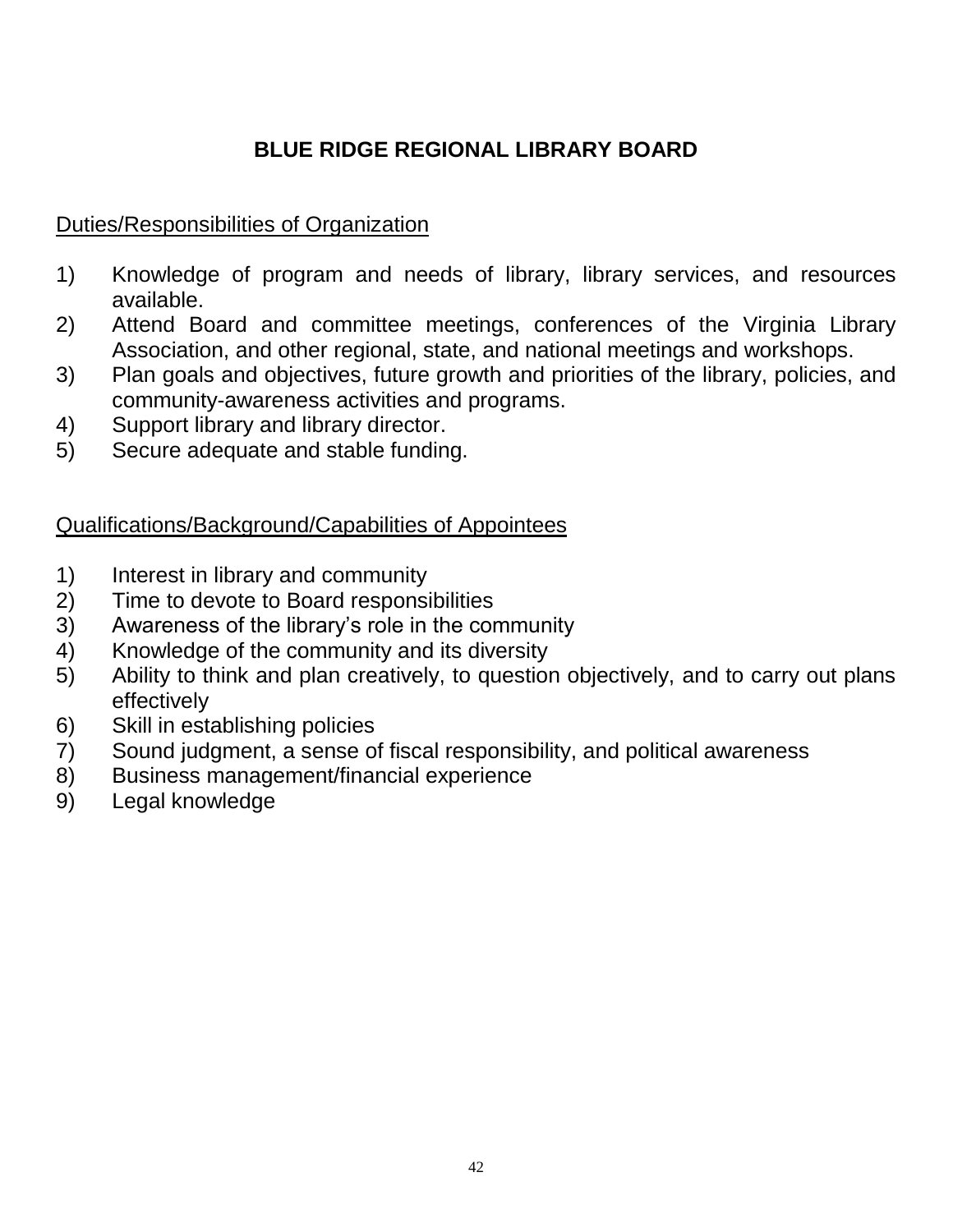# **BUILDING CODE BOARD OF APPEALS**

## <span id="page-42-0"></span>Duties/Responsibilities of Organization

An owner of a building or structure, the owner's agent, or any other person involved in the design or construction of the building or structure may appeal a decision of the building official concerning the application of the Uniform Statewide Building Code (USBC), or his refusal to grant a modification to the provisions of the USBC covering the manner of construction or materials to be used in the erection, alteration or repair of that building or structure. The Building Code Board of Appeals conducts a public hearing on the appeal and has the power to reverse or modify the decision of the building official.

#### Qualifications/Background/Capabilities of Appointees

Members should be selected on the basis of their ability to render fair and competent decisions regarding application of the Uniform Statewide Building Code and shall, to the extent possible, represent different occupational or professional fields relating to the construction industry. At least one member should be an experienced builder and one member a licensed professional engineer or architect.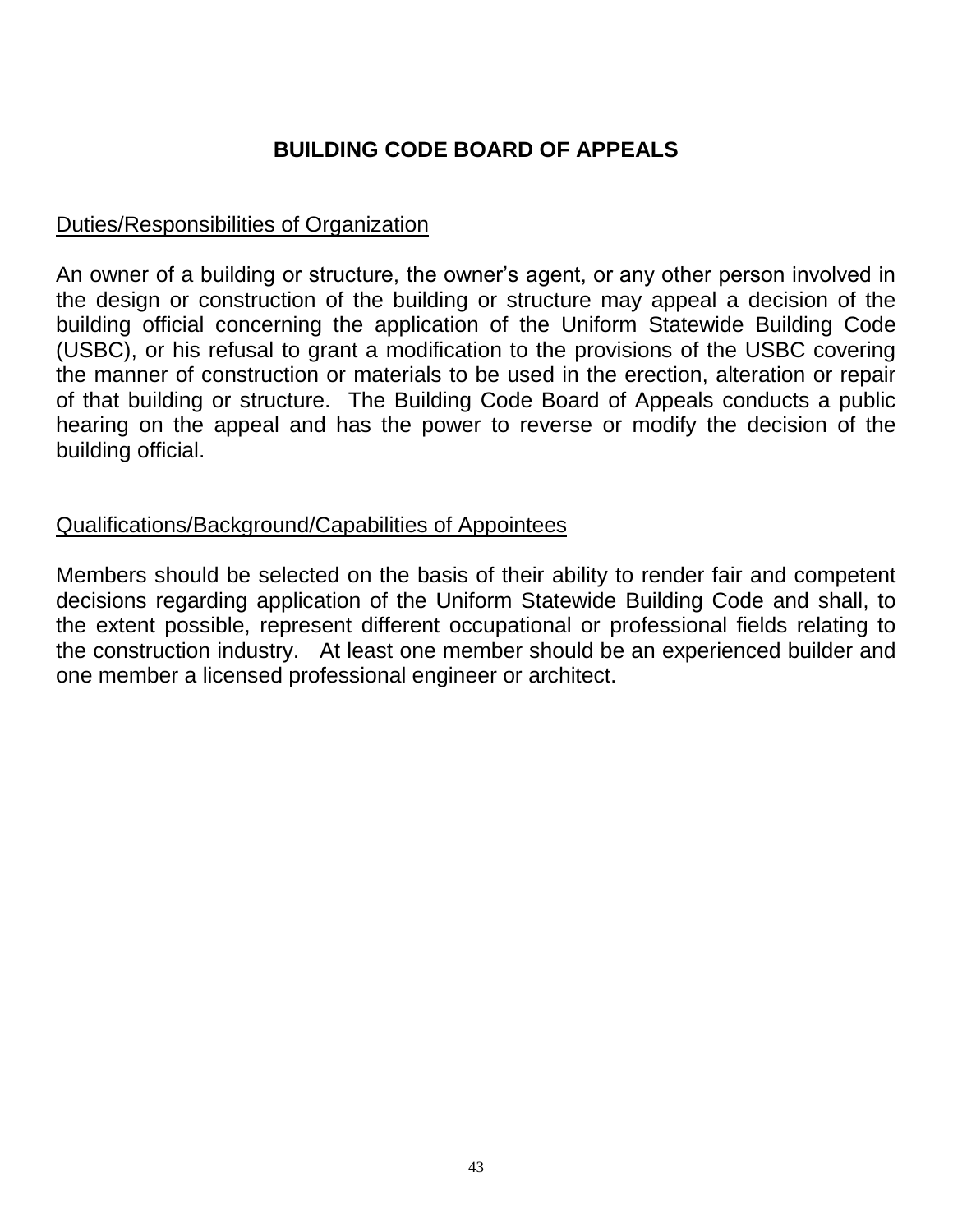## **COMMUNITY POLICY AND MANAGEMENT TEAM**

<span id="page-43-0"></span>The Community Policy and Management Team to be appointed by the local governing body shall include, at a minimum, the local agency heads or their designees of the following community agencies:

Community Services Board Juvenile Court Services Unit Department of Health Department of Social Services Local School Division

The team shall also include a representative of a private organization or association of providers for children or family services if such organizations or associations are located within the locality and a parent representative who is not an employee of any public or private program which serves children and families. The local governing body may appoint other members to the team including, but not limited to, a local government official, a local law enforcement official and representatives of other public agencies.

## Duties/Responsibilities of Organization

The Community Policy and Management Team oversees the operation of the Comprehensive Services Act for at-risk youth and families. CPMT is charged with managing an interagency fund that supports out-of-home services, such as foster care, educational placements, juvenile court placements, etc. They also are charged with the development of services for youth and families that will combine the goals of top quality and cost containment.

#### Qualifications/Background/Capabilities of Appointees

Members should desire to serve children and families and to plan a cost-effective system of services.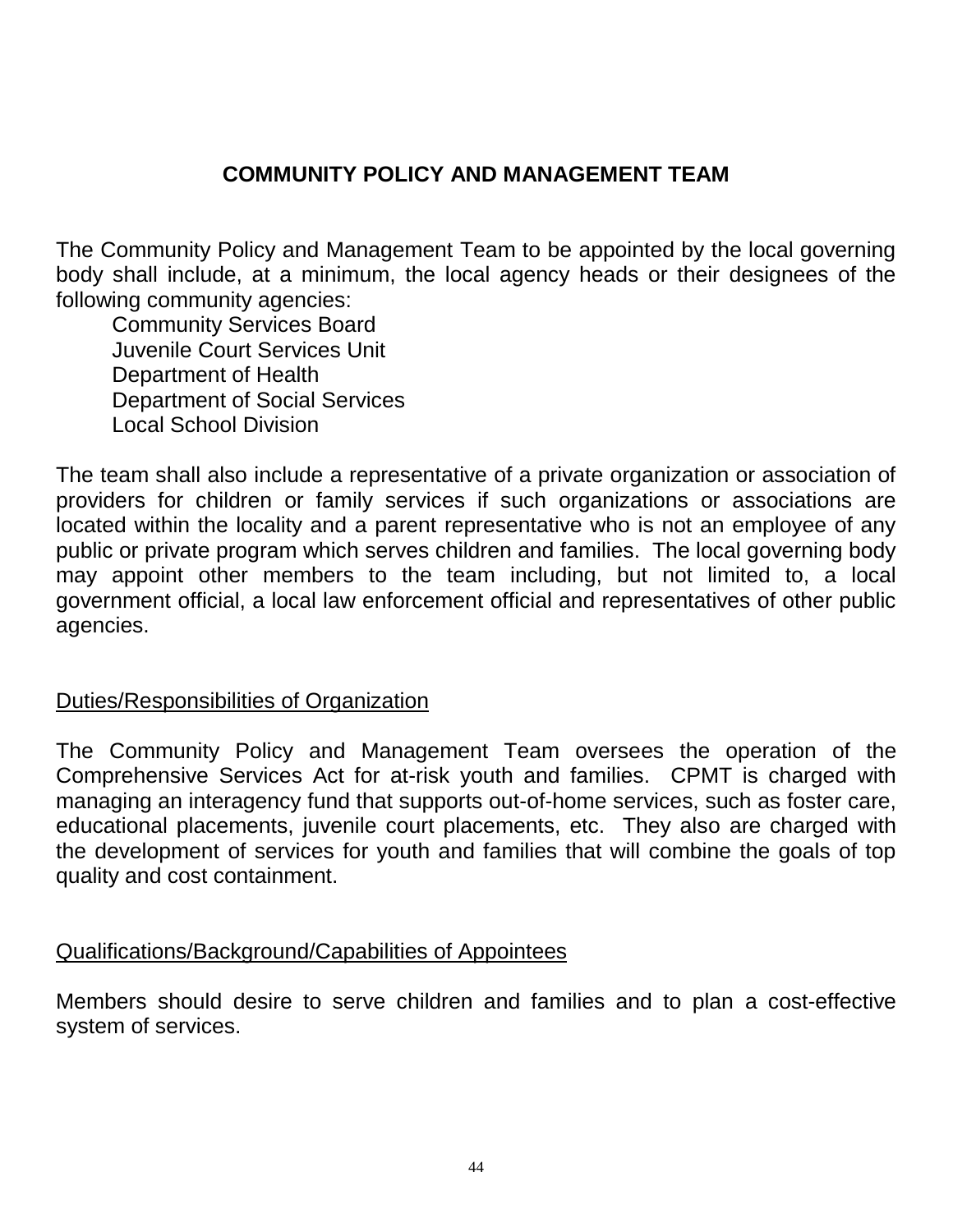# **DAN RIVER ALCOHOL SAFETY ACTION PROGRAM BOARD**

## <span id="page-44-0"></span>Duties/Responsibilities of Organization

- 1) Develop and approve all program levels and operating policy in connection with the expenditure of funds
- 2) Oversee and be responsible for operation of ASAP, giving consideration to the needs of the participating jurisdictions
- 3) Appoint/re-appoint Executive Director of the Program and set his salary, powers, and responsibilities
- 4) Contract for furnishing of educational, analytic or alcohol/drug treatment, or other program services
- 5) Develop budget
- 6) Provide for annual State or independent audit

- 1) Representative of the judiciary
- 2) Bar
- 3) Law enforcement
- 4) Education
- 5) Other interested groups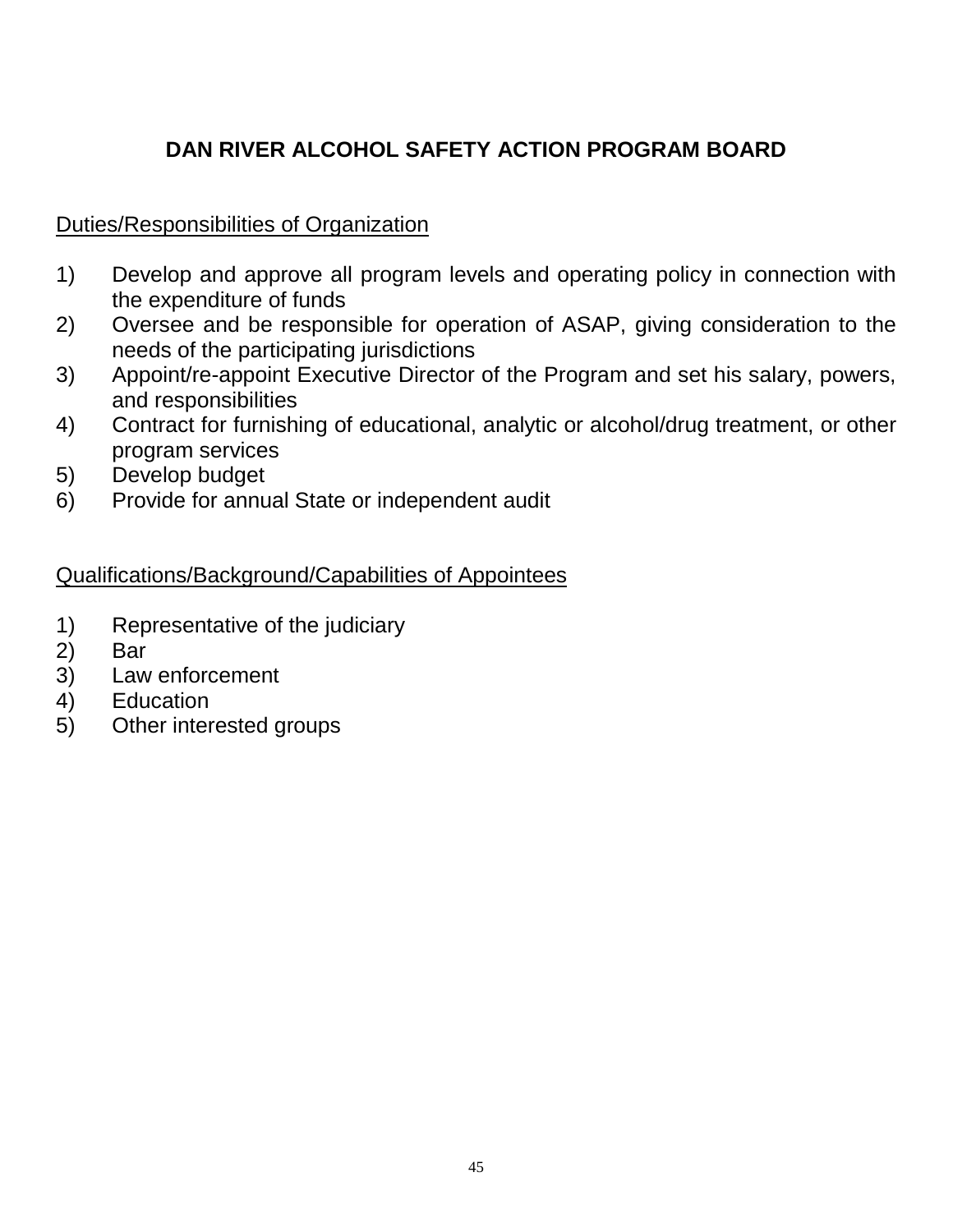# **FIRE CODE BOARD OF APPEALS**

## <span id="page-45-0"></span>Duties/Responsibilities of Organization

An owner or occupant of a building, structure or property may appeal a decision of the County Fire Marshal concerning the application of the Statewide Fire Prevention Code to that building, structure, or property. The Fire Code Board of Appeals conducts a public hearing on the appeal and has the power to reverse or modify the decision of the enforcing agency.

#### Qualifications/Background/Capabilities of Appointees

Members should be selected on the basis of their ability to render fair and competent decisions regarding application of the Statewide Fire Prevention Code and shall, to the extent possible, represent different occupational or professional fields relating to building construction or fire prevention.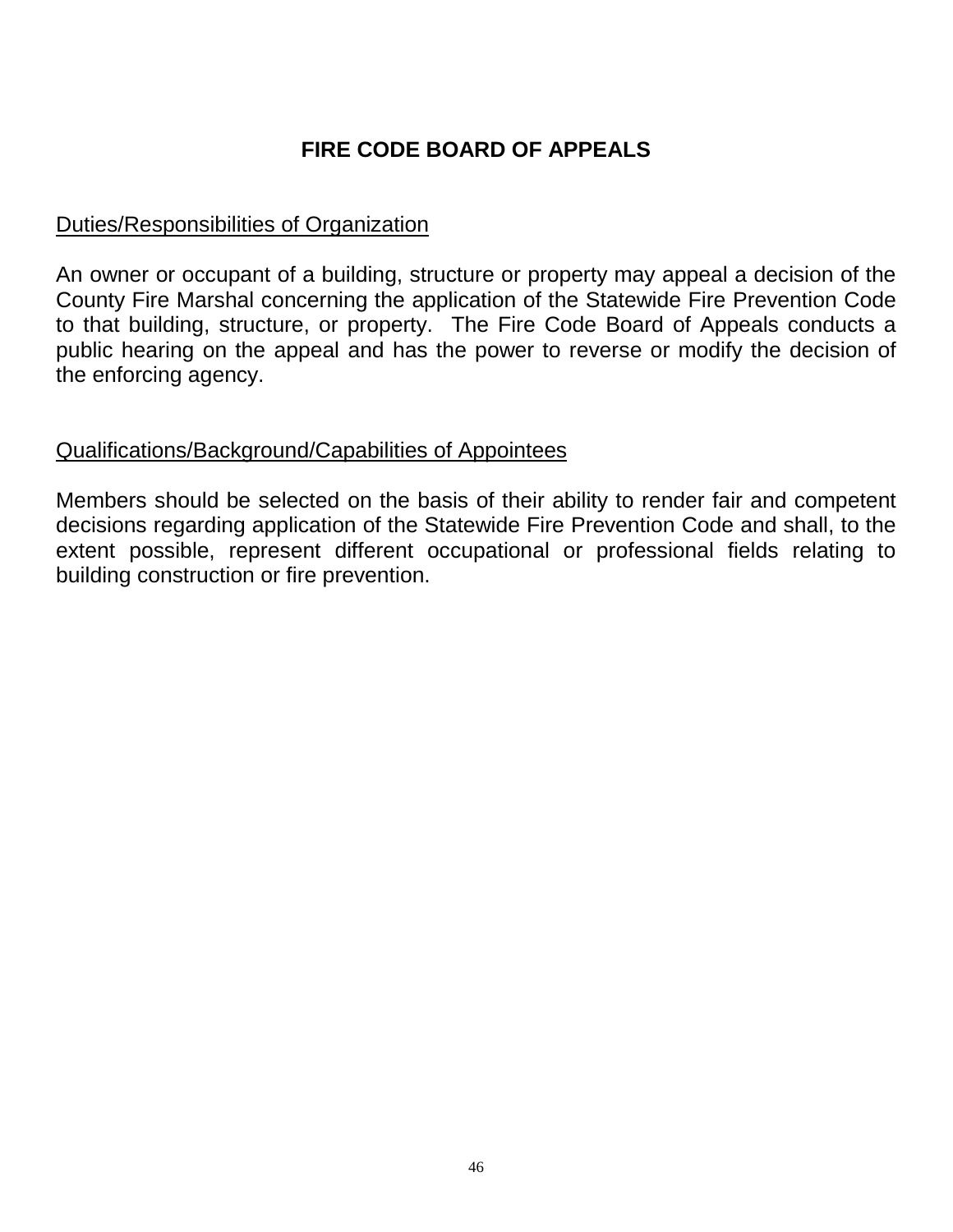# **FOCUS ON YOUTH**

## <span id="page-46-0"></span>Duties/Responsibilities of Organization

- 1) To promote and advocate services to youth of all ages in the Martinsville-Henry County communities
- 2) To be a central provider of information on youth programs and services
- 3) To be a forum for the mutual exchange of concerns, issues and policies on youth and community-wide issues and problems
- 4) To build efforts which can contribute positively to meeting youth needs
- 5) To be a facilitator of groups and organizations aiding in cooperative and preventive work to meet the youth needs
- 6) To be a platform for positive recognition of youth and services rendered to them by the larger community

## Duties/Responsibilities of Board Appointees

- 1) To develop and approve policy
- 2) To hire the Director
- 3) To supervise and be the administrative unit for the Office on Youth
- 4) To receive and administer funds
- 5) To develop, monitor, and assist in the development and implementation of a Comprehensive Youth Plan
- 6) To assist in evaluation of youth services and programs and initiate or work with the development of new program models
- 7) To assist with policy development which will assist in meeting youth needs

- 1) A citizen not employed by government or service agencies and who is a nonelected government official
- 2) A representative from public and private agencies serving youth, including schools, businesses, and the community in general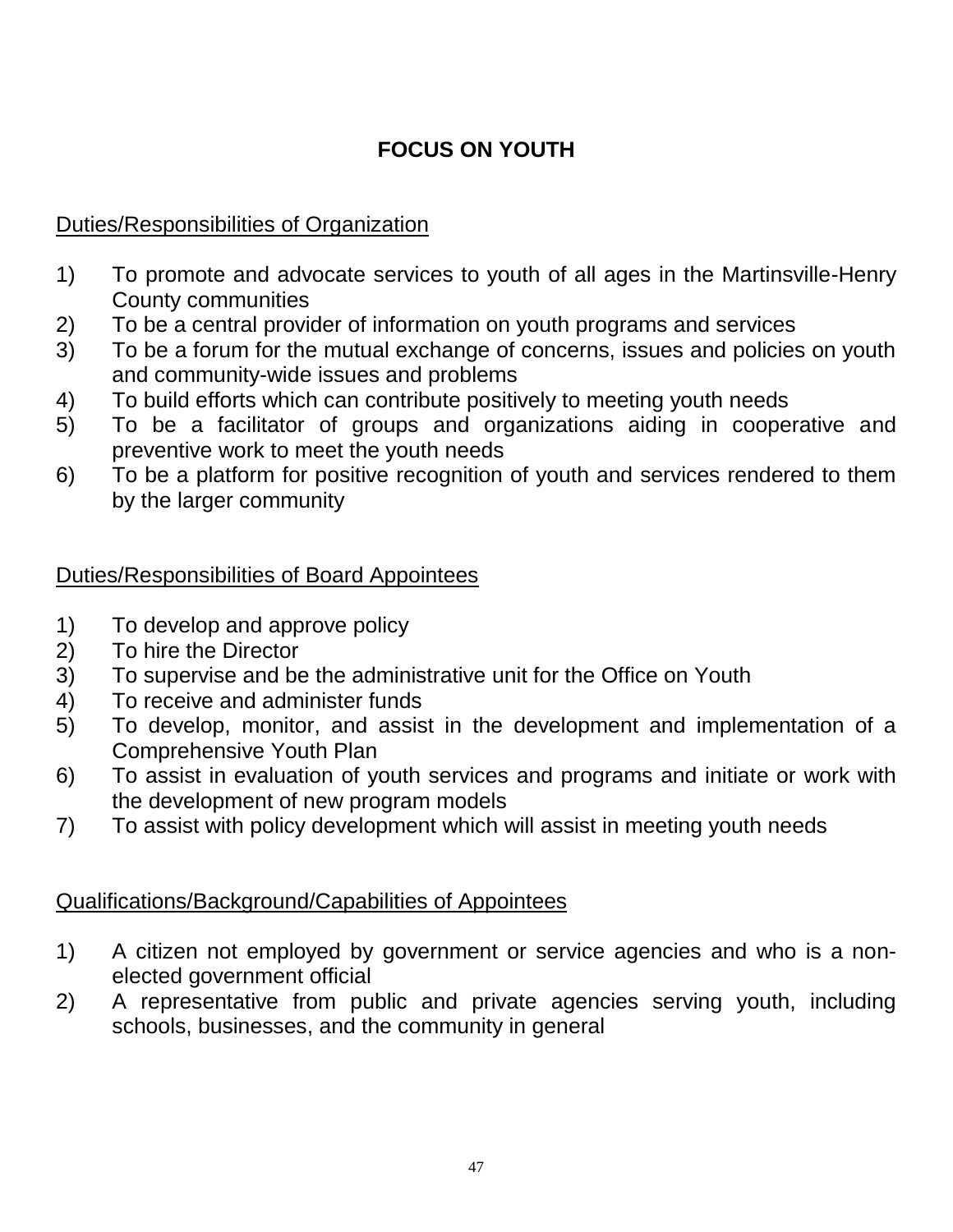# **HENRY-MARTINSVILLE SOCIAL SERVICES BOARD**

## <span id="page-47-0"></span>Duties/Responsibilities of Organization

- 1) Makes policy decisions; establishing, reviewing and revising as needed
- 2) Has discretionary power over local funding
- 3) Prepares and submits budgets and reports to State and local officials
- 4) Reviews program and personnel performance
- 5) Appoints Department Director and assures that performance standards are met

- 1) Interest in and concern for the community as a whole
- 2) Civic experience
- 3) Ability to place department concerns above personal or factional interests
- 4) Ability to effectively serve as a liaison between the department and special groups a member may represent
- 5) Commitment, interest, willingness, and time to work
- 6) Receptivity to new ideas
- 7) Objectivity
- 8) Willingness to express ideas and defend convictions
- 9) Ability to work cooperatively with others
- 10) Respect for the integrity and ability of others
- 11) Personal integrity
- 12) Ability to accept community pressures and criticisms
- 13) Ability to grow in knowledge and character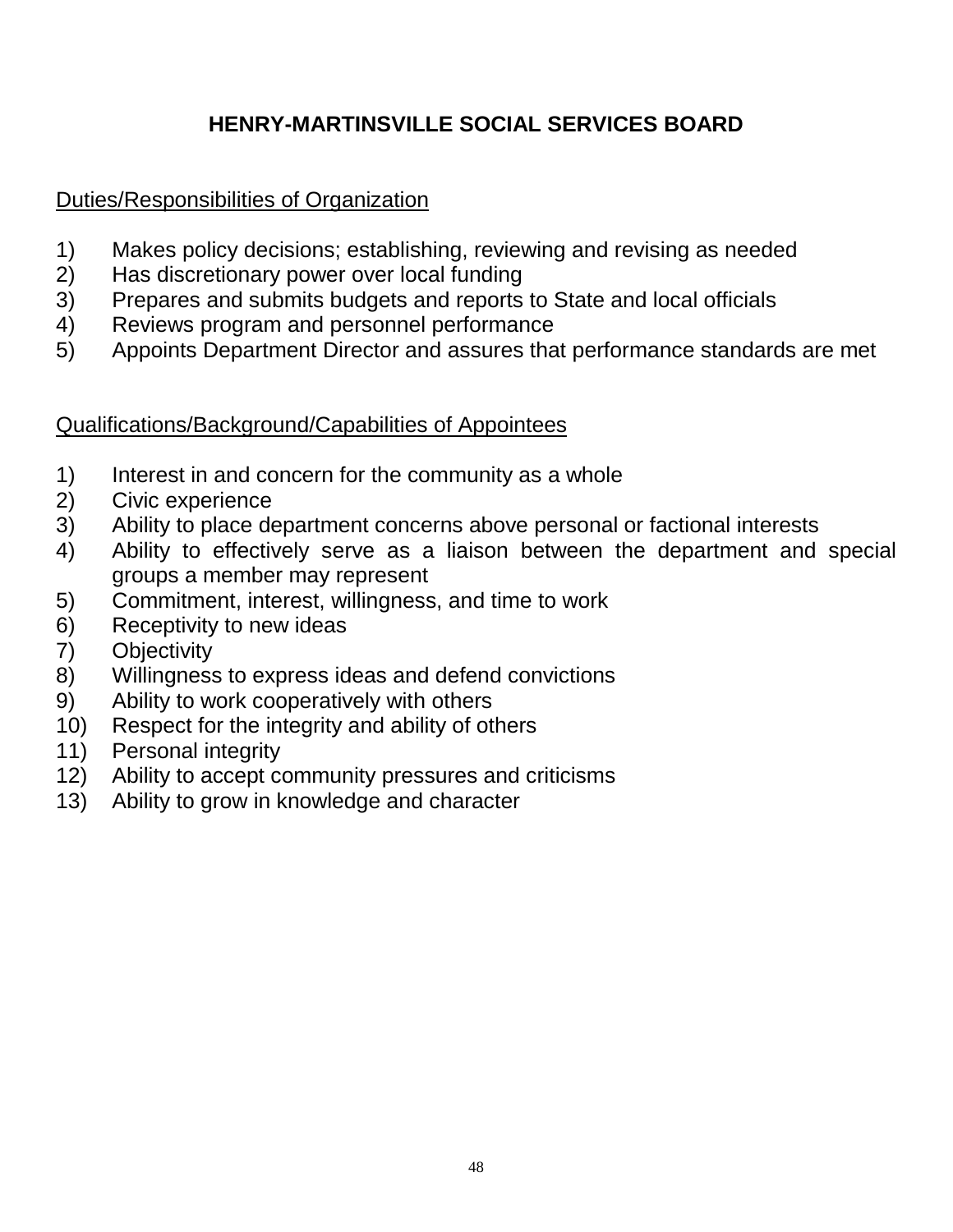# <span id="page-48-0"></span>**PATRICK HENRY COMMUNITY COLLEGE BOARD**

## Duties/Responsibilities of Organization

- 1) Serve as channels of communication between the State Board for Community Colleges and the local governing body
- 2) Provide recommendations to the State Board on the development of the site plan and on the design and construction of facilities
- 3) Participate in the selection, evaluation and removal of the president of the community college
- 4) Participate in the development and evaluation of a program of community college education of high quality
- 5) Solicit community participation in program planning and development, establish local citizens' advisory committees for specialized programs and curricula, and approve the appointment of all members of these committees
- 6) Review all new curricula proposals and recommend those proposals that it supports to the State Board; also review proposals for the discontinuation of programs
- 7) Oversee the development and evaluation of the community service program and authorize the President to grant an "award of completion" to a person successfully completing an approved non-credit program
- 8) Keep informed of fiscal status of the college; receive summaries of the biennial financial plan and the annual spending plans
- 9) Review and approve detailed local funds budget; submit proposed budget to the State Board for review; submit financial statement showing detailed expenditures of funds at the end of the fiscal year
- 10) Review and approve local regulations on student conduct developed by the college president
- 11) Review and approve budget for expenditure of revenues from vending commissions and auxiliary enterprises
- 12) Review audit reports and president's response to audit reports
- 13) Shall be informed of personnel matters by the college president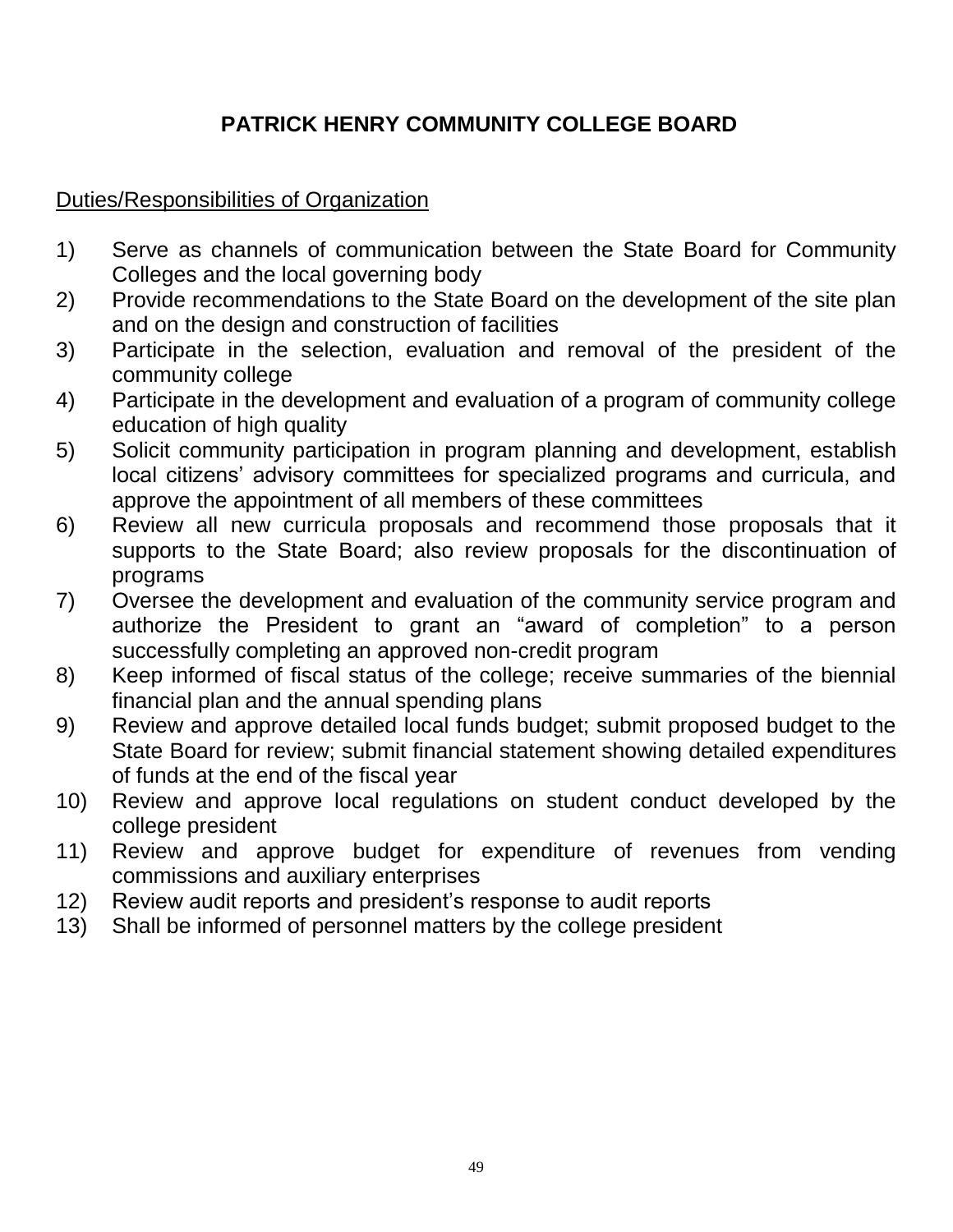# **PATRIOT CENTRE ADVISORY BOARD**

## <span id="page-49-0"></span>Duties/Responsibilities of Organization

The Patriot Centre Advisory Board oversees development and planning of Patriot Centre at Beaver Creek.

- 1) Knowledge of planning and land development issues
- 2) Basic knowledge of engineering and site planning
- 3) Experience in helping industry and business select site locations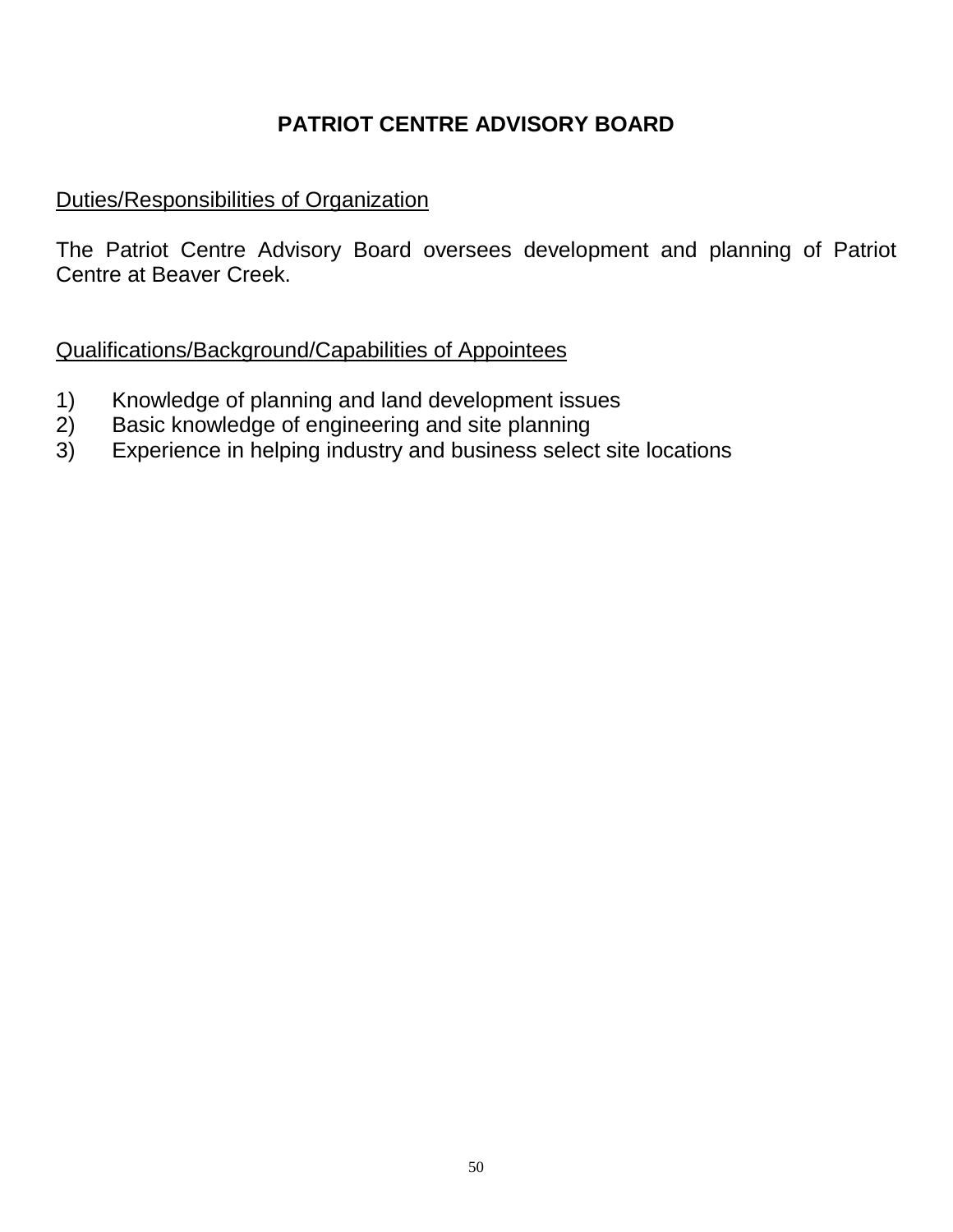# **PIEDMONT CRIMINAL JUSTICE TRAINING ACADEMY**

## <span id="page-50-0"></span>Duties/Responsibilities of Organizations

- 1) Oversee and be responsible for the overall Academy operations, both in its administrative and educational functions
- 2) Approve the annual training schedule and school curriculum, in cooperation with, and subject to review by the Department of Criminal Justice Services
- 3) Determine policy and set fees for the admission of trainees from non-participating jurisdictions to the training programs
- 4) Determine policy regarding the use of facilities or equipment by agencies or persons for any purpose other than an approved Academy training program
- 5) Determine the number and position of staff members
- 6) Appoint a Director and set the compensation, powers, and responsibilities of the Director and staff
- 7) Approve an annual operating budget
- 8) Review proposals regarding goals and objectives for a three-year period

## Qualifications/Background/Capabilities of Appointees

At least one member of the Academy must be the chief law enforcement officer of the locality.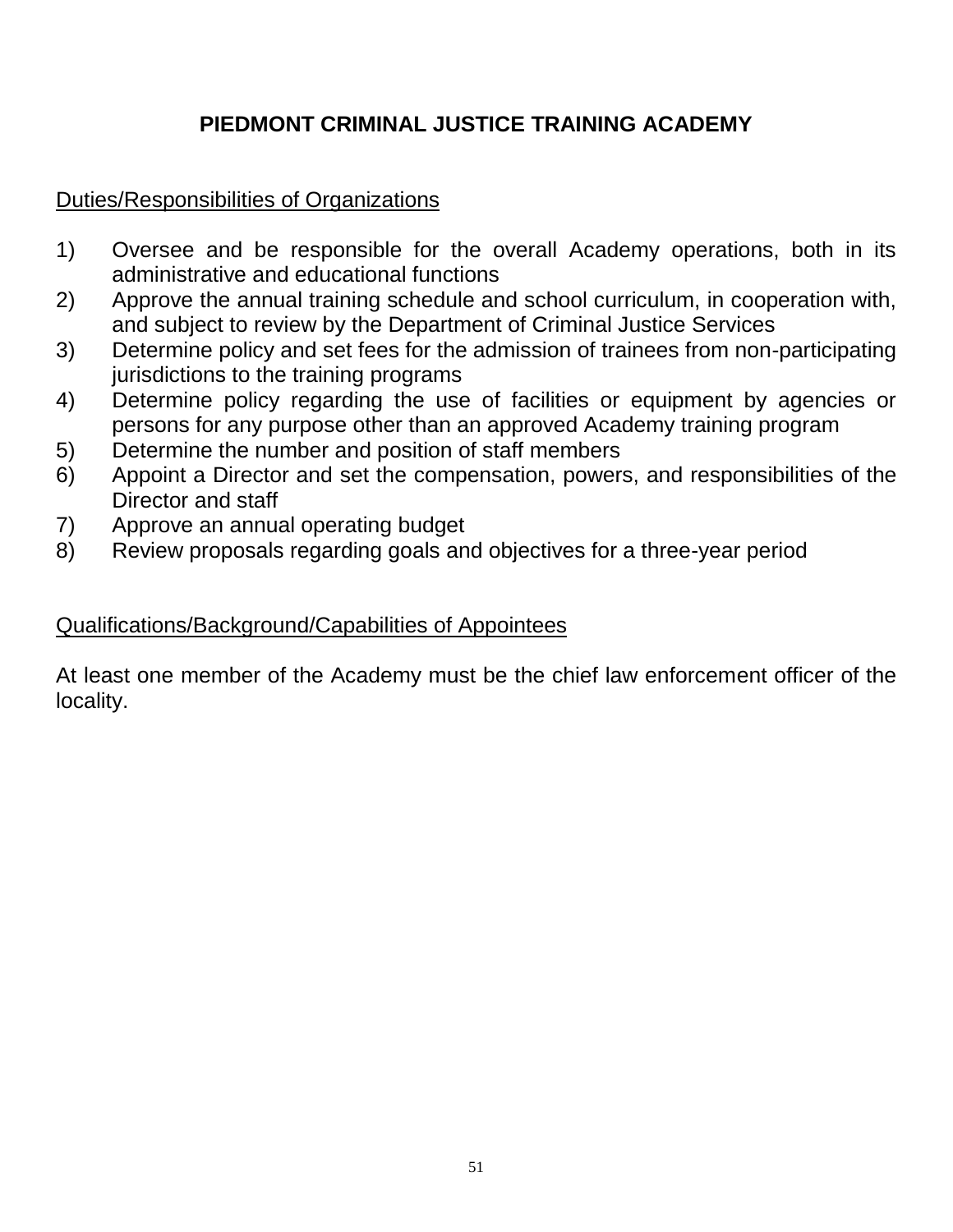## **PIEDMONT REGIONAL COMMUNITY SERVICES BOARD**

## <span id="page-51-0"></span>Duties/Responsibilities of Organization

The Piedmont Regional Community Services Board is the agent of Henry County, Franklin County, Patrick County, and the City of Martinsville for the development and implementation of mental health, mental retardation, and substance abuse services.

## Duties/Responsibilities of Board Appointees

- 1) Approves and oversees an annual operating budget of approximately \$5.5 million and serves 5,000 people
- 2) Reviews system design issues
- 3) Formulates policy

#### Qualifications/Background/Capabilities of Appointees

A desire to provide quality, cost-effective services for mentally disabled people.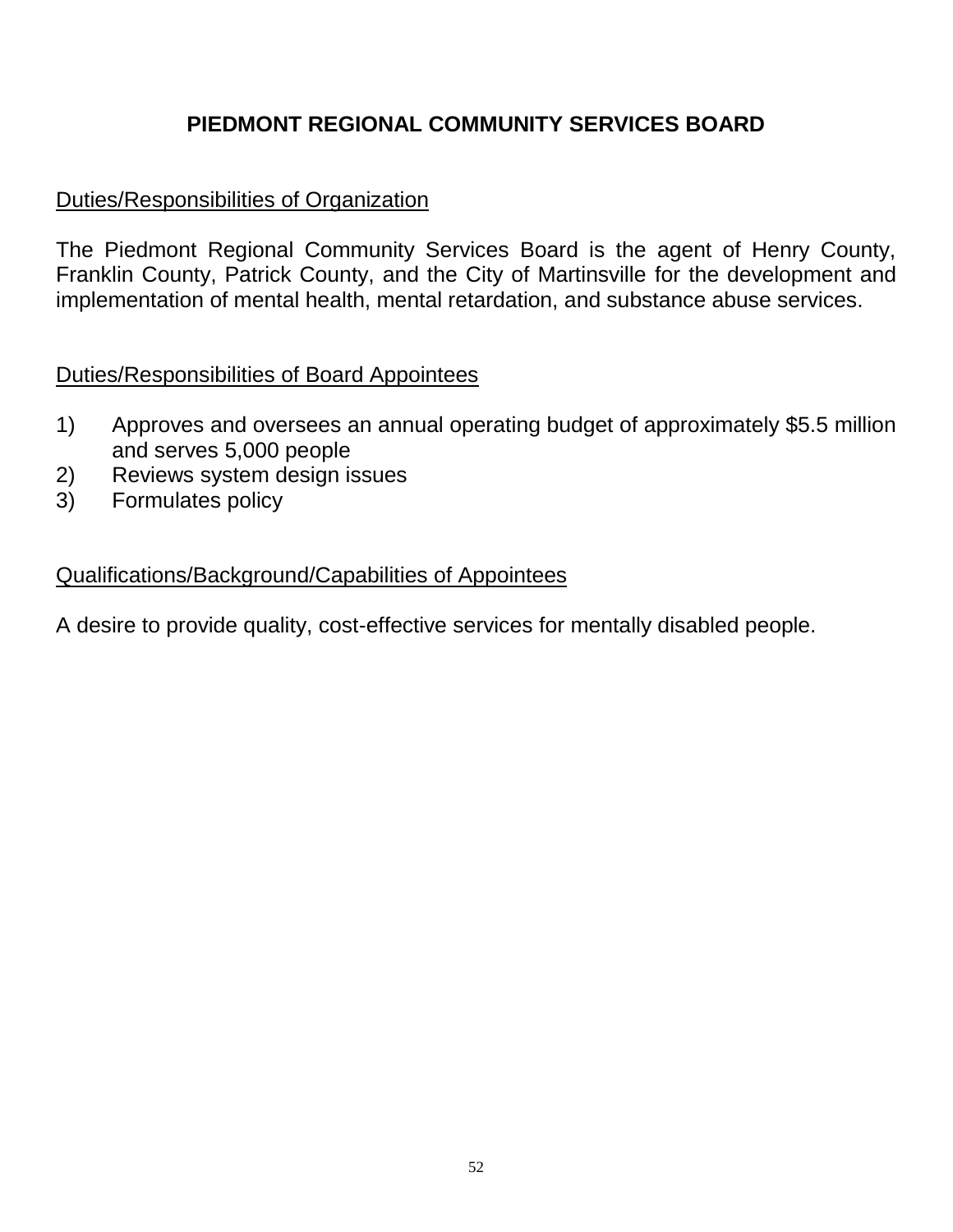# **SOUTHERN AREA AGENCY ON AGING BOARD**

## <span id="page-52-0"></span>Duties/Responsibilities of Organization

- 1) Develop an area plan for aging services
- 2) Identify the needs of the elderly in the community
- 3) Establish long-range goals for meeting the needs of the elderly
- 4) Formulate short-range objectives for programs to be conducted in the community
- 5) Approve overall plans for carrying out the objectives
- 6) Assure compliance with the conditions of financial assistance (e.g., contract with Virginia's Department for the Aging)
- 7) Assure adherence to legal constraints and sound financial management procedures
- 8) Adopt a written personnel policy, including a plan for affirmative action in providing equal employment opportunity
- 9) Appoint the Executive Director

- 1) Anyone interested in meeting the needs of older citizens and the coordination and delivery of services to seniors
- 2) Willingness to share talents in the responsibility of providing services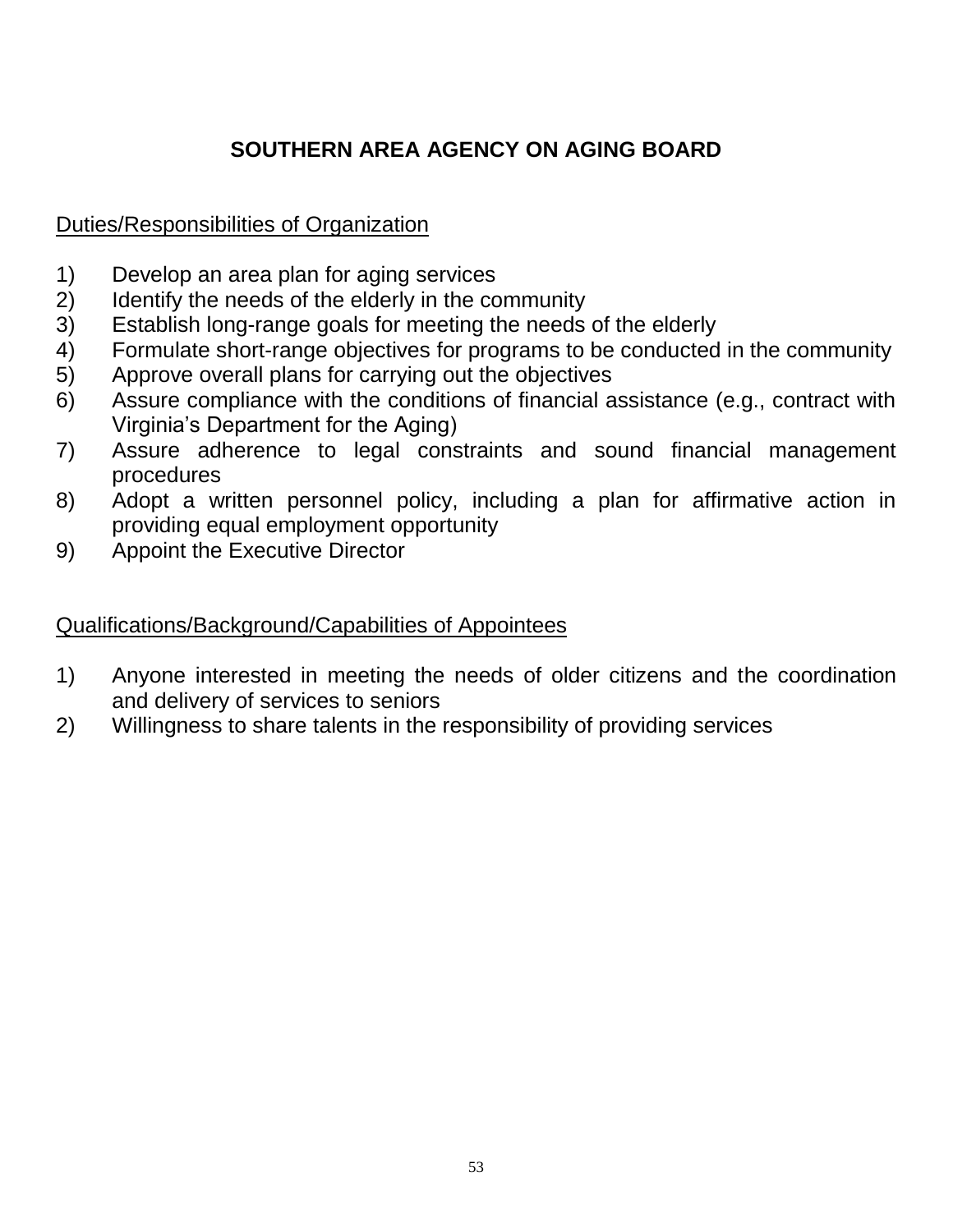# **SOUTHSIDE COMMUNITY ACTION BOARD**

## <span id="page-53-0"></span>Duties/Responsibilities of Organization

- 1) Enter into legally binding agreements for the purpose of running programs or providing services
- 2) Appoint the Executive Director
- 3) Approve grants, contracts, annual program budget requests, and operational policies
- 4) Convene public meetings to provide low-income and other persons the opportunity to comment upon public policies and programs to reduce poverty
- 5) Determine major personnel, organization, fiscal, and program policies within the guidelines set by SDSS and to develop local policy as required
- 6) Annually evaluate policies and programs and submit recommendations for improvement
- 7) Enforce compliance with conditions of CSBG grants

- 1) Elected public officials or their representative
- 2) Representative of the poor in the area served
- 3) Members of labor, industry, education, business, religious, social services, or other major group in the community